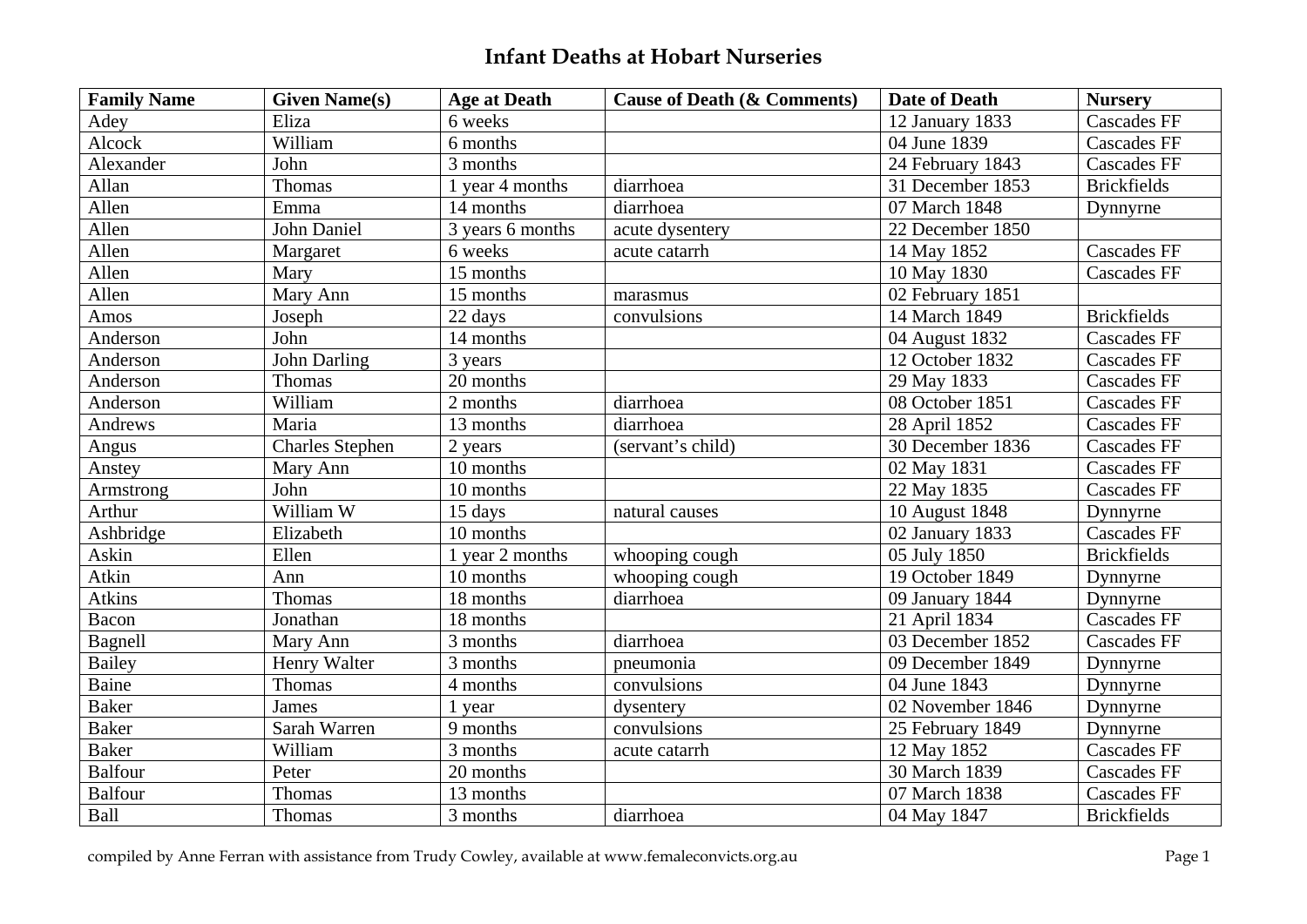| <b>Family Name</b>         | <b>Given Name(s)</b> | <b>Age at Death</b> | <b>Cause of Death (&amp; Comments)</b> | <b>Date of Death</b> | <b>Nursery</b>     |
|----------------------------|----------------------|---------------------|----------------------------------------|----------------------|--------------------|
| <b>Banks</b>               | Elizabeth            | 15 months           |                                        | 08 March 1842        | <b>Cascades FF</b> |
| <b>Barnes</b>              | Margaret             | 3 months            | whooping cough                         | 24 February 1850     | Dynnyrne           |
| <b>Barnett</b>             | Mary A               | 6 months            | whooping cough                         | 11 July 1850         | Dynnyrne           |
| <b>Barnett</b>             | William              | 4 months            | catarrhus acutus                       | 04 August 1855       | <b>Cascades FF</b> |
| <b>Barr</b>                | John                 | 1 year 6 months     | marasmus                               | 23 August 1851       | <b>Cascades FF</b> |
| <b>Barratt</b>             | George               | 13 months           | bronchitis                             | 25 August 1852       | <b>Cascades FF</b> |
| <b>Barrett</b>             | Jane                 | 17 months           | pneumonia                              | 22 July 1851         | <b>Cascades FF</b> |
| <b>Barry</b>               | Mary Ann             | 3 months            | diarrhoea                              | 07 May 1854          | <b>Brickfields</b> |
| <b>Barry</b>               | Thomas               | 3 months            | diarrhoea                              | 01 January 1843      | Dynnyrne           |
| <b>Barten</b>              | <b>James William</b> | 9 months            | bronchitis                             | 14 April 1854        | <b>Brickfields</b> |
| <b>Bartlett</b>            | Eliza                | 11 months           | diarrhoea                              | 08 December 1843     | Dynnyrne           |
| <b>Bassett (or Kelly)</b>  | William              | 11 months           | diarrhoea                              | 28 June 1852         | <b>Cascades FF</b> |
| <b>Bastow</b>              | Ann                  | 1 month             | syphilis consecutiva                   | 22 March 1853        | <b>Brickfields</b> |
| <b>Batten</b>              | Eliza                | 7 months            |                                        | 04 January 1843      | <b>Cascades FF</b> |
| <b>Baylis</b>              | Caroline             | 1 year 8 months     | diarrhoea                              | 20 June 1853         | <b>Brickfields</b> |
| <b>Beazley</b>             | Alfred               | 6 months            | diarrhoea                              | 04 January 1853      | <b>Cascades FF</b> |
| <b>Beck</b>                | James                | 2 months            |                                        | 18 May 1844          | Dynnyrne           |
| <b>Beck</b>                | James                | 2 months            | marasmus                               | 16 May 1844          | Dynnyrne           |
| <b>Bedford</b>             | Margaret             | 8 months            |                                        | 19 December 1833     | <b>Cascades FF</b> |
| <b>Begley</b>              | George               | 4 months            | scrofula                               | 22 October 1851      | <b>Cascades FF</b> |
| Belian                     | Ann                  | 15 months           | diarrhoea                              | 19 April 1845        | Dynnyrne           |
| Bell                       | Hawthorn             | 6 months            | convulsions                            | 01 October 1844      | Dynnyrne           |
| Bell                       | Mary                 | 18 months           |                                        | 12 July 1843         | <b>Cascades FF</b> |
| <b>Bennett</b>             | Michael              | 2 years             | dysentery                              | 11 June 1845         |                    |
| Bevan                      | Mary Ann             | 11 months           |                                        | 12 August 1835       | <b>Cascades FF</b> |
| <b>Binks</b>               | Elizabeth Ann        | 9 months            | hydrocephalus                          | 31 May 1851          | <b>Cascades FF</b> |
| <b>Bird</b>                | Sarah                | 2 months            | convulsions                            | 16 August 1847       | Dynnyrne           |
| <b>Bishop</b> (or Kinnear) | Margaret             | 3 years             | marasmus                               | 19 June 1852         | <b>Cascades FF</b> |
| <b>Black</b>               | Elizabeth            | 6 days              |                                        | 29 February 1832     | <b>Cascades FF</b> |
| <b>Black</b>               | William              | 1 week              |                                        | 26 November 1833     | <b>Cascades FF</b> |
| Blair                      | Andrew               | 18 months           | diarrhoea                              | 05 March 1844        | Dynnyrne           |
| <b>Blake</b>               | Margaret             | 4 months            | syphilis consecutive                   | 08 October 1853      | <b>Brickfields</b> |
| <b>Blount</b>              | Frances              | 18 months           |                                        | 03 April 1835        | <b>Cascades FF</b> |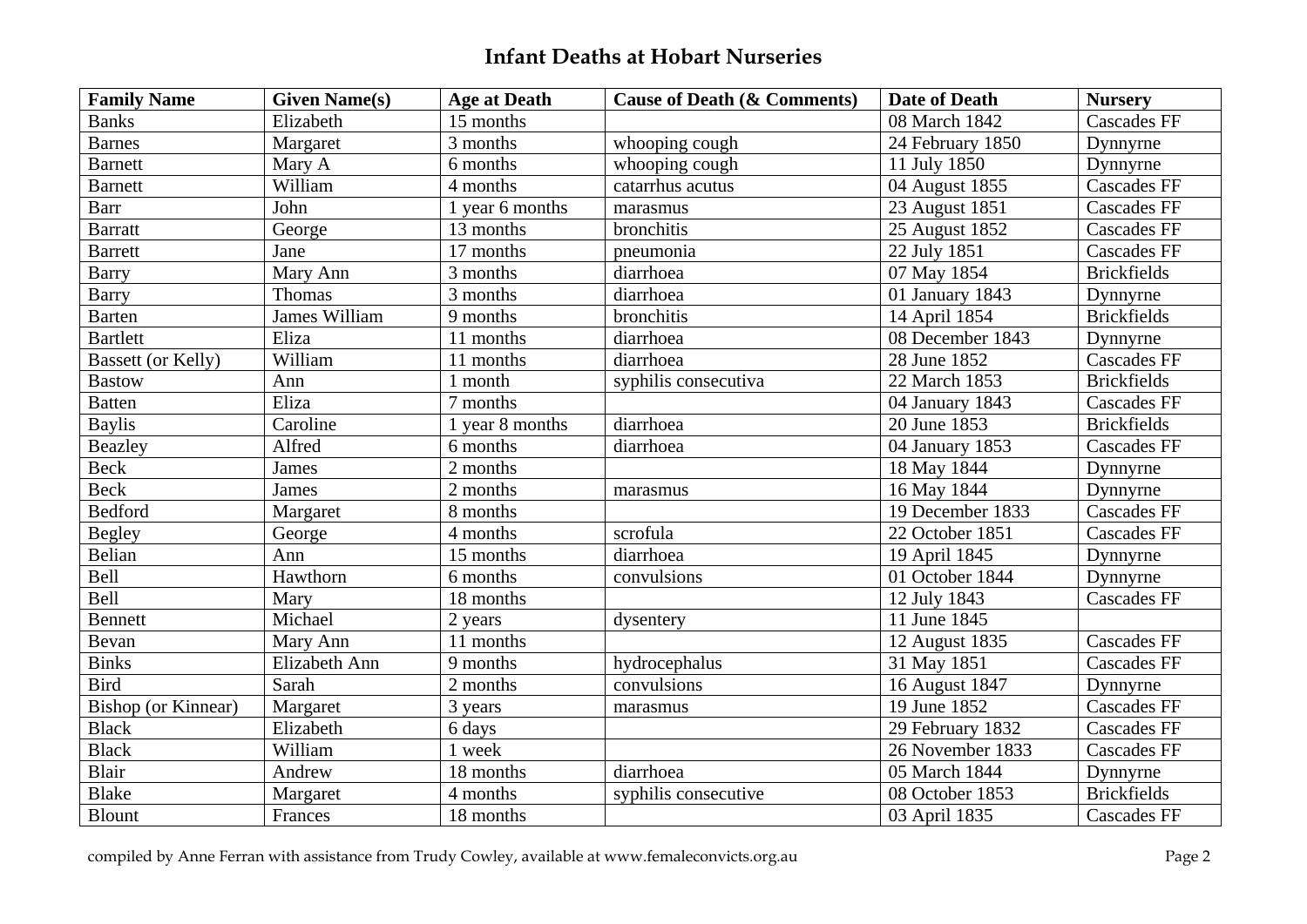| <b>Family Name</b> | <b>Given Name(s)</b> | <b>Age at Death</b> | <b>Cause of Death (&amp; Comments)</b> | <b>Date of Death</b> | <b>Nursery</b>     |
|--------------------|----------------------|---------------------|----------------------------------------|----------------------|--------------------|
| Blythe             | Mary Ann             | 10 weeks            | convulsions                            | 22 June 1850         | Dynnyrne           |
| Bolan              | William              | 8 months            | diarrhoea                              | 27 April 1845        | Dynnyrne           |
| Bond               | Alice Ann            | 4 months            | dysentery                              | 25 December 1848     | Dynnyrne           |
| Bouchee            | Maria                | 2 years             | pneumonia                              | 05 July 1846         | Dynnyrne           |
| <b>Bourke</b>      | Mary                 | 14 months           | dysentery                              | 03 August 1845       | Dynnyrne           |
| <b>Bourke</b>      | Michael              | 2 years             | diarrhoea                              | 13 January 1843      | Dynnyrne           |
| Bowman             | George               | 2 years             | dysentery                              | 16 January 1850      | <b>Brickfields</b> |
| <b>Boyd</b>        | Elizabeth            | 3 weeks             | erysipelas                             | 10 March 1850        | Dynnyrne           |
| Boyd               | William              | 3 weeks             | convulsions                            | 19 February 1851     |                    |
| Boyd (alias Daley) | John                 | 12 months           | diarrhoea                              | 31 October 1851      | <b>Cascades FF</b> |
| <b>Boyes</b>       | Thomas               | 7 months            | Enteritis                              | 04 April 1849        | Dynnyrne           |
| <b>Boyle</b>       | David                | 10 months           | diarrhoea                              | 24 January 1855      | <b>Cascades FF</b> |
| <b>Bradford</b>    | Henry                | 1 year 1 month      | anasarca                               | 13 August 1851       | <b>Cascades FF</b> |
| <b>Bradshaw</b>    | Ann                  | 8 months            | acute catarrh                          | 23 June 1849         | Dynnyme            |
| <b>Brady</b>       | Elizabeth            | 6 months            |                                        | 19 May 1841          | <b>Cascades FF</b> |
| <b>Brady</b>       | Jeremiah             | 7 weeks             | bronchitis                             | 31 December 1852     | <b>Cascades FF</b> |
| <b>Bray</b>        | John                 | 2 months            | diarrhoea                              | 12 September 1844    | Dynnyrne           |
| <b>Bray</b>        | Robert               | 2 months            |                                        | 11 September 1844    | Dynnyrne           |
| <b>Brearton</b>    | George               | 1 year 3 months     | diarrhoea                              | 28 February 1853     | <b>Cascades FF</b> |
| <b>Bresley</b>     | Eliza                | 15 months           |                                        | 22 February 1843     | <b>Cascades FF</b> |
| <b>Brett</b>       |                      | 5 days              | convulsions                            | 25 April 1849        | <b>Cascades FF</b> |
| <b>Brett</b>       | Thomas               | 7 days              | convulsions                            | 12 April 1855        | <b>Cascades FF</b> |
| <b>Brickliffe</b>  | Mary                 | 4 months            | bronchitis                             | 01 April 1854        | <b>Brickfields</b> |
| <b>Brinsley</b>    | Eliza                | 16 months           | diarrhoea                              | 18 February 1843     | Dynnyrne           |
| <b>Brisbane</b>    | Anne                 | 16 months           |                                        | 02 April 1833        | <b>Cascades FF</b> |
| <b>Brisket</b>     | Charles              | 1 year 5 months     | marasmus                               | 24 September 1852    | <b>Cascades FF</b> |
| <b>Brislin</b>     | Mary                 | 18 months           | convulsions                            | 15 November 1843     | Dynnyrne           |
| <b>Broad</b>       | Charles              | 3 days              |                                        | 22 May 1843          | <b>Cascades FF</b> |
| <b>Broadhead</b>   | William              | 5 months            |                                        | 31 July 1837         | <b>Cascades FF</b> |
| <b>Brown</b>       | Ann                  | 5 months            | pneumonia                              | 13 December 1848     | Dynnyrne           |
| <b>Brown</b>       | Ann                  | 1 day               | prematurely born                       | 01 January 1853      | <b>Cascades FF</b> |
| <b>Brown</b>       | Caroline             | 3 years             |                                        | 10 April 1840        | <b>Cascades FF</b> |
| <b>Brown</b>       | Caroline             | 6 weeks             | marasmus                               | 23 July 1846         | Dynnyrne           |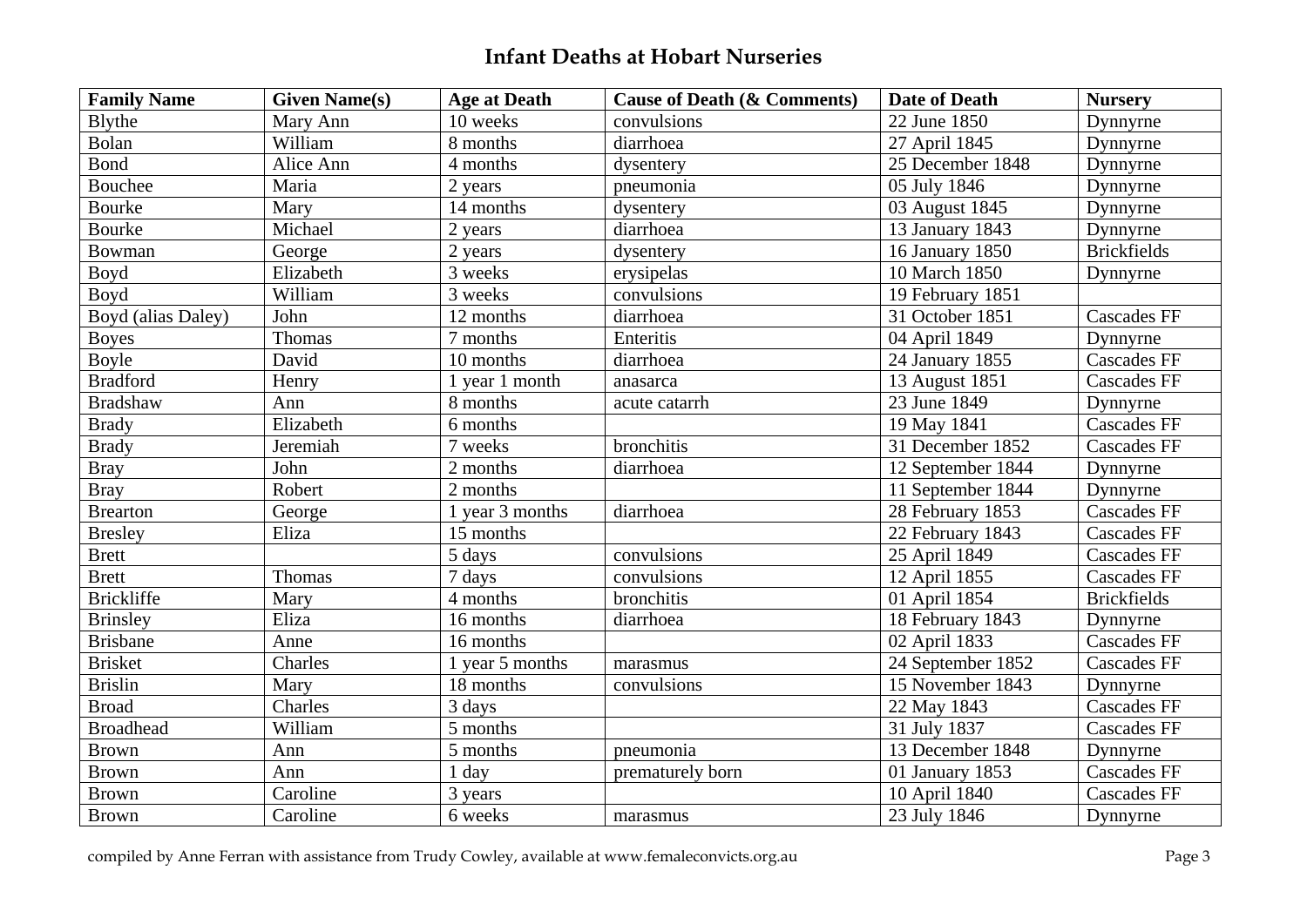| <b>Family Name</b> | <b>Given Name(s)</b>    | <b>Age at Death</b> | <b>Cause of Death (&amp; Comments)</b> | Date of Death     | <b>Nursery</b>     |
|--------------------|-------------------------|---------------------|----------------------------------------|-------------------|--------------------|
| <b>Brown</b>       | Charlotte               | 16 months           | diarrhoea                              | 10 April 1846     | Dynnyrne           |
| <b>Brown</b>       | Charlotte               | 5 months            | diarrhoea                              | 02 February 1854  | <b>Brickfields</b> |
| <b>Brown</b>       | Esther                  | 7 months            | convulsions                            | 12 August 1847    | <b>Brickfields</b> |
| <b>Brown</b>       | Isabella                | 2 yrs 10 months     | convulsions                            | 14 September 1852 | <b>Cascades FF</b> |
| <b>Brown</b>       | John                    | 3 years             | diarrhoea                              | 09 March 1846     | Dynnyrne           |
| <b>Brown</b>       | John                    | 8 months            | erysipelas                             | 22 September 1850 | Cascades FF        |
| <b>Brown</b>       | Margaret                | 2 years 6 months    | hydrocephalus                          | 03 January 1849   | <b>Brickfields</b> |
| <b>Brown</b>       | Mary                    | 3 weeks             | hepatitis                              | 04 November 1851  | <b>Cascades FF</b> |
| <b>Brown</b>       | Thomas                  | 9 months            | convulsions                            | 08 April 1850     | Dynnyrne           |
| <b>Brown</b>       | William                 | 13 months           |                                        | 28 May 1842       | <b>Cascades FF</b> |
| <b>Brown</b>       | William                 | 3 months            | marasmus                               | 17 September 1847 | Dynnyrne           |
| <b>Brown</b>       | William                 | 16 months           |                                        | 26 September 1850 | Cascades FF        |
| Brownsmith         | <b>Randolf Augustus</b> | 12 months           | syphilis consecutive                   | 6 July 1866       | <b>Cascades FF</b> |
| <b>Bryant</b>      | Harriet                 | 8 months            |                                        | 22 October 1834   | <b>Cascades FF</b> |
| <b>Brymer</b>      | John                    | 8 months            |                                        | 29 September 1832 | <b>Cascades FF</b> |
| <b>Buchan</b>      | Charles                 | 18 months           | diarrhoea                              | 16 October 1851   | <b>Cascades FF</b> |
| Budgell            | Rebecca                 | 10 months           |                                        | 29 July 1836      | <b>Cascades FF</b> |
| <b>Bullock</b>     | Christina               | 4 months            | whooping cough                         | 22 March 1850     | <b>Brickfields</b> |
| <b>Bullock</b>     | Hector                  | 10 months           |                                        | 25 April 1833     | <b>Cascades FF</b> |
| <b>Burke</b>       | Anstey                  | 7 months            | convulsions                            | 27 November 1848  | Dynnyrne           |
| <b>Burnett</b>     | Matthew                 | 20 months           | diarrhoea                              | 18 October 1843   | Dynnyrne           |
| <b>Burney</b>      | Catherine               | 5 months            |                                        | 03 January 1843   | <b>Cascades FF</b> |
| <b>Burns</b>       | Catharine               | 12 months           | convulsions                            | 28 March 1843     |                    |
| <b>Burns</b>       | <b>James</b>            | 4 months            | diarrhoea                              | 09 June 1853      | <b>Brickfields</b> |
| <b>Burns</b>       | John                    | 10 months           | diarrhoea                              | 07 November 1851  | <b>Cascades FF</b> |
| <b>Butcher</b>     | George                  | 3 years 3 months    | lupus                                  | 27 August 1850    | <b>Brickfields</b> |
| <b>Butcher</b>     | Louisa                  | 5 months            | acute catarrh                          | 06 April 1851     | <b>Cascades FF</b> |
| <b>Byrne</b>       | Daniel                  | 12 months           | diarrhoea                              | 07 May 1852       | <b>Cascades FF</b> |
| <b>Byrne</b>       | Martin                  | 18 months           | dysentery                              | 21 May 1850       | Dynnyrne           |
| Cahill             | Thomas                  | 3 years             | diarrhoea                              | 10 November 1843  | Dynnyrne           |
| Cain               | William                 | 3 months            | diarrhoea                              | 11 May 1845       | Dynnyrne           |
| Callaghan          | Mary                    | 6 months            | scrofula                               | 16 October 1849   | Dynnyrne           |
| Callaghan          | Rose Ann                | 1 year 4 months     | diarrhoea                              | 02 July 1853      | <b>Brickfields</b> |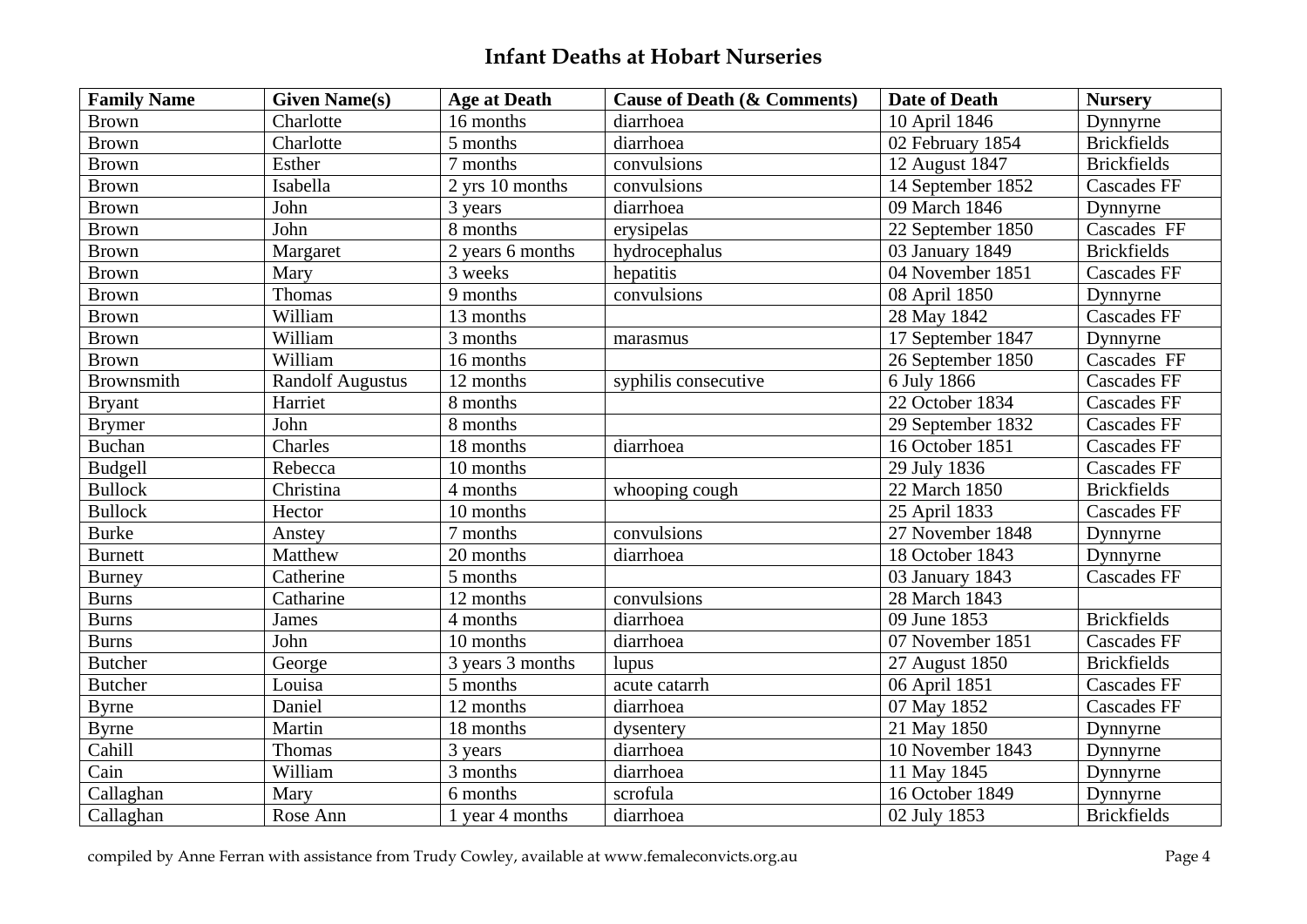| <b>Family Name</b> | <b>Given Name(s)</b> | <b>Age at Death</b> | <b>Cause of Death (&amp; Comments)</b> | <b>Date of Death</b> | <b>Nursery</b>     |
|--------------------|----------------------|---------------------|----------------------------------------|----------------------|--------------------|
| Cambridge          | Esther W             | 13 months           | marasmus                               | 02 September 1851    | <b>Cascades FF</b> |
| Campbell           | John                 | 2 months            | diarrhoea                              | 19 February 1854     | <b>Brickfields</b> |
| Campbell           | Thomas               | 3 days              | premature birth                        | 16 October 1852      | Cascades FF        |
| Campbell (or Ross) | Elizabeth            | 10 months           | diarrhoea                              | 28 February 1852     | <b>Cascades FF</b> |
| Carder             | William              | 3 months            | diarrhoea                              | 02 January 1845      | Dynnyrne           |
| Carpenter          | Sarah                | 11 months           | diarrhoea                              | 27 July 1845         | Dynnyrne           |
| Carr               | Mary                 | 1 year 2 months     | anasarca                               | 09 July 1853         | <b>Brickfields</b> |
| Carroll            | Joseph               | 1 year 4 months     | hydrocephalus                          | 10 September 1843    | Dynnyrne           |
| Carroll            | Margaret             | 14 months           | diarrhoea                              | 06 November 1843     | Dynnyrne           |
| Carroll            | Robert               | 7 months            | hydrocephalus                          | 15 March 1847        | <b>Brickfields</b> |
| Carson             | Thomas               | 5 months            | convulsions                            | 13 March 1854        | <b>Brickfields</b> |
| Carter             | James                | 14 months           |                                        | 14 April 1837        | <b>Cascades FF</b> |
| Cartwright         | Sarah Laetitia       | 5 weeks             |                                        | 23 October 1834      | <b>Cascades FF</b> |
| Cashel             | Esther               | 14 months           |                                        | 22 October 1834      | <b>Cascades FF</b> |
| Cassidy            | Esther               | 6 months            | convulsions                            | 21 September 1844    | Dynnyrne           |
| Cassidy            | Jane                 | 11 months           | bronchitis                             | 01 February 1854     | <b>Brickfields</b> |
| Caton              | Mary Ann             | 2 months            | diarrhoea                              | 30 June 1854         | <b>Brickfields</b> |
| Cavanagh           | Eliza                | 18 months           | diarrhoea                              | 16 May 1845          | Dynnyrne           |
| Cavanagh           | Mary                 | 3 months            | diarrhoea                              | 12 November 1843     | Dynnyrne           |
| Cavanagh           | Susan                | 1 day               | convulsions                            | 17 June 1853         | <b>Brickfields</b> |
| Cavanagh           | Thomas               | 2 years             | diarrhoea                              | 17 November 1843     | Dynnyrne           |
| Chamberlain        | Hannah               | 2 months            |                                        | 13 March 1832        | <b>Cascades FF</b> |
| Chambers           | John                 | 9 months            |                                        | 06 February 1835     | <b>Cascades FF</b> |
| Chapman            | Eliza                | 7 months            |                                        | 09 September 1835    | <b>Cascades FF</b> |
| Chapman            | Ellen                | 1 year 8 months     | diarrhoea                              | 02 May 1854          | <b>Brickfields</b> |
| Chibbett           | John                 | 7 months            | diarrhoea                              | 16 February 1850     | Dynnyrne           |
| Church             | William              | unknown             | dysentery                              | 14 May 1851          | <b>Cascades FF</b> |
| Clare              | William              | 19 months           | dysentery                              | 19 September 1849    | <b>Brickfields</b> |
| Clark              | Richard              | 4 months            | diarrhoea                              | 19 April 1845        | Dynnyrne           |
| Clarke             | Alaria               | 6 weeks             | marasmus                               | 21 April 1851        | <b>Cascades FF</b> |
| Clarke             | Anne Jane            | 1 year 9 months     | diarrhoea                              | 23 August 1853       | <b>Brickfields</b> |
| Clarke             | Isabella             | 3 months            | diarrhoea                              | 30 March 1856        | <b>Brickfields</b> |
| Clarke             | John                 | 15 months           | dysentery                              | 16 September 1849    | Dynnyrne           |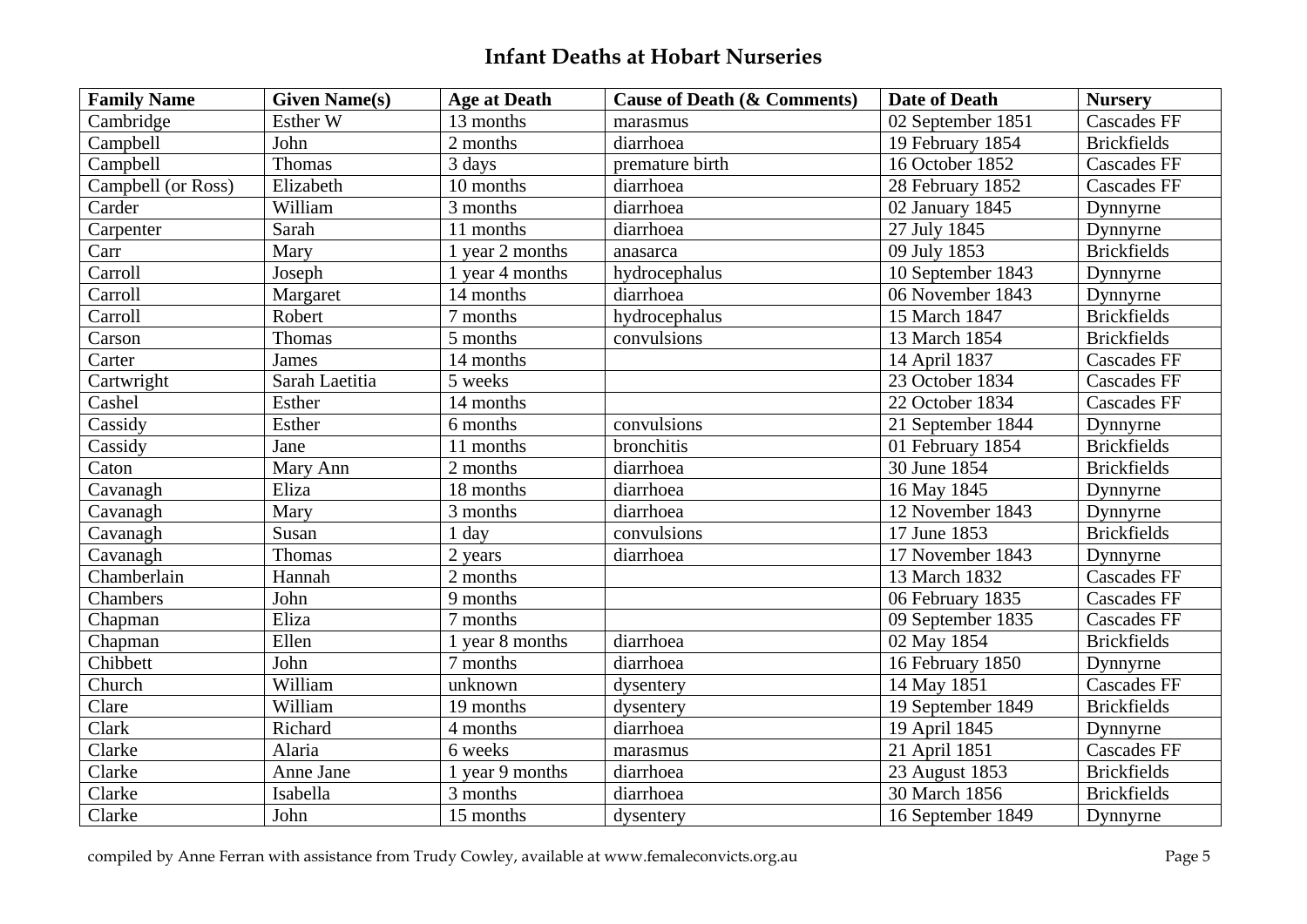| <b>Family Name</b> | <b>Given Name(s)</b> | <b>Age at Death</b> | <b>Cause of Death (&amp; Comments)</b> | Date of Death     | <b>Nursery</b>     |
|--------------------|----------------------|---------------------|----------------------------------------|-------------------|--------------------|
| Clarke             | William              | 14 months           | diarrhoea                              | 27 August 1843    | Dynnyrne           |
| Clerkin            | John                 | 8 years             | debility                               | 24 December 1849  | Dynnyrne           |
| Clifford           | Ellen                | 1 year $[?]$ months | syphilis consecutive                   | 07 February 1854  | <b>Brickfields</b> |
| Clinch             | Ellen                | 9 months            | dysenteria                             | 17 January 1848   | Dynnyrne           |
| Coates             | Sarah Louisa         | 14 months           | diarrhoea                              | 12 May 1852       | Cascades FF        |
| Coates             | Thomas               | 18 months           |                                        | 10 April 1843     | <b>Cascades FF</b> |
| Cochrane           | Thomas               | 1 month             | convulsions                            | 18 May 1850       | Dynnyrne           |
| Coghlan            | Julia                | 8 months            | diarrhoea                              | 16 February 1852  | <b>Cascades FF</b> |
| Cohen              | Richard              | 9 months            | diarrhoea                              | 26 September 1844 | Dynnyrne           |
| Coleman            | Margaret             | 2 years             | debility                               | 27 May 1854       | <b>Brickfields</b> |
| Coleman            | Mary                 | 9 months            | diarrhoea                              | 07 March 1853     | <b>Brickfields</b> |
| Coleman            | Mary Ann             | 5 months            | convulsions                            | 05 November 1851  | <b>Cascades FF</b> |
| Coles              | James                | 13 months           | dysentery                              | 04 December 1848  | Dynnyrne           |
| Colgan             | Joseph               | 18 months           | marasmus                               | 23 December 1850  |                    |
| Collett            | James                | 14 months           | diarrhoea                              | 17 January 1845   | Dynnyrne           |
| Collins            | Caroline             | 3 months            | bronchitis                             | 12 October 1854   | <b>Cascades FF</b> |
| Collins            | Eliza                | 14 days             |                                        | 14 September 1844 | <b>Brickfields</b> |
| Collins            | Mary                 | 14 months           | diarrhoea                              | 29 May 1843       | Dynnyrne           |
| Collins            | Mary A               | 4 months            | convulsions                            | 09 April 1851     | <b>Cascades FF</b> |
| Collins            | Mary Ann             | 16 months           | rheumatism                             | 15 December 1845  | Dynnyrne           |
| Collins            | Stephen              | 12 days             | debility                               | 07 January 1852   | Cascades FF        |
| Conlan             | John                 | 9 months            | convulsions                            | 04 April 1850     | Dynnyrne           |
| Connell            | Ellen                | 11 months           | diarrhoea                              | 15 June 1851      | <b>Cascades FF</b> |
| Connelly           | Henry                | 3 weeks             | syphilis consecutive                   | 20 July 1854      |                    |
| Connolly           | Catherine            | 5 months            | bronchitis                             | 20 May 1854       | <b>Brickfields</b> |
| Connolly           | Margaret             | 8 months            | diarrhoea                              | 23 January 1845   | Dynnyrne           |
| Connor             | John                 | 3 months            | pneumonia                              | 10 March 1848     | Dynnyrne           |
| Connor             | Margaret             | 1 month             | aptha maligna                          | 27 April 1846     | Dynnyrne           |
| Connor             | Patrick              | 14 months           | diarrhoea                              | 11 February 1845  | Dynnyrne           |
| Conroy             | Helen                | 16 days             | convulsions                            | 04 June 1849      | Cascades FF        |
| Coogan             | William              | 8 months            | whooping cough                         | 11 January 1850   | Dynnyrne           |
| Cook               | Richard              | 9 days              | dysentery                              | 13 May 1851       | <b>Cascades FF</b> |
| Cookny             | John                 | 10 months           | diarrhoea                              | 06 February 1843  | Dynnyrne           |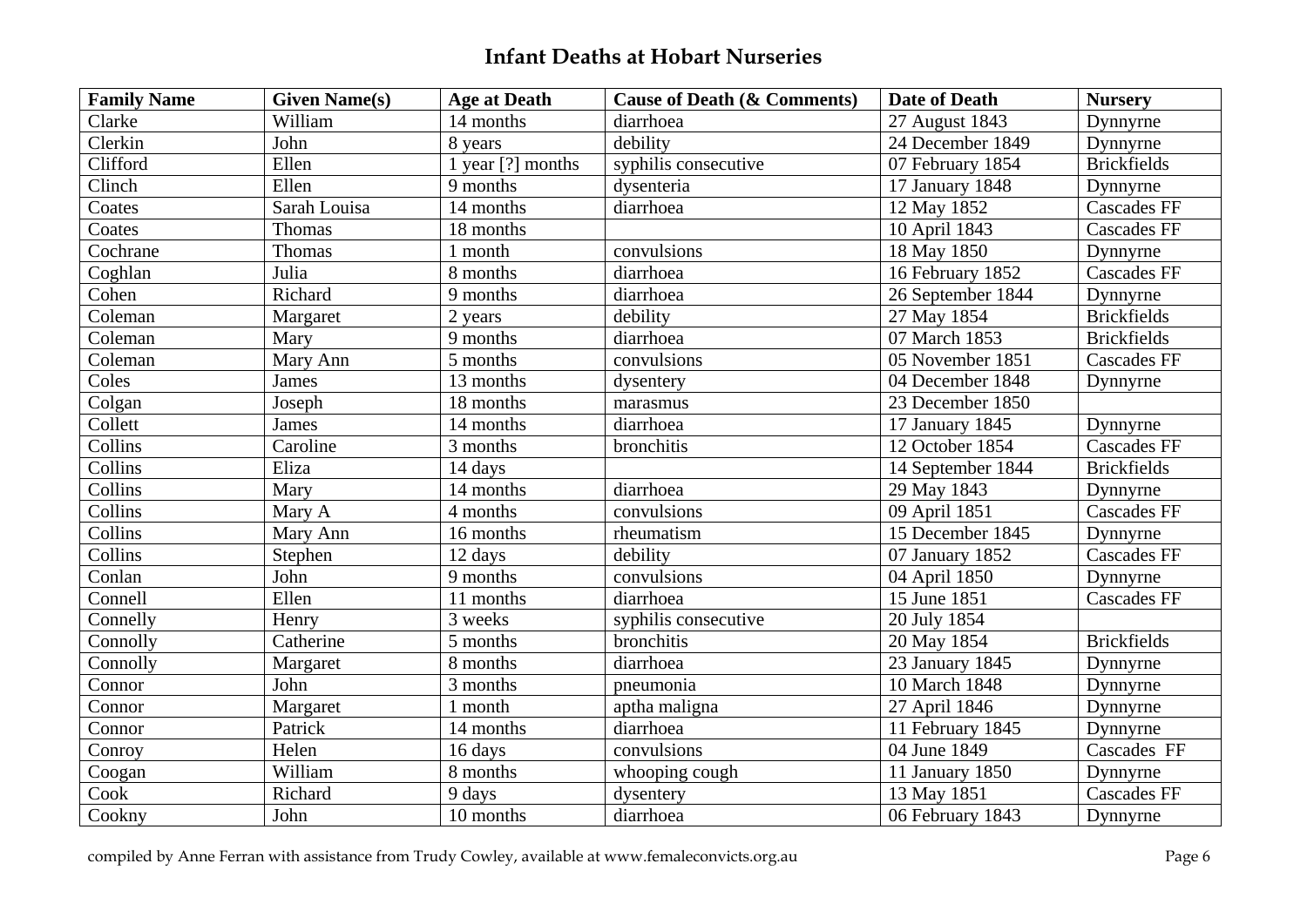| <b>Family Name</b> | <b>Given Name(s)</b> | <b>Age at Death</b> | <b>Cause of Death (&amp; Comments)</b> | <b>Date of Death</b> | <b>Nursery</b>     |
|--------------------|----------------------|---------------------|----------------------------------------|----------------------|--------------------|
| Cooney             | Ann                  | 14 months           | diarrhoea                              | 12 October 1843      | Dynnyrne           |
| Cooper             | Sarah                | 23 months           | marasmus                               | 08 July 1851         | <b>Cascades FF</b> |
| Copeland           | Hannah               | 3 months            |                                        | 17 July 1834         | <b>Cascades FF</b> |
| Cornwall           | Henry Edward         | 18 months           | scrofula                               | 08 March 1847        | <b>Brickfields</b> |
| Costello           | Benjamin             | 5 years             | marasmus                               | 30 June 1843         | Dynnyrne           |
| Costello           | William              | 2 years             | dysentery                              | 14 February 1849     | <b>Brickfields</b> |
| Cotter             | Mary                 | 2 weeks             | convulsions                            | 3 August 1855        | <b>Cascades FF</b> |
| Cranston           | George               | 2 years             | dysentery                              | 04 July 1846         | Dynnyrne           |
| Crawford           | Eliza                | 11 months           | convulsions                            | 31 August 1843       | Dynnyrne           |
| Crawford           | James                | 5 weeks             |                                        | 02 October 1839      | <b>Cascades FF</b> |
| Crawley            | John                 | 1 year              | diarrhoea                              | 12 July 1853         | <b>Brickfields</b> |
| Creek              | Mary                 | 3 months            |                                        | 13 May 1840          | <b>Cascades FF</b> |
| Crennans           | John                 | 6 weeks             | pneumonia                              | 20 April 1851        |                    |
| Cresson            | Julia                | 3 months            | convulsions                            | 28 August 1843       | Dynnyrne           |
| Crump              | Catherine            | 3 months            | diarrhoea                              | 22 February 1853     | <b>Cascades FF</b> |
| Cummins            | Amelia               | 21 days             |                                        | 22 August 1834       | <b>Cascades FF</b> |
| Cunningham         | James                | 2 months            | catarrhus                              | 29 September 1851    | <b>Cascades FF</b> |
| Cunningham         | Robert               | 1 year 9 months     | diarrhoea                              | 30 June 1852         | <b>Cascades FF</b> |
| Cunningham         | Sarah                | 10 months           | dysentery                              | 29 August 1848       | Dynnyrne           |
| Cur                | Thomas Henry         | 14 months           |                                        | 25 January 1845      | <b>Cascades FF</b> |
| Daley              | Maria                | 2 years 2 months    | cancrum oris                           | 10 October 1851      | <b>Cascades FF</b> |
| Daniels            | John                 | 2 years 9 months    | dysentery                              | 26 December 1848     | <b>Brickfields</b> |
| Darling            | Emma                 | 3 months            | diarrhoea                              | 02 April 1843        | Dynnyrne           |
| Davenport          | Mary                 | 7 days              | gradual decline                        | 21 April 1850        | Cascades FF        |
| Davidson           | Miller               | 2 years             | cancrum oris                           | 22 November 1852     | <b>Cascades FF</b> |
| Davidson           | Thomas               | 3 months            |                                        | 19 May 1829          | <b>Cascades FF</b> |
| Davies             | Henry                | 6 months            | diarrhoea                              | 01 May 1845          | Dynnyrne           |
| Davis              | Emma                 | 3 months            | diarrhoea                              | 11 July 1843         | Dynnyrne           |
| Davis              | George               | 14 months           | catarrh                                | 09 December 1845     | Dynnyrne           |
| Davis              | Jane                 | 1 year              | diarrhoea                              | 11 October 1852      | <b>Cascades FF</b> |
| Davis              | Mary                 | 20 months           | dysentery                              | 04 March 1846        | Dynnyrne           |
| Davis              | Mary Ann             | 24 months           | diarrhoea                              | 30 October 1843      | Dynnyrne           |
| Davis              | Robert               | 1 year 10 months    | fever                                  | 24 January 1851      |                    |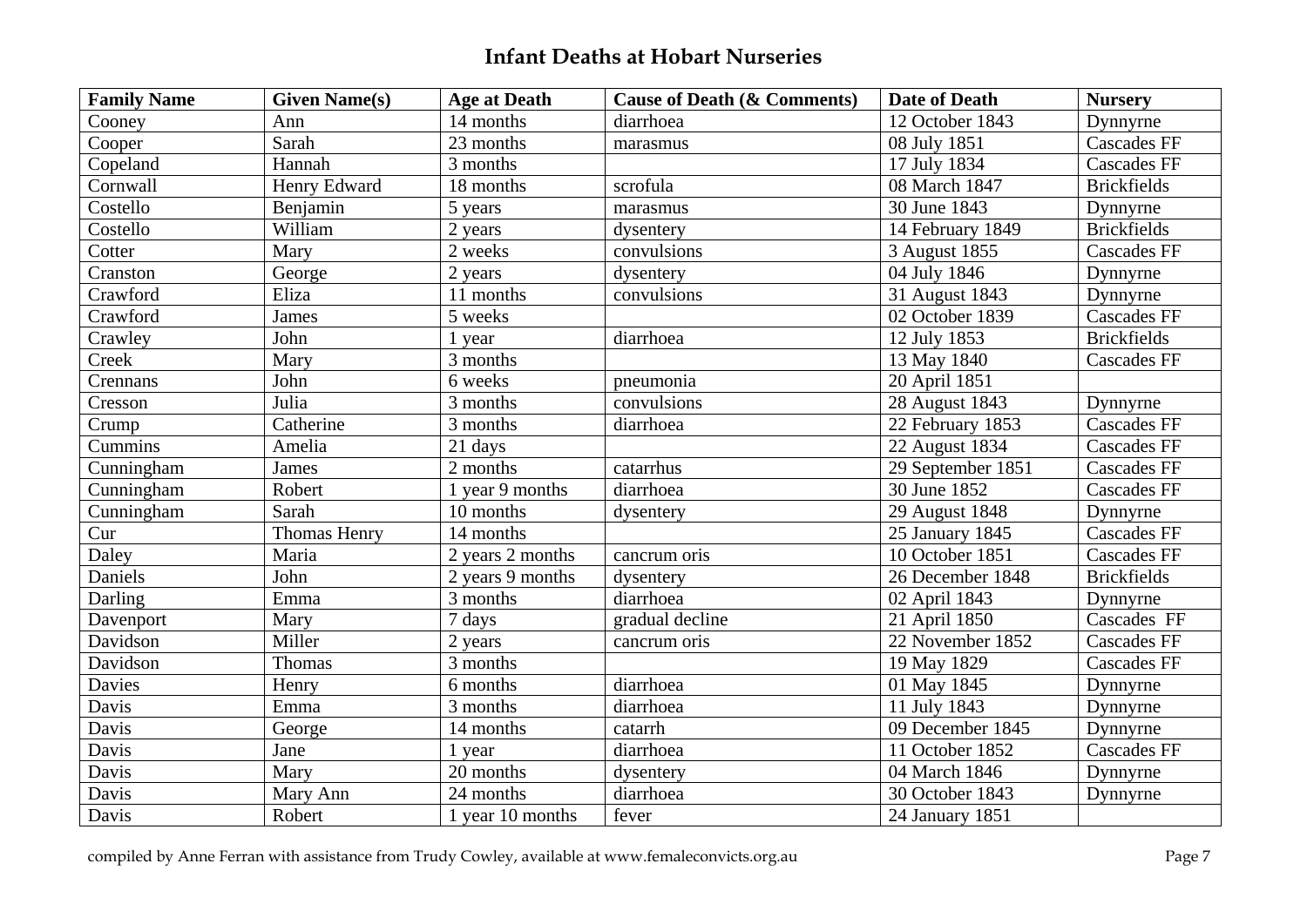| <b>Family Name</b> | <b>Given Name(s)</b> | <b>Age at Death</b> | <b>Cause of Death (&amp; Comments)</b> | <b>Date of Death</b> | <b>Nursery</b>     |
|--------------------|----------------------|---------------------|----------------------------------------|----------------------|--------------------|
| Davis              | Thomas               | 4 months            |                                        | 05 August 1831       | <b>Cascades FF</b> |
| Davis              | Thomas               | 14 months           |                                        | 19 March 1841        | <b>Cascades FF</b> |
| Davis              | William              | 10 months           | diarrhoea                              | 10 February 1843     | Dynnyrne           |
| Day                | William              | 18 months           | diarrhoea                              | 12 March 1843        | Dynnyrne           |
| Daynes             | Ann                  | 9 days              | erysipelas                             | 23 May 1850          | Cascades FF        |
| de la Hunt         | William              | 5 months            | scrofula                               | 03 February 1847     | <b>Brickfields</b> |
| Dean               | Susan                | 15 months           | diarrhoea                              | 11 January 1845      | Dynnyrne           |
| Delaney            | James                | 4 months            | convulsions                            | 14 July 1847         | <b>Brickfields</b> |
| Dempsey            | <b>Bridget</b>       | 3 months            | diarrhoea                              | 26 May 1852          | <b>Cascades FF</b> |
| Dempsey            | John                 | 4 months            | otitis                                 | 22 April 1852        | <b>Cascades FF</b> |
| Denny              | Walter               | 1 month             | convulsions                            | 09 March 1846        | Dynnyrne           |
| Dethridge          | Esther               | 1 year              | scrofula                               | 20 October 1852      | <b>Cascades FF</b> |
| Devine             | <b>Bridget</b>       | unknown             | bronchitis                             | 26 April 1854        | <b>Brickfields</b> |
| Devine             | Margaret             | 1 month             | erysipelas                             | 05 June 1847         | <b>Brickfields</b> |
| Diamond            | Sarah                | 4 months            |                                        | 28 January 1845      | Dynnyrne           |
| Dick               | Isabella             | 5 months            | bronchitis                             | 19 August 1854       | <b>Cascades FF</b> |
| Dickinson          | William              | 2 yrs 8 months      | dysentery                              | 24 May 1850          | <b>Brickfields</b> |
| Dingwall           | Isabella             | 3 years             | diarrhoea                              | 26 March 1854        | <b>Brickfields</b> |
| Dixin              | Eliza Jane           | 11 months           | dysentery                              | 03 September 1848    | Dynnyrne           |
| Dixon              | Henry                | 16 months           |                                        | 22 March 1839        | <b>Cascades FF</b> |
| Dixon              | Jane                 | 3 months            | convulsions                            | 13 July 1843         | Dynnyrne           |
| Dixon              | Margaret             | 7 months            |                                        | 17 July 1843         | <b>Cascades FF</b> |
| Dixon              | Mary                 | 3 months            | erysipelas                             | 23 May 1850          | Dynnyrne           |
| Dobbs              | Emma                 | 15 months           | dysentery                              | 12 October 1849      | Dynnyrne           |
| Dodd               | Elizabeth            | 9 months            |                                        | 26 November 1833     | <b>Cascades FF</b> |
| Dogherty           | Margaret             | 1 year 6 months     | diarrhoea                              | 12 April 1854        | <b>Brickfields</b> |
| Doherty            | Elizabeth            | 4 months            | diarrhoea                              | 16 April 1845        | Dynnyrne           |
| Doherty            | Martha               | 8 months            | diarrhoea                              | 07 November 1844     | Dynnyrne           |
| Dolby              | Sarah                | 2 years 9 months    | acute dysentery                        | 04 December 1848     | <b>Brickfields</b> |
| Done               | Ellen                | 14 months           | convulsions                            | 01 March 1847        | Dynnyrne           |
| Done               | Harriet              | 19 months           | diarrhoea                              | 01 March 1848        | Dynnyrne           |
| Donelly            | Mary Jane            | 2 years             | marasmus                               | 10 September 1852    | <b>Cascades FF</b> |
| Donnolly           | Mary Ann             | 2 months            | pneumonia                              | 14 November 1851     | <b>Cascades FF</b> |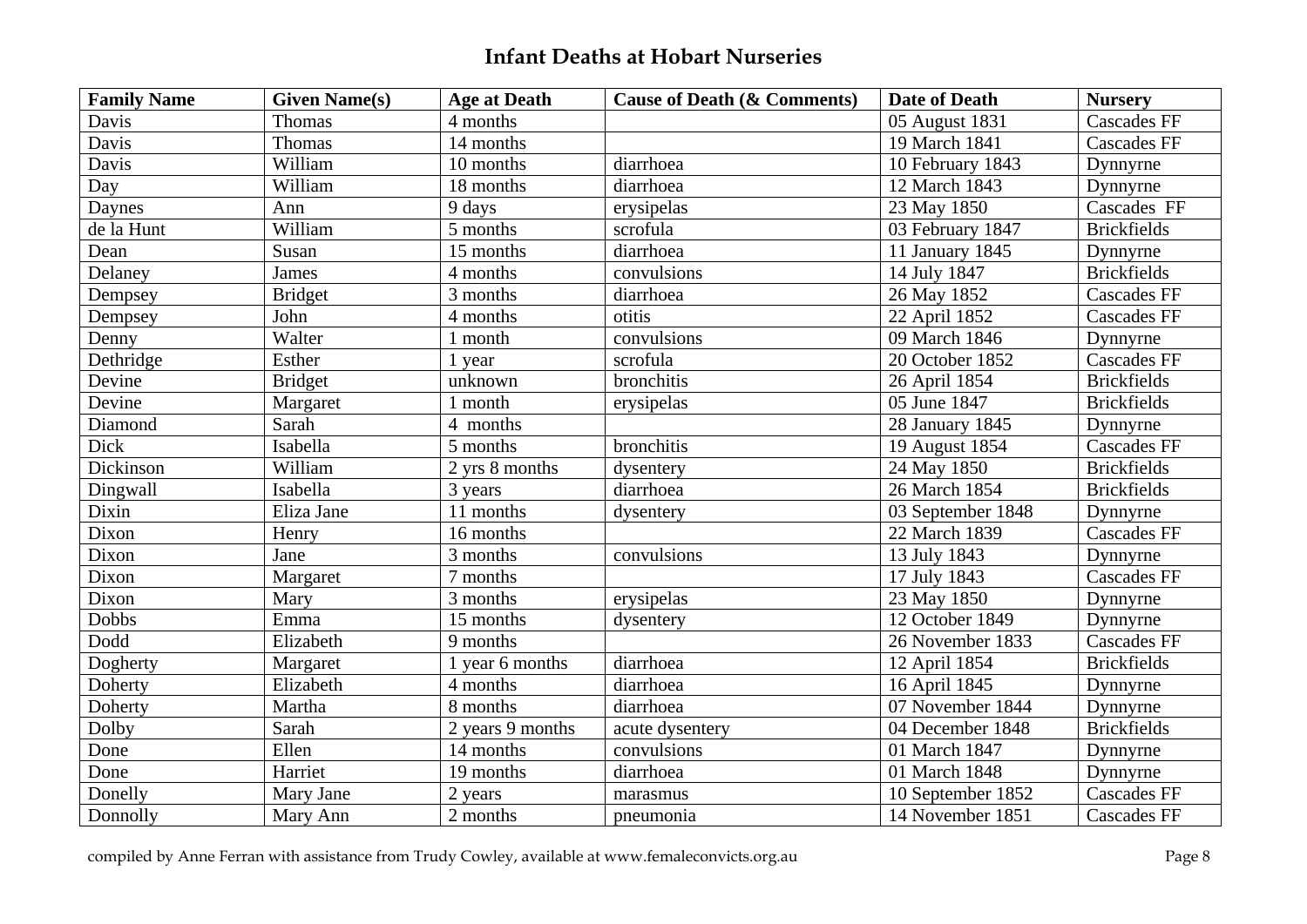| <b>Family Name</b>   | <b>Given Name(s)</b> | <b>Age at Death</b> | <b>Cause of Death (&amp; Comments)</b> | <b>Date of Death</b> | <b>Nursery</b>     |
|----------------------|----------------------|---------------------|----------------------------------------|----------------------|--------------------|
| Donovan              | Mary                 | 5 months            | marasmus                               | 06 March 1854        | <b>Cascades FF</b> |
| Donovan              | William              | 2 months            | atrophia                               | 29 August 1851       | <b>Cascades FF</b> |
| Doody                | Dorah                | 1 year              | diarrhoea                              | 10 March 1854        | <b>Cascades FF</b> |
| Doolan               | Agnes                | 11 months           | diarrhoea                              | 11 March 1852        | <b>Cascades FF</b> |
| Dougan               | Catherine            | 9 months            | dysentery                              | 12 October 1849      | Dynnyrne           |
| Doughey              | John                 | 2 months            | cancrum oris                           | 22 May 1854          | <b>Brickfields</b> |
| Dowd                 | Catherine            | 15 months           | diarrhoea                              | 23 February 1852     | <b>Cascades FF</b> |
| Downing              | Jane                 | 19 months           |                                        | 20 September 1838    | <b>Cascades FF</b> |
| Doyle                | Joseph               | 3 months            | diarrhoea                              | 04 November 1853     | <b>Brickfields</b> |
| Doyle                | Richard              | 14 days             | convulsions                            | 02 July 1847         | <b>Brickfields</b> |
| Dray                 | Mary                 | 6 months            | convulsions                            | 25 February 1854     | <b>Brickfields</b> |
| Drayman              | Eliza                | 15 months           |                                        | 08 December 1830     | <b>Cascades FF</b> |
| Dryan                | Susan                | 1 year              | dysentery                              | 18 April 1849        | <b>Brickfields</b> |
| Duff                 | Thomas               | 2 years             |                                        | 10 June 1829         | <b>Cascades FF</b> |
| Duffield             | William Henry        | 12 months           |                                        | 15 October 1834      | <b>Cascades FF</b> |
| Duncan               | Catherine            | 17 months           | dysentery                              | 06 August 1845       | Dynnyrne           |
| Duncan               | Susan                | One month           | aptha                                  | 25 September 1846    | Dynnyrne           |
| Dunn                 | Mary                 | 8 months            |                                        | 25 July 1844         | Dynnyrne           |
| Dunn                 | Mary Ann             | 2 weeks             | atrophia                               | 13 September 1851    | <b>Cascades FF</b> |
| Dunn                 | William              | 12 months           | catarrh                                | 06 July 1846         | Dynnyrne           |
| Dwyer                | Edward               | 1 year              | diarrhoea                              | 23 February 1854     | <b>Brickfields</b> |
| Dwyer                | Frederick            | 1 year 9 months     | diarrhoea                              | 20 June 1852         | <b>Cascades FF</b> |
| Dwyer                | Henry                | 6 months            | marasmus                               | 18 October 1844      | Dynnyrne           |
| Dwyer                | Henry                | 1 year 6 months     | catarrhus acutus                       | 11 June 1854         | <b>Brickfields</b> |
| Dwyer                | William              | 10 months           | diarrhoea                              | 08 November 1851     | <b>Cascades FF</b> |
| Eddiford (alias      | Mary Ann Baretts     | 4 months            | marasmus                               | 29 October 1850      |                    |
| Sullivan)            |                      |                     |                                        |                      |                    |
| Edwards              | Ann                  | 2 years             | diarrhoea                              | 10 March 1854        | <b>Brickfields</b> |
| Edwean               | Charles              | 6 months            |                                        | 17 May 1835          | <b>Cascades FF</b> |
| Egan                 | William              | 2 months            | syphilis consecutive                   | 03 December 1853     |                    |
| Ellard               | Thomas               | 10 weeks            | marasmus                               | 07 June 1848         | <b>Brickfields</b> |
| <b>Ellen Margery</b> | <b>Ellen Margery</b> | 18 months           | diarrhoea                              | 25 July 1844         | Dynnyrne           |
| Ellis                | Eliza                | 12 months           |                                        | 12 May 1835          | <b>Cascades FF</b> |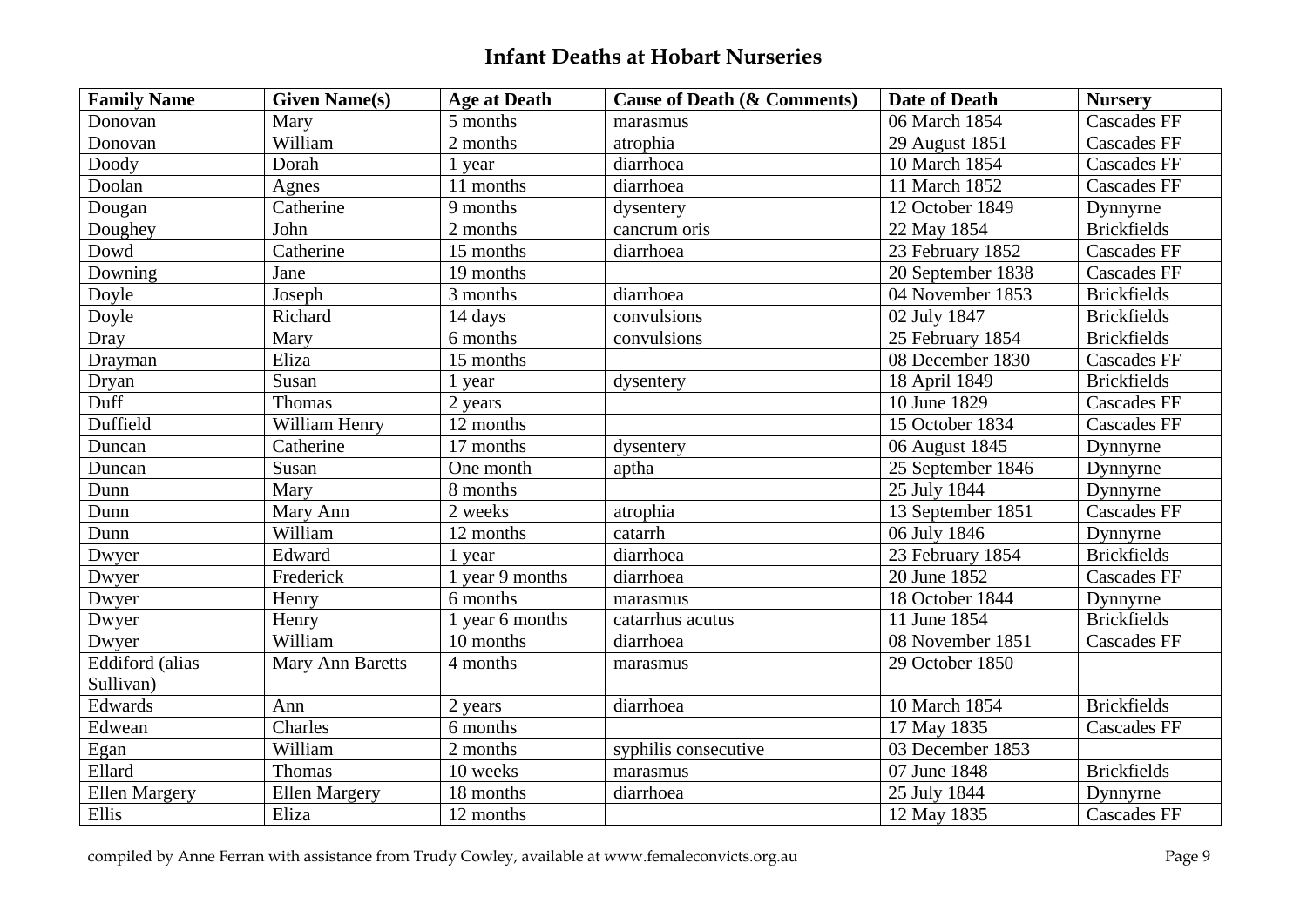| <b>Family Name</b> | <b>Given Name(s)</b> | <b>Age at Death</b> | <b>Cause of Death (&amp; Comments)</b> | <b>Date of Death</b> | <b>Nurserv</b>     |
|--------------------|----------------------|---------------------|----------------------------------------|----------------------|--------------------|
| Ellis              | Sophia               | 2 months            |                                        | 03 May 1839          | <b>Cascades FF</b> |
| Elmer              | Julia                | 3 years             | whooping cough                         | 14 January 1850      | Dynnyrne           |
| Elmore             | George               | 9 months            | diarrhoea                              | 04 June 1844         | Dynnyrne           |
| Emma Storey        | <b>Emma Storey</b>   | 4 months            | marasmus                               | 04 July 1844         | Dynnyrne           |
| Ennis              | James                | 1 month             | convulsions                            | 31 July 1852         | <b>Cascades FF</b> |
| Eustace            | Mary                 | 2 months            | marasmus                               | 10 September 1847    | Dynnyrne           |
| Evans              | William              | 3 months            | syphilis                               | 11 September 1847    | Dynnyrne           |
| Ewington           | Louisa               | 29 months           | diarrhoea                              | 21 October 1844      | Dynnyrne           |
| Exton              | Lewis                | 9 months            | dysentery                              | 06 July 1846         | Dynnyrne           |
| Fahey              | <b>Bridget</b>       | 1 year 10 months    | diarrhoea                              | 02 December 1853     |                    |
| Fahey              | Mary                 | 3 years             | bronchitis                             | 01 May 1854          | <b>Brickfields</b> |
| Falconer           | George               | 3 months            |                                        | 27 March 1837        | <b>Cascades FF</b> |
| Farington          | Sarah                | 7 weeks             | acute dysentery                        | 02 April 1849        | Dynnyrne           |
| Farley             | Robert               | 12 months           |                                        | 28 May 1829          | <b>Cascades FF</b> |
| Farrell            | Maria                | 8 months            | diarrhoea                              | 10 May 1852          | <b>Cascades FF</b> |
| Faughan            | Sarah Ann            | 3 years             | anasarca                               | 21 March 1854        | <b>Brickfields</b> |
| Fawn               | John                 | 3 months            |                                        | 02 January 1835      | <b>Cascades FF</b> |
| Feeney             | Charles              | 2 months            | acute catarrh                          | 12 July 1853         | <b>Brickfields</b> |
| Finigan            | Alexander            | 3 months            | marasmus                               | 08 November 1847     | Dynnyrne           |
| Firth              | James                | 3 months            | dysentery                              | 31 July 1849         | Dynnyrne           |
| Fisher             | Harriet              | 9 months            |                                        | 23 March 1838        | <b>Cascades FF</b> |
| Fisher             | Harriet              | 8 months            | convulsions                            | 10 April 1853        | <b>Brickfields</b> |
| Fisher             | John                 | 3 months            | diarrhoea                              | 16 June 1851         | <b>Cascades FF</b> |
| Fitzgerald         | Ellen                | 9 days              | convulsions                            | 01 April 1854        | <b>Brickfields</b> |
| Fitzgerald         | Hannah               | 1 year              | influenza                              | 04 December 1852     | <b>Cascades FF</b> |
| Fitzgerald         | Henry                | 16 months           | marasmus                               | 23 October 1846      | <b>Brickfields</b> |
| Fitzgerald         | John                 | 14 days             | natural causes                         | 17 June 1848         |                    |
| Fitzgerald         | Margaret             | 2 days              | convulsions                            | 26 March 1854        | <b>Brickfields</b> |
| Fitzpatrick        | Eliza                | 3 months            | diarrhoea                              | 30 July 1845         | Dynnyrne           |
| Fitzpatrick        | Janet                | 1 year 2 months     | bronchitis                             | 21 September 1852    | <b>Cascades FF</b> |
| Fleming            | Eliza                | 1 year 7 months     | diarrhoea                              | 01 February 1853     | <b>Cascades FF</b> |
| Fleming            | Michael              | 2 years             | diarrhoea                              | 01 February 1853     | <b>Cascades FF</b> |
| Fletcher           | John                 | 1 year 9 months     |                                        | 09 July 1835         | <b>Cascades FF</b> |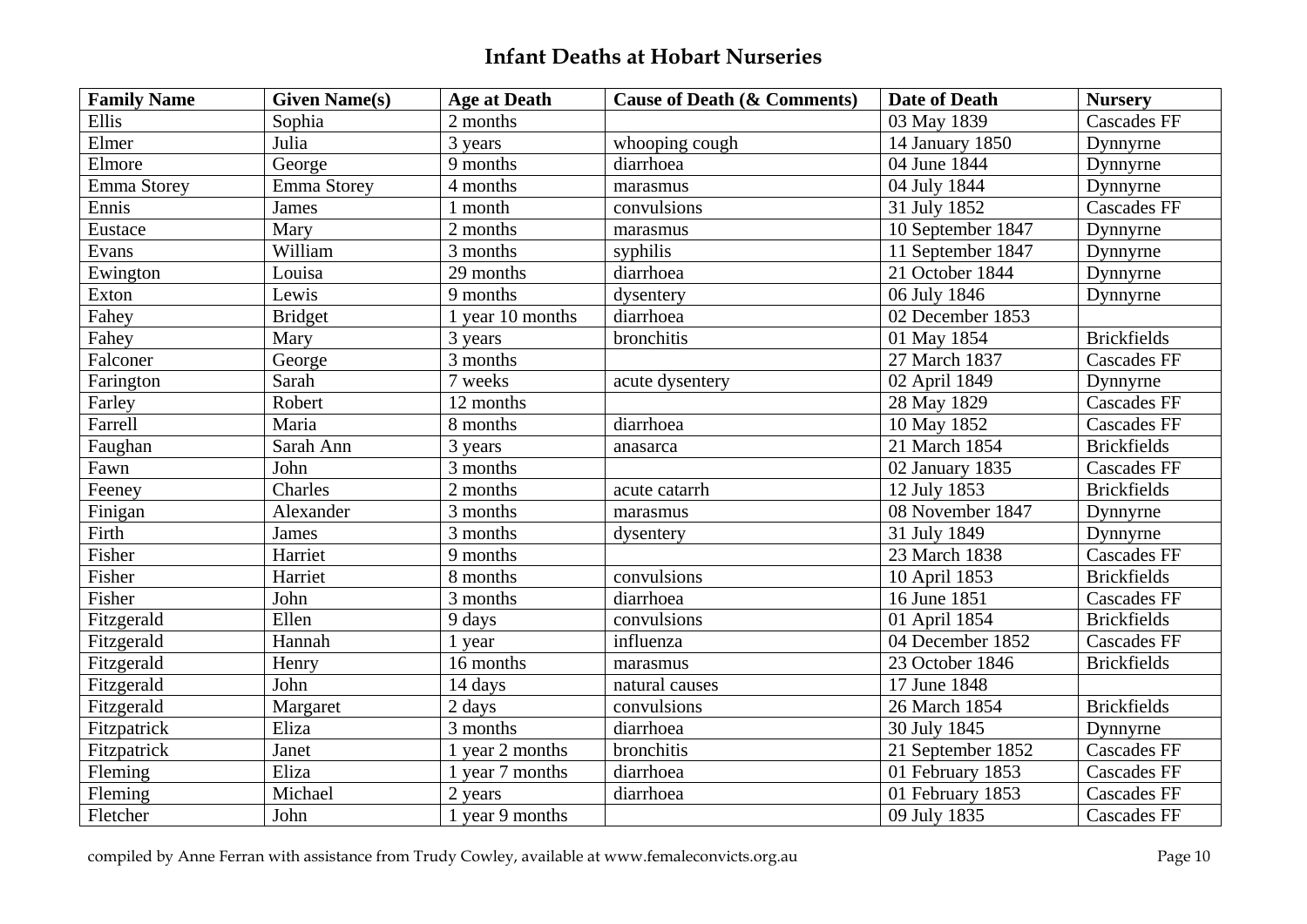| <b>Family Name</b> | <b>Given Name(s)</b> | <b>Age at Death</b> | <b>Cause of Death (&amp; Comments)</b> | <b>Date of Death</b> | <b>Nursery</b>     |
|--------------------|----------------------|---------------------|----------------------------------------|----------------------|--------------------|
| Fletcher           | Mary Ann             | 16 months           |                                        | 21 August 1842       | <b>Cascades FF</b> |
| Flynn              | Matthew              | 4 months            | catarrhus                              | 17 May 1847          | Dynnyrne           |
| Foley              | John                 | 10 months           | convulsions                            | 25 March 1855        | <b>Cascades FF</b> |
| Ford               | John                 | 14 months           | diarrhoea                              | 30 April 1852        | <b>Cascades FF</b> |
| Forsyth            | Frances              | 11 months           |                                        | 05 September 1838    | <b>Cascades FF</b> |
| Fox                | William              | 8 months            | syphilis consecutiva                   | 10 December 1855     |                    |
| Francis            | Thomas               | 4 months            |                                        | 22 July 1834         | <b>Cascades FF</b> |
| Fraser             | Charlotte            | 1 year              | diarrhoea                              | 21 September 1853    | <b>Brickfields</b> |
| Frazer             | Mary                 | 18 months           | diarrhoea                              | 06 January 1853      | <b>Cascades FF</b> |
| Frazier            | Mary                 | 2 months            | diarrhoea                              | 10 July 1849         | Dynnyrne           |
| Frederick (or      | George               | 10 months           | diarrhoea                              | 03 February 1852     | <b>Cascades FF</b> |
| Rickards)          |                      |                     |                                        |                      |                    |
| Frew               | Elizabeth            | 12 months           |                                        | 08 May 1833          | <b>Cascades FF</b> |
| Furley             | Margaret             | 12 months           | diarrhoea                              | 10 June 1852         | <b>Cascades FF</b> |
| Fury               | Edward               | 6 weeks             | catarrh                                | 31 December 1852     | <b>Cascades FF</b> |
| Fury               | Ellen                | 7 weeks             | syphilis consecutive                   | 17 May 1854          | <b>Brickfields</b> |
| Fury               | Mary                 | 9 months            | marasmus                               | 29 July 1855         | <b>Cascades FF</b> |
| Gadge              | Charles              | 2 months            | marasmus                               | 24 January 1848      | Dynnyrne           |
| Gage               | Anne                 | 17 months           |                                        | 28 October 1843      | <b>Cascades FF</b> |
| Galhaith           | Caroline             | 58 days             | diarrhoea                              | 15 August 1854       | <b>Cascades FF</b> |
| Gallaghan          | William              | 14 months           |                                        | 10 April 1835        | <b>Cascades FF</b> |
| Gallakee           | Charles              | 3 months            | influenza                              | 23 October 1847      | Dynnyrne           |
| Gambion            | Mary                 | 10 months           | abscess                                | 08 September 1851    | <b>Cascades FF</b> |
| Garrity            | Robert               | 10 days             | acute catarrh                          | 07 May 1849          | Cascades FF        |
| Garvey             | Ellen                | 3 years 6 months    | hydrocephalus                          | 12 June 1850         | <b>Brickfields</b> |
| George             | Christina            | 1 year 3 months     | pneumonia                              | 22 December 1853     | <b>Brickfields</b> |
| Ghee               | Eliza                | 13 months           | dysentery                              | 05 July 1846         | Dynnyrne           |
| Giblett            | Samuel               | 11 months           | influenza                              | 31 November 1847     | Dynnyrne           |
| Gibson             | Maria                | 12 months           | diarrhoea                              | 18 March 1844        | Dynnyrne           |
| Gilbraith          | Emma                 | 5 months            | diarrhoea                              | 22 December 1853     | <b>Brickfields</b> |
| Gill               | John                 | 3 months            | convulsions                            | 18 August 1843       | Dynnyrne           |
| Gillis             | Andrew               | 14 months           | diarrhoea                              | 03 September 1852    | <b>Cascades FF</b> |
| Gilmore            | Ann                  | 3 weeks             | diarrhoea                              | 16 February 1852     | Cascades FF        |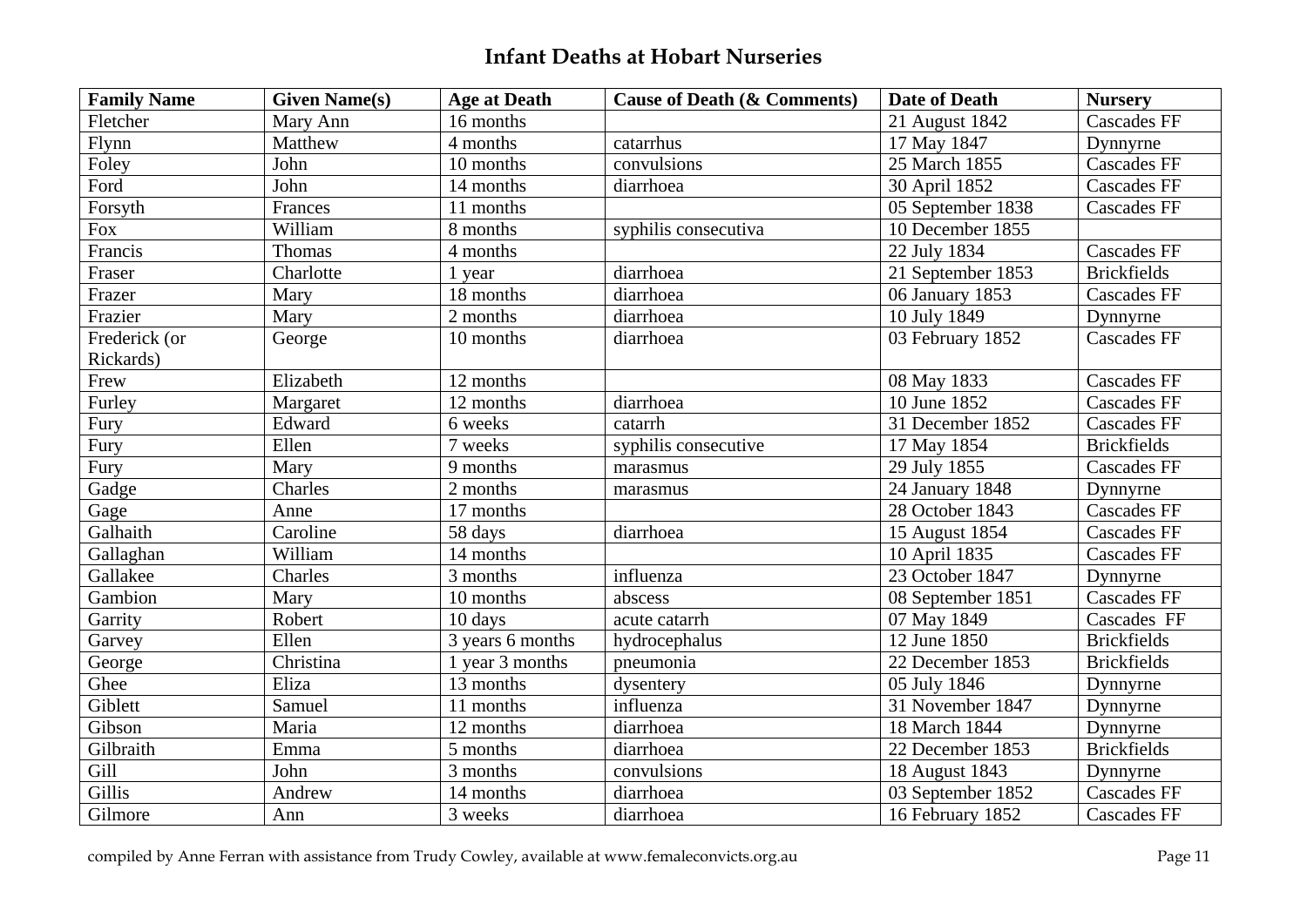| <b>Family Name</b> | <b>Given Name(s)</b> | <b>Age at Death</b> | <b>Cause of Death (&amp; Comments)</b> | <b>Date of Death</b> | <b>Nursery</b>     |
|--------------------|----------------------|---------------------|----------------------------------------|----------------------|--------------------|
| Gilmore            | William              | 14 months           |                                        | 23 January 1838      | <b>Cascades FF</b> |
| <b>Glass</b>       | Mary                 | 5 months            | marasmus                               | 23 November 1850     |                    |
| Gleed              | Elizabeth            | 1 year 1 month      | bronchitis                             | 25 July 1855         | <b>Cascades FF</b> |
| Glover             | William              | 1 year              | diarrhoea                              | 15 February 1854     | <b>Brickfields</b> |
| Golding            | Thomas               | 20 months           | marasmus                               | 08 November 1847     | Dynnyrne           |
| Goodman            | Joseph               | 4 months            | convulsions                            | 14 December 1843     | Dynnyrne           |
| Goodson            | John                 | 8 months            | fever                                  | 24 December 1846     | Dynnyrne           |
| Goodwin            | Mary                 | 2 years             | bronchitis                             | 13 January 1854      | <b>Brickfields</b> |
| Gordon             | Elizabeth            | 6 months            |                                        | 20 May 1829          | <b>Cascades FF</b> |
| Gorton             | Catherine            | 14 days             | convulsions                            | 09 October 1846      | Dynnyrne           |
| Grady              | Mary Ann             | 3 days              | liturus[?]                             | 23 February 1852     | <b>Cascades FF</b> |
| Graham             | George Henry         | 4 months            |                                        | 18 August 1831       | <b>Cascades FF</b> |
| Graham             | John                 | 1 year 5 months     | diarrhoea                              | 21 July 1850         | <b>Brickfields</b> |
| Graham             | Mary                 | 18 months           | diarrhoea                              | 12 November 1843     | Dynnyrne           |
| Graham             | Richard              | 1 year 6 months     | diarrhoea                              | 06 December 1852     | <b>Cascades FF</b> |
| Graham             | Sarah                | 7.5 months          | bronchitis                             | 30 July 1855         | <b>Cascades FF</b> |
| Grant              | Margaret             | 3 weeks             | convulsions                            | 09 March 1850        | Dynnyrne           |
| Grant              | Mary                 | 20 months           | typhus fever                           | 16 August 1848       | Dynnyrne           |
| Green              | Elizabeth            | 14 months           |                                        | 30 October 1834      | <b>Cascades FF</b> |
| Green              | Elizabeth            | 4 months            |                                        | 09 February 1836     | <b>Cascades FF</b> |
| Green              | Robert               | 6 weeks             | convulsions                            | 13 February 1849     | Dynnyrne           |
| Green              | William              | 6 months            |                                        | 08 May 1833          | <b>Cascades FF</b> |
| Gregory            | Daniel               | 5 weeks             |                                        | 22 September 1830    | <b>Cascades FF</b> |
| Gregory            | Henry                | 16 months           |                                        | 18 December 1833     | <b>Cascades FF</b> |
| Grennon            | James                | 10 months           | diarrhoea                              | 23 July 1852         | <b>Cascades FF</b> |
| Grey               | James                | 10 months           | marasmus                               | 30 December 1855     |                    |
| Grey               | Woodbridge           | 12 months           | dysenteria                             | 28 May 1845          | Dynnyrne           |
| Griffin            | Mary                 | 11 months           | diarrhoea                              | 13 March 1852        | <b>Cascades FF</b> |
| Grigg              | Sarah                | [?] days            | convulsions                            | 15 May 1850          | Dynnyrne           |
| Groom              | Benjamin             | 14 months           | croup                                  | 23 December 1849     | Dynnyrne           |
| Groom              | Sarah Ann            | 10 weeks            | catarrhus                              | 02 August 1847       | Dynnyrne           |
| Grundy             | Thomas               | 2 years             |                                        | 12 December 1833     | <b>Cascades FF</b> |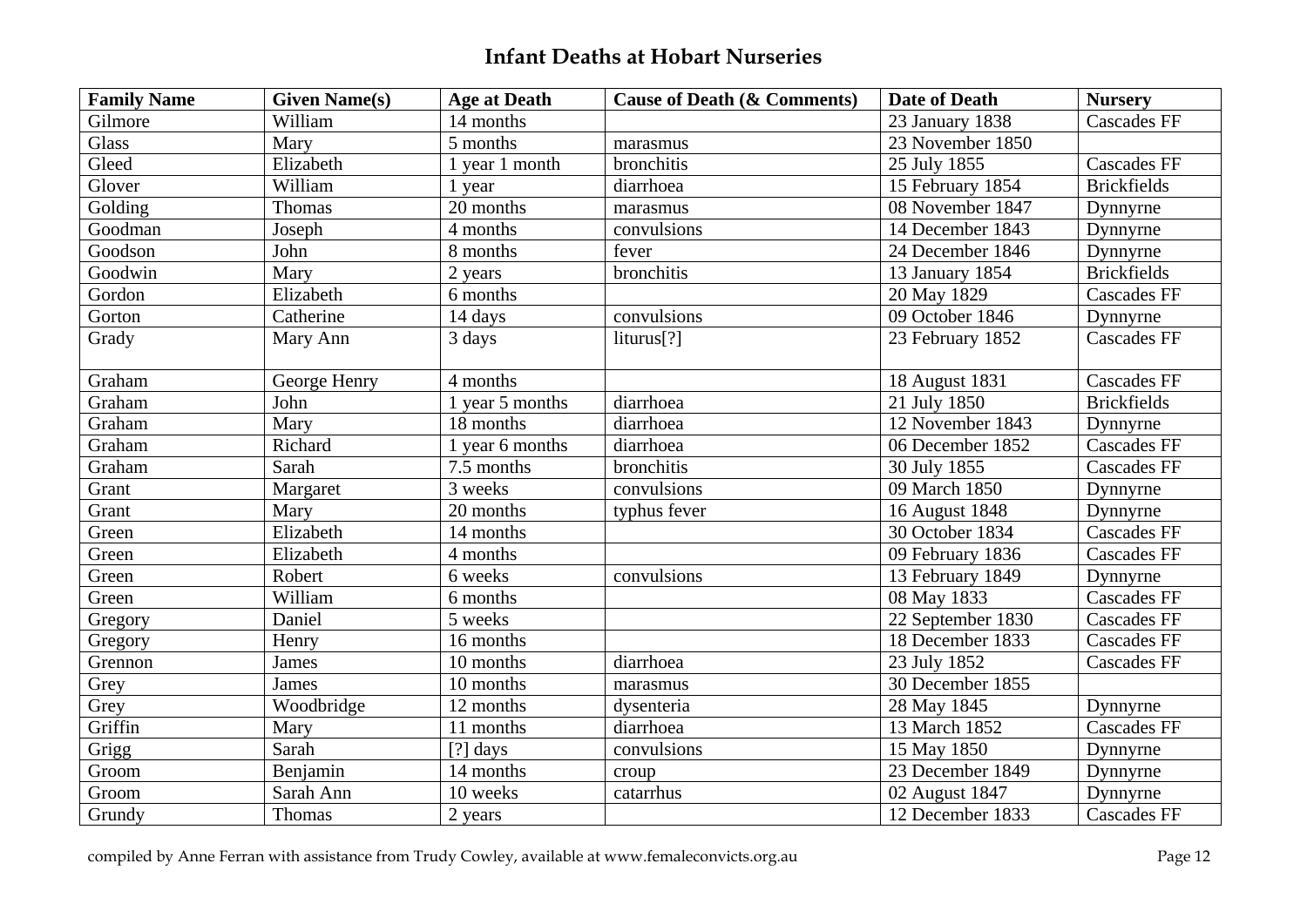| <b>Family Name</b> | <b>Given Name(s)</b> | <b>Age at Death</b> | <b>Cause of Death (&amp; Comments)</b> | <b>Date of Death</b> | <b>Nursery</b>     |
|--------------------|----------------------|---------------------|----------------------------------------|----------------------|--------------------|
| Grundy             | William              | 6 months            |                                        | 31 July 1837         | <b>Cascades FF</b> |
| Hailwood           | Margaret             | 10 months           | diarrhoea                              | 04 October 1853      | <b>Brickfields</b> |
| Hales              | Mary Ann             | 4 months            | convulsions                            | 29 October 1844      | Dynnyrne           |
| Hall               | Sarah Ann            | 12 weeks            |                                        | 25 February 1831     | <b>Cascades FF</b> |
| Halloran           | Catherine            | 2 years             | marasmus                               | 23 February 1854     | <b>Brickfields</b> |
| Hamilton           | Charles              | 2 months            | convulsions                            | 20 March 1848        | Dynnyrne           |
| Hamilton           | <b>James</b>         | 4 months            | diarrhoea                              | 19 March 1844        | Dynnyrne           |
| Hamilton           | Mary J               | 5 months            | diarrhoea                              | 19 January 1850      | Dynnyrne           |
| Hanbury            | Richard              | 6 months            |                                        | 03 April 1839        | <b>Cascades FF</b> |
| Hancock            | Ellen                | 17 months           | influenza                              | 02 November 1847     | Dynnyrne           |
| Handley            | Martha               | 12 months           |                                        | 22 October 1834      | <b>Cascades FF</b> |
| Handley            | Mary Ann             | 3 months            | bronchitis                             | 16 November 1851     | <b>Cascades FF</b> |
| Handley            | Sarah                | 2 months            |                                        | 31 January 1834      | <b>Cascades FF</b> |
| Hannan             | James                | 1 year 8 months     | diarrhoea                              | 27 November 1852     | <b>Cascades FF</b> |
| Hanson             | Elizabeth            | 10 months           | catarrh                                | 14 February 1848     | Dynnyrne           |
| Harper             | Francis              | 6 months            |                                        | 28 March 1845        | Dynnyrne           |
| Harper             | John                 | 6 months            | acute catarrh                          | 22 November 1852     | <b>Cascades FF</b> |
| Harris             | Eliza                | 15 months           | marasmus                               | 25 January 1848      | Dynnyrne           |
| Harris             | Elizabeth            | 3 months            |                                        | 22 June 1841         | <b>Cascades FF</b> |
| Harris             | John Ogg             | 2 years             | convulsions                            | 20 April 1853        | <b>Brickfields</b> |
| Harris             | Margaret             | 3 months            |                                        | 10 July 1837         | <b>Cascades FF</b> |
| Harris             | Norah                | 3 months            |                                        | 17 February 1840     | <b>Cascades FF</b> |
| Harrison           | Thomas               | 3 years             |                                        | 13 July 1833         | <b>Cascades FF</b> |
| Hartnett           | John                 | 6 months            | diarrhoea                              | 31 March 1854        | <b>Brickfields</b> |
| Hartwell           | George               | 8 months            | diarrhoea                              | 20 January 1854      | <b>Brickfields</b> |
| Harvey             | Mary Ann             | 12 months           | (native)                               | 07 November 1849     | <b>Brickfields</b> |
| Harvey             | Thomas               | 2 months            | convulsions                            | 22 July 1843         | Dynnyrne           |
| Hay                | James W              | 3 months            | marasmus                               | 11 August 1848       | Dynnyrne           |
| Haybeller          | Eliza                | 14 months           |                                        | 22 February 1842     | <b>Cascades FF</b> |
| Hayes              | Daniel               | 1 months            | atrophia                               | 12 September 1851    | <b>Cascades FF</b> |
| Hayes              | John                 | 1 year              | convulsions                            | 28 September 1850    | Cascades FF        |
| Hayes              | Margaret             | 12 months           | diarrhoea                              | 09 March 1852        | <b>Cascades FF</b> |
| Hayes              | Thomas               | 1 month             | marasmus                               | 21 July 1854         | <b>Cascades FF</b> |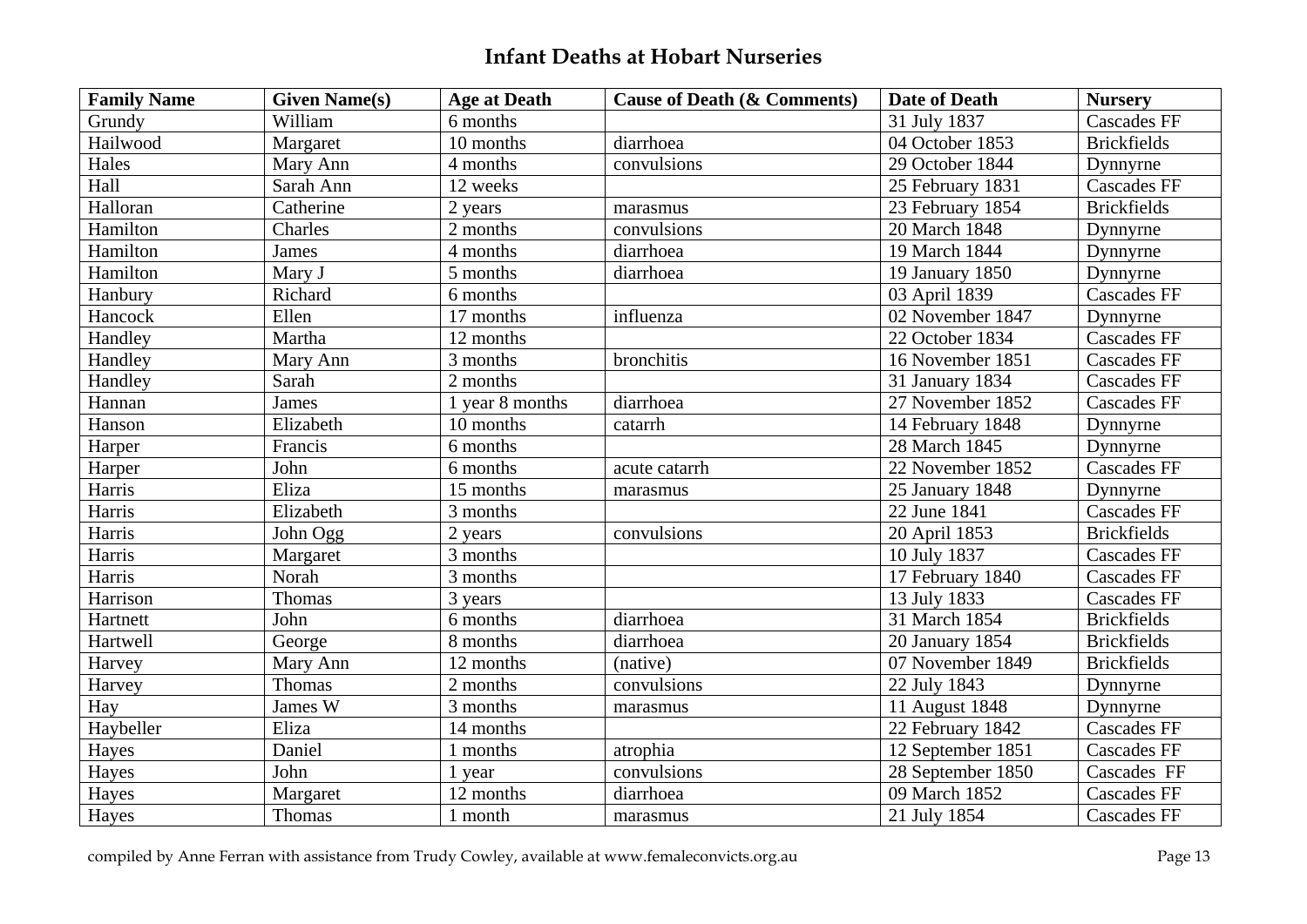| <b>Family Name</b> | <b>Given Name(s)</b> | <b>Age at Death</b> | <b>Cause of Death (&amp; Comments)</b> | <b>Date of Death</b> | <b>Nursery</b>     |
|--------------------|----------------------|---------------------|----------------------------------------|----------------------|--------------------|
| Hays               | James                | 6 months            |                                        | 27 April 1833        | <b>Cascades FF</b> |
| Hayton             | James                | 2 years             | diarrhoea                              | 20 September $1844$  | Dynnyrne           |
| Head               | George               | 1 year 6 months     | diarrhoea                              | 23 March 1854        | <b>Brickfields</b> |
| Healey             | Ann                  | 11 months           | diarrhoea                              | 11 May 1852          | <b>Cascades FF</b> |
| Healy              | <b>Bridget</b>       | 10 months           | diarrhoea                              | 17 January 1852      | <b>Cascades FF</b> |
| Hearns             | Martin               | 4 months            | bronchitis                             | 14 February 1853     | <b>Cascades FF</b> |
| Heath              | Mary Ann             | 16 month            | dysentery                              | 16 May 1850          | Dynnyrne           |
| Heath              | Priscilla            | 2 years             |                                        | 06 February 1834     | <b>Cascades FF</b> |
| Hefferman          | Ann                  | 3 months            | marasmus                               | 05 August 1853       | <b>Brickfields</b> |
| Heffernan          | Francis              | 11 months           | diarrhoea                              | 25 February 1852     | <b>Cascades FF</b> |
| Hehir              | Richard              | 6 days              | premature child                        | 25 May 1852          | <b>Cascades FF</b> |
| Henchley           | Michael              | 7 months            | convulsions                            | 19 May 1843          | Dynnyrne           |
| Henderson          | John                 | 4 months            |                                        | 28 November 1834     | <b>Cascades FF</b> |
| Henderson          | Thomas               | 2 months            | convulsions                            | 12 December 1845     | Dynnyrne           |
| Hendon             | Elizabeth            | 3 months            |                                        | 17 September 1836    | <b>Cascades FF</b> |
| Henning            | Barbara              | 9 months            |                                        | 14 March 1838        | <b>Cascades FF</b> |
| Henry Dyer         | Henry Dyer           | 6 months            | convulsions                            | 11 August 1844       | Dynnyrne           |
| Henson             | James                | 12 months           | pneumonia                              | 23 November 1850     |                    |
| Heore              | James                | 1 year 7 months     | dysentery                              | 22 February 1853     | <b>Brickfields</b> |
| Herne              | Emily                | 18 months           | diarrhoea                              | 12 April 1852        | <b>Cascades FF</b> |
| Herne              | John                 | 10 months           | premature                              | 16 March 1854        | <b>Brickfields</b> |
| Heron              | Isaac                | 2 months            | diarrhoea                              | 04 August 1853       | <b>Brickfields</b> |
| Heron              | James                | 2 months            | marasmus                               | 17 August 1851       | <b>Cascades FF</b> |
| Herriman           | George               | 15 months           | bronchitis                             | 29 November 1851     | <b>Cascades FF</b> |
| Heyes              | Michael              | 1 year 2 months     | diarrhoea                              | 02 January 1853      | <b>Cascades FF</b> |
| Higgins            | Joseph               | 4 months            | marasmus                               | 23 September 1846    | Dynnyrne           |
| Higgins            | Mary                 | 14 months           | diarrhoea                              | 12 May 1852          | <b>Cascades FF</b> |
| Higgins            | William              | 1 year 7 months     | diarrhoea                              | 04 September 1853    | <b>Brickfields</b> |
| Hill               | <b>Bridget</b>       | 7 months            | whooping cough                         | 23 April 1850        | Dynnyrne           |
| Hill               | Jane                 | 10 months           |                                        | 21 October 1839      | <b>Cascades FF</b> |
| Hill               | William              | 6 months            |                                        | 03 August 1843       | <b>Cascades FF</b> |
| Hilt               | Catherine            | 11 months           | dysentery                              | 18 July 1849         | <b>Brickfields</b> |
| Hinton             | James                | 22 months           | diarrhoea                              | 06 September 1844    | Dynnyrne           |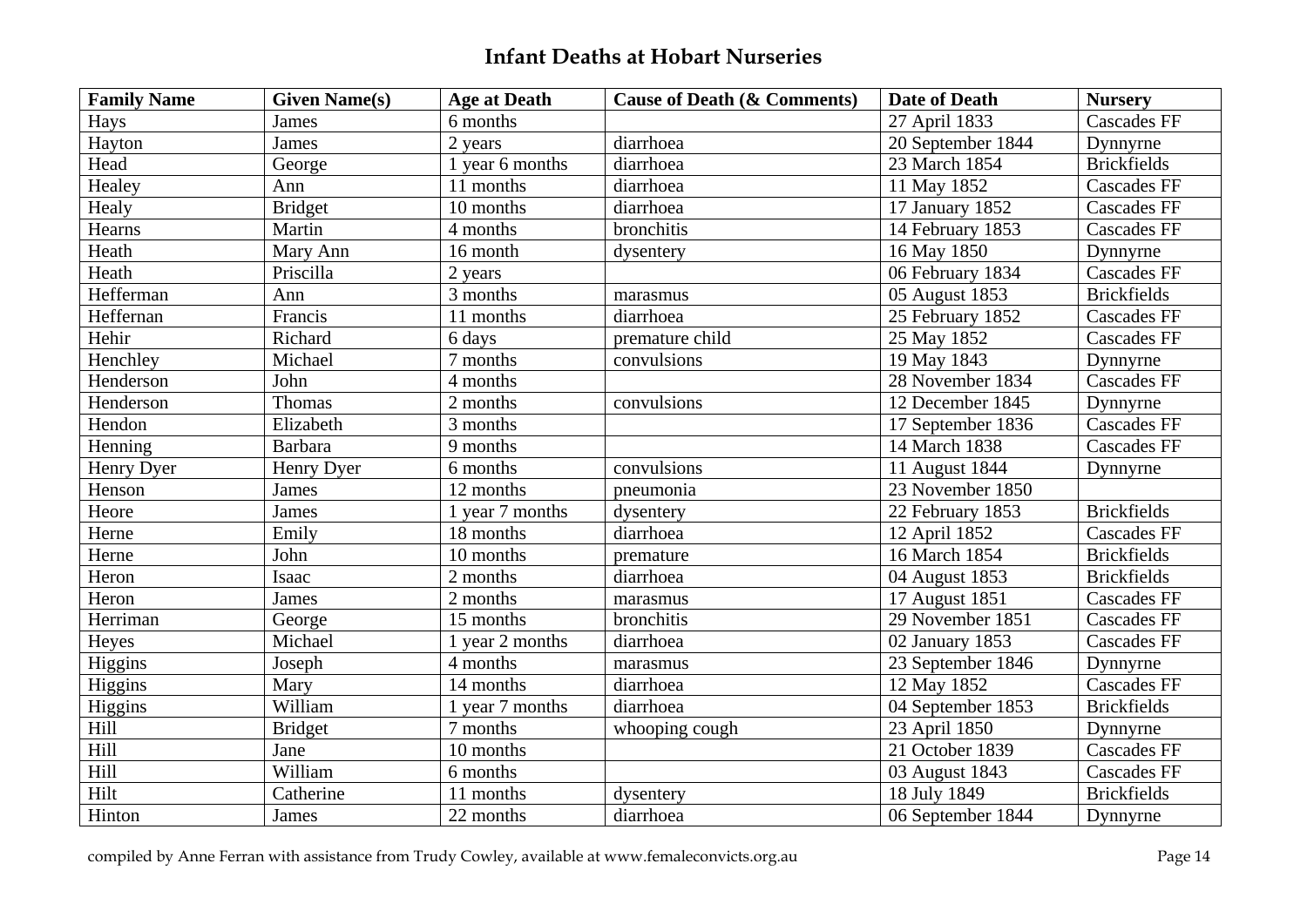| <b>Family Name</b> | <b>Given Name(s)</b> | <b>Age at Death</b>          | <b>Cause of Death (&amp; Comments)</b> | <b>Date of Death</b> | <b>Nursery</b>     |
|--------------------|----------------------|------------------------------|----------------------------------------|----------------------|--------------------|
| Hoaston            | William              | 7 months                     |                                        | 09 February 1842     | <b>Cascades FF</b> |
| Hodgkins           | James                | 10 months                    | dysentery                              | 17 July 1845         | Dynnyrne           |
| Hodgson            | Fanny                | 14 months                    | whooping cough                         | 14 July 1850         | Dynnyrne           |
| Holdhouse          | Mary A               | 4 months                     | convulsions                            | 30 November 1847     | Dynnyrne           |
| Holland            | Alexander            | 5 weeks                      |                                        | 17 May 1830          | <b>Cascades FF</b> |
| Holland            | Ann                  | 10 months                    |                                        | 11 May 1829          | <b>Cascades FF</b> |
| Holley             | Elizabeth Ann        | 3 days                       | convulsions                            | 25 September 1849    | Cascades FF        |
| Holmes             | Patience             | 14 months                    |                                        | 04 March 1840        | <b>Cascades FF</b> |
| Hook               | William              | 10 months                    | bronchitis                             | 01 January 1854      | <b>Brickfields</b> |
| Hooton             | Rebecca              | 20 months                    | dysentery                              | 20 February 1848     | Dynnyrne           |
| Horrigan           | John                 | 3 months                     | convulsions                            | 10 August 1849       | Dynnyrne           |
| Horrigan           | John                 | 2 months                     | diarrhoea                              | 05 June 1854         | <b>Brickfields</b> |
| Horrocks           | John                 | 3 days                       |                                        | 01 August 1833       | <b>Cascades FF</b> |
| Howard             | Catherine            | 9 months                     | diarrhoea                              | 29 June 1852         | <b>Cascades FF</b> |
| Howard             | Frances              | 10 months                    |                                        | 17 May 1842          | <b>Cascades FF</b> |
| Howard             | Valentine            | 12 months                    | catarrh                                | 14 September 1849    | Dynnyrne           |
| Howiss             | William              | 13 months                    | diarrhoea                              | 28 February 1852     | <b>Cascades FF</b> |
| Hoy                | Anne Elizabeth       | 5 days                       | whooping cough                         | 19 June 1850         | Cascades FF        |
| Hughes             | Amer                 | 22 months                    |                                        | 22 May 1833          | Cascades FF        |
| Hughes             | Charles              | 7 months                     | diarrhoea                              | 01 May 1852          | <b>Cascades FF</b> |
| Hughes             | Elizabeth            | 2 months                     | marasmus                               | 12 August 1847       | Dynnyrne           |
| Hughes             | Frederick            | 1 year 6 months              | dysentery                              | 02 June 1850         | <b>Brickfields</b> |
| Hughes             | Richard              | $\overline{1}$ year 2 months | diarrhoea                              | 24 July 1855         | <b>Cascades FF</b> |
| Hunt               | Anne                 | 2 years                      |                                        | 27 April 1837        | <b>Cascades FF</b> |
| Hunt               | Elizabeth            | 5 months                     | pneumonia                              | 21 May 1851          | <b>Cascades FF</b> |
| Hunt               | Mary Ann             | 20 months                    |                                        | 26 June 1829         | <b>Cascades FF</b> |
| Hunt               | Mary Ann             | 20 months                    | diarrhoea                              | 18 July 1851         | <b>Cascades FF</b> |
| Hurd               | John                 | 3 months                     | dysentery                              | 17 May 1850          | Dynnyrne           |
| Hurley             | Bernard              | 2 days                       | debilitas                              | 01 June 1854         | <b>Brickfields</b> |
| Hurley             | <b>Bridget</b>       | 5 months                     | diarrhoea                              | 20 June 1851         | <b>Cascades FF</b> |
| Hurly              | Margaret             | 7 months                     | convulsions                            | 25 June 1843         | Dynnyrne           |
| Hurst              | Sarah Jane           | 3 months                     | dysentery                              | 03 September 1847    | Dynnyrne           |
| Hutchinson         | Lucy Sarah           | 7 months                     |                                        | 25 December 1832     | <b>Cascades FF</b> |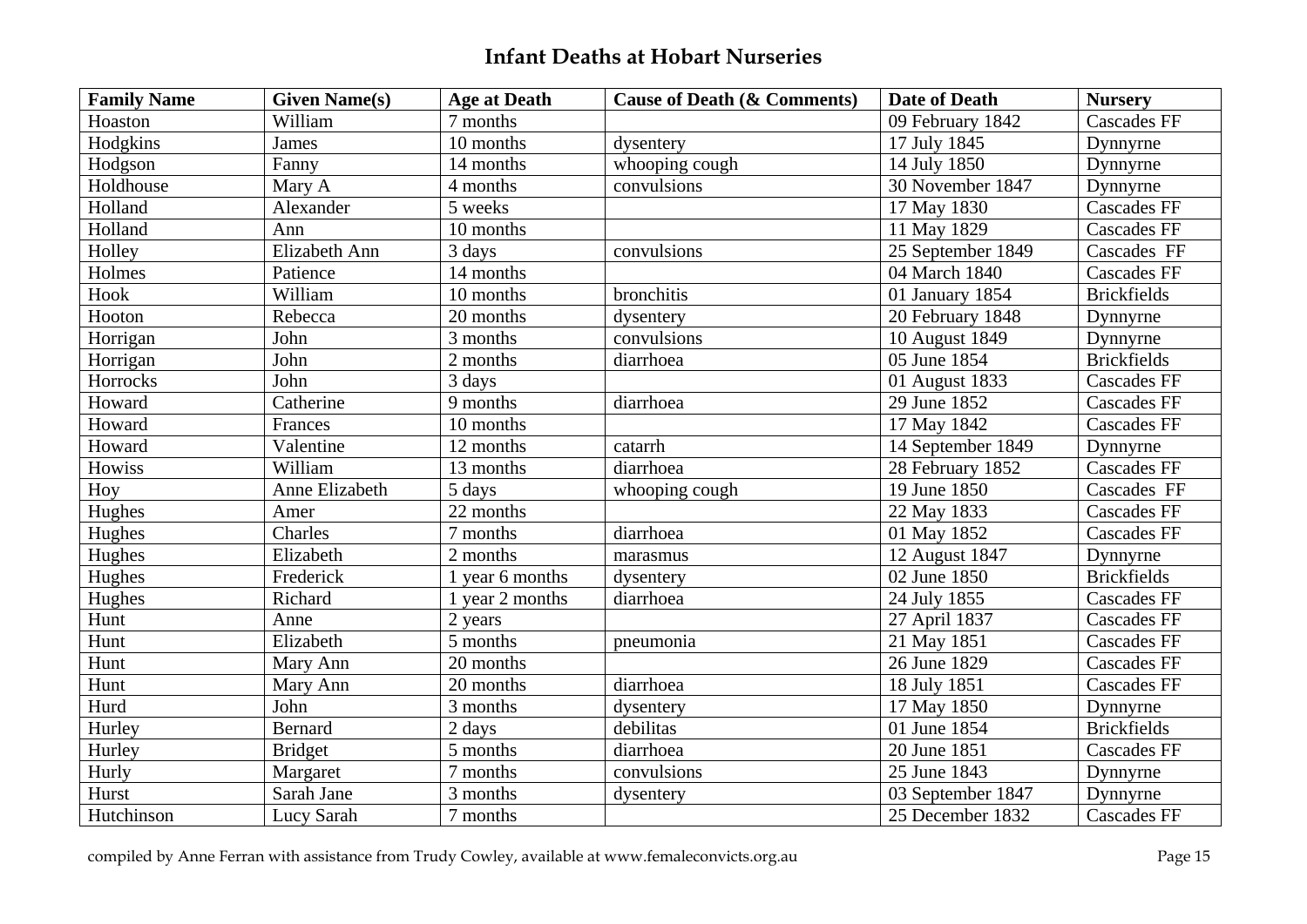| <b>Family Name</b> | <b>Given Name(s)</b> | <b>Age at Death</b> | <b>Cause of Death (&amp; Comments)</b> | <b>Date of Death</b> | <b>Nursery</b>     |
|--------------------|----------------------|---------------------|----------------------------------------|----------------------|--------------------|
| Inchcole           | John                 | 2 years             |                                        | 20 April 1839        | <b>Cascades FF</b> |
| Innes              | Hugh Young           | 17 months           | diarrhoea                              | 09 April 1846        | Dynnyrne           |
| Innes              | James                | 16 months           | lupus                                  | 05 January 1851      |                    |
| Innes              | William              | 9 months            | diarrhoea                              | 07 October 1844      | Dynnyrne           |
| Irvine             | Robert               | 14 months           | diarrhoea                              | 30 September 1843    | Dynnyrne           |
| Jackson            | Thomas               | 7 months            | hydrocephalus                          | 07 January 1854      | <b>Brickfields</b> |
| James              | George               | 5 months            | dysentery                              | 24 January 1849      | Dynnyrne           |
| James              | Thomas Edward        | 8 months            | hydrocephalus                          | 11 June 1851         | <b>Cascades FF</b> |
| Jamieson           | James                | 17 months           | diarrhoea                              | 13 November 1850     |                    |
| Jamison            | Sarah                | 18 months           | diarrhoea                              | 05 February 1843     | Dynnyrne           |
| Jane Guy           | Jane Guy             | 22 months           | convulsions                            | 12 July 1844         | Dynnyrne           |
| <b>Jeffries</b>    | Nelson               | 4 months            |                                        | 22 June 1841         | <b>Cascades FF</b> |
| Jego               | James                | 10 months           | diarrhoea                              | 26 April 1843        | Dynnyrne           |
| Jenkins            | Eliza                | 16 months           |                                        | 10 September 1835    | <b>Cascades FF</b> |
| Jenkins            | Sarah                | 11 months           | convulsions                            | 30 September 1850    | Cascades FF        |
| Jessop             | Richard              | 14 months           |                                        | 18 May 1844          | Dynnyrne           |
| Jessop             | Richard              | 18 months           | convulsions                            | 10 May 1844          | Dynnyrne           |
| Jobson             | William              | 4 months            | convulsions                            | 16 May 1849          | <b>Brickfields</b> |
| Johnson            | Isaac                | 12 months           | diarrhoea                              | 23 August 1843       | Dynnyrne           |
| Johnson            | Jane                 | 18 days             | bronchitis                             | 09 September 1852    | <b>Cascades FF</b> |
| Johnson            | Jemima               | 16 months           | croup                                  | 30 August 1850       | Cascades FF        |
| Johnson            | Lennord              | 5 months            | diarrhoea                              | 17 July 1853         | <b>Brickfields</b> |
| Johnson            | Margaret             | 15 months           | whooping cough                         | 04 December 1849     | Dynnyrne           |
| Johnson            | Matilda              | 14 months           |                                        | 17 September 1834    | <b>Cascades FF</b> |
| Johnson            | William              | 4 months            | (free)                                 | 16 May 1849          | <b>Brickfields</b> |
| Johnston           | James                | 11 months           | diarrhoea                              | 24 March 1843        |                    |
| Johnston           | Thomas               | year                | bronchitis                             | 26 March 1853        | <b>Brickfields</b> |
| Johnstone          | John                 | 2 months            | convulsions                            | 02 July 1852         | <b>Cascades FF</b> |
| Johnstone          | Robert               | 13 months           | catarrh                                | 15 September 1849    | <b>Brickfields</b> |
| Jones              | Adelaide Jane        | 18 months           | marasmus                               | 29 January 1851      |                    |
| Jones              | Anne                 | 5 months            |                                        | 02 January 1833      | <b>Cascades FF</b> |
| Jones              | Caroline             | 2 months            | marasmus                               | 27 October 1846      | <b>Brickfields</b> |
| Jones              | Henry                | 14 months           |                                        | 18 February 1842     | <b>Cascades FF</b> |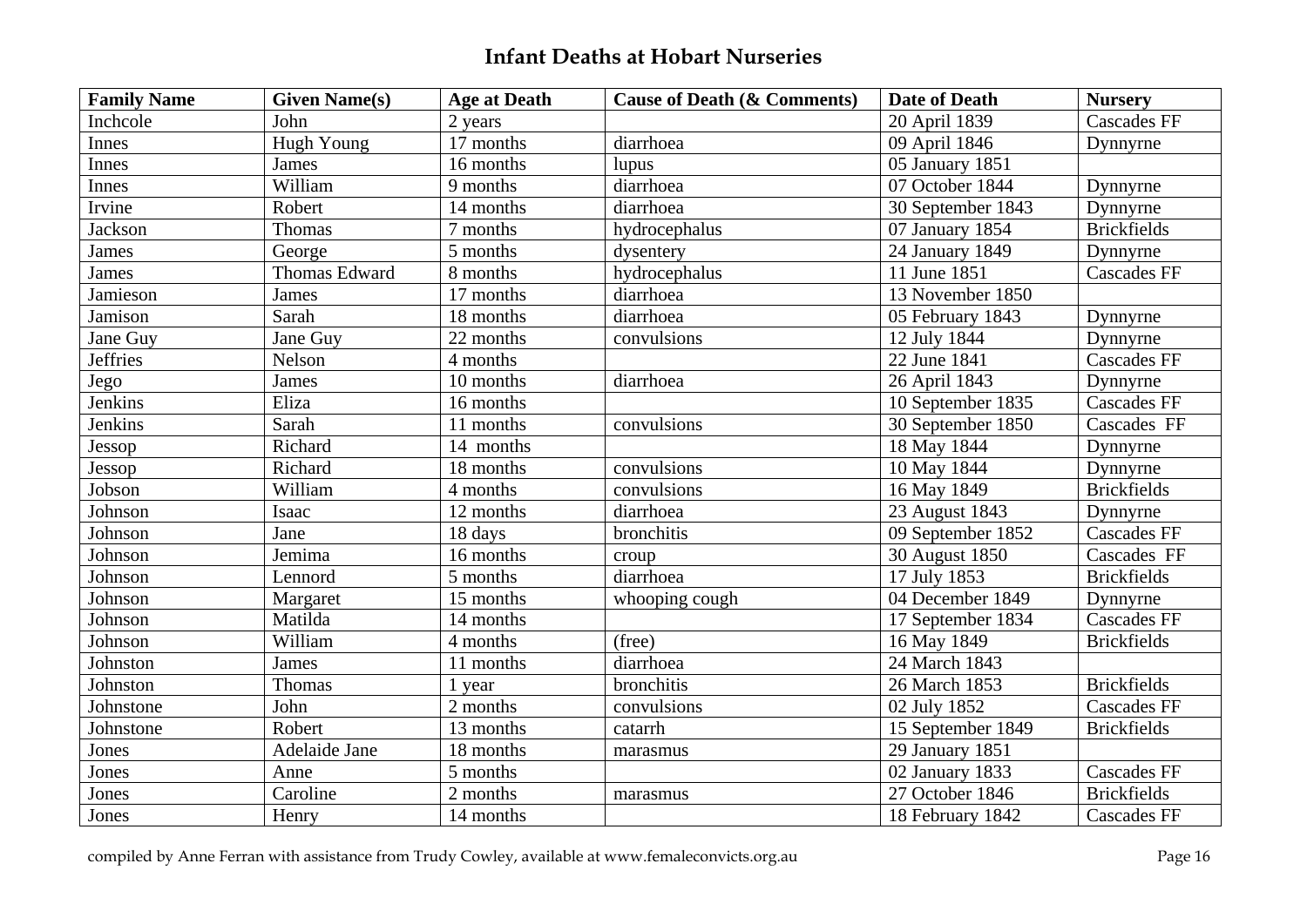| <b>Family Name</b> | <b>Given Name(s)</b> | <b>Age at Death</b> | <b>Cause of Death (&amp; Comments)</b> | <b>Date of Death</b> | <b>Nursery</b>     |
|--------------------|----------------------|---------------------|----------------------------------------|----------------------|--------------------|
| Jones              | Mary                 | 11 months           |                                        | 25 June 1833         | <b>Cascades FF</b> |
| Jones              | Mary Ann             | 16 days             | convulsions                            | 28 April 1850        | Cascades FF        |
| Jones              | Sarah                | 6 months            | diarrhoea                              | 19 February 1850     | Dynnyrne           |
| Jones              | Thomas               | 6 months            | convulsions                            | 05 September 1844    | Dynnyrne           |
| Jones (or Howe)    | John                 | 20 months           | marasmus                               | 05 April 1851        | <b>Cascades FF</b> |
| Joseph             | James                | 2 years             |                                        | 03 June 1831         | <b>Cascades FF</b> |
| Jours              | Ellen                | 18 months           | convulsions                            | 15 September 1843    | Dynnyrne           |
| Jubb               | John                 | 3 months            | convulsions                            | 02 January 1844      | Dynnyrne           |
| Kearney            | John                 | 3 months            | diarrhoea                              | 01 May 1852          | <b>Cascades FF</b> |
| Kearney            | Mary                 | 8 weeks             | diarrhoea                              | 06 July 1851         | <b>Cascades FF</b> |
| Keeley             | Ann                  | 1 month             | convulsions                            | 28 June 1853         | <b>Brickfields</b> |
| Keeling            | Edward               | 7 months            |                                        | 26 April 1831        | <b>Cascades FF</b> |
| Keep               | Harriet              | 4 months            |                                        | 14 September 1832    | <b>Cascades FF</b> |
| Keevill            | Mary                 | 14 months           | diarrhoea                              | 15 January 1843      | Dynnyrne           |
| Kellow             | Elosabeth            | 4 months            | diarrhoea                              | 06 October 1853      | <b>Brickfields</b> |
| Kelly              | Catherine            | 20 months           | dysentery                              | 05 March 1846        | Dynnyrne           |
| Kelly              | James                | 1 year              | diarrhoea                              | 17 July 1854         |                    |
| Kelly              | John                 | 4 months            | dysentery                              | 05 September 1848    | Dynnyrne           |
| Kelly              | John                 | 2 years 6 months    | dysentery                              | 19 January 1849      | <b>Brickfields</b> |
| Kelly              | John Calvin          | 11 months           | dysentery                              | 29 May 1848          | Dynnyrne           |
| Kelly              | Margaret             | 7 weeks             | bronchitis                             | 23 May 1854          | <b>Brickfields</b> |
| Kelly              | Mary                 | 6 month             | convulsions                            | 01 August 1847       | Dynnyrne           |
| Kelly              | Michael              | 11 months           | dysentery                              | 19 August 1845       | Dynnyrne           |
| Kemp               | Charles              | 4 months            | marasmus                               | 25 June 1846         | Dynnyrne           |
| Kemp               | Mary Ann             | 1 month             | diarrhoea                              | 07 March 1852        | <b>Cascades FF</b> |
| Kendall            | Jane                 | 4 months            | convulsions                            | 05 December 1846     | Dynnyrne           |
| Kendall            | Sarah                | 9 months            | convulsions                            | 05 July 1843         | Dynnyrne           |
| Kennedy            | May Anne             | 8 days              |                                        | 19 October 1833      | <b>Cascades FF</b> |
| Kennedy            | Sarah                | 1 year 2 months     | diarrhoea                              | 05 October 1852      | <b>Cascades FF</b> |
| Kennedy            | William              | 18 months           | marasmus                               | 17 June 1851         | <b>Cascades FF</b> |
| Kenny              | Catherine            | 6 months            | diarrhoea                              | 17 July 1853         | <b>Brickfields</b> |
| Kenny              | Mary Ann             | 2 days              | premature birth                        | 09 October 1852      | <b>Cascades FF</b> |
| Kenzie             | John                 | 8 months            |                                        | 22 September 1832    | <b>Cascades FF</b> |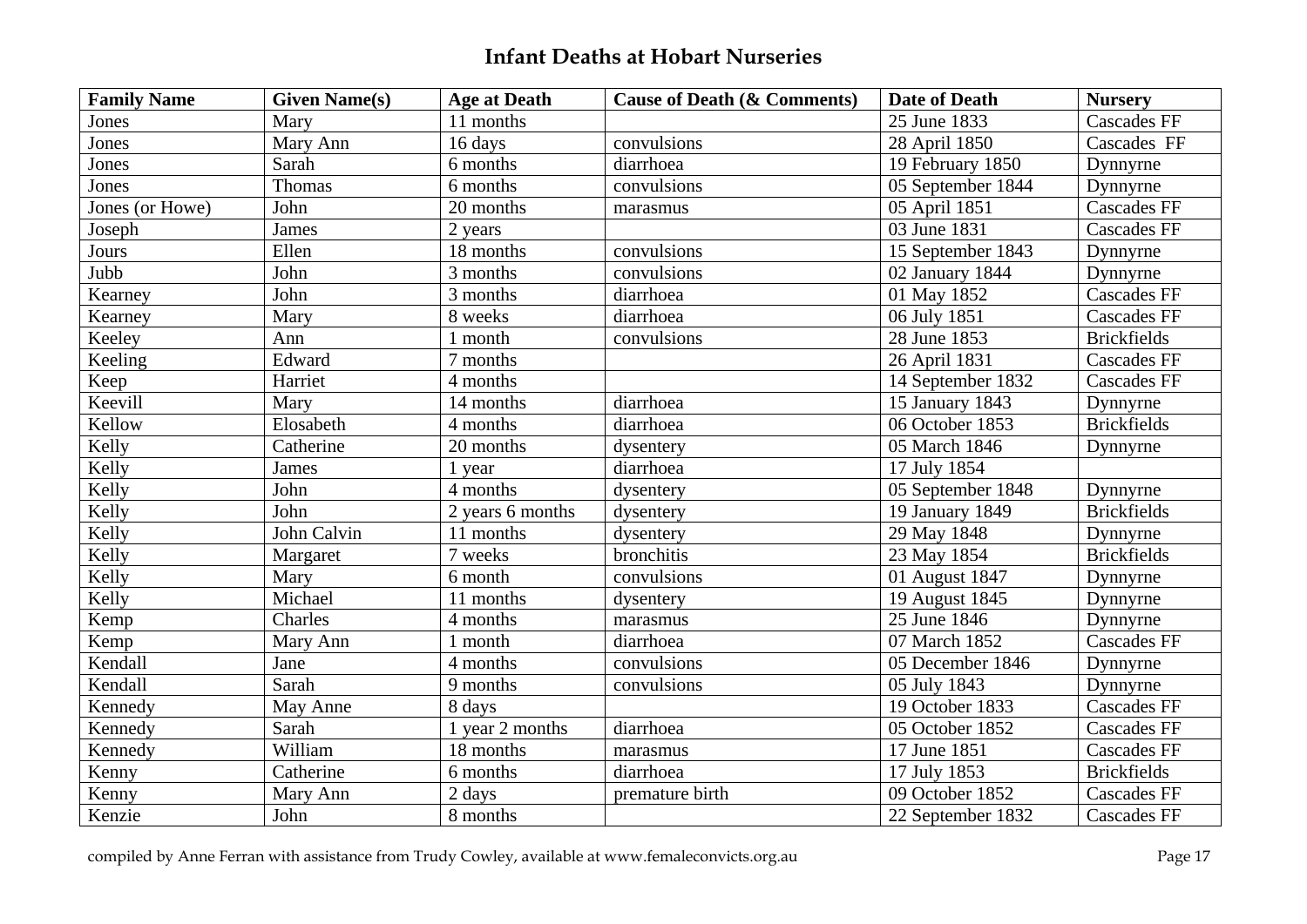| <b>Family Name</b>           | <b>Given Name(s)</b> | <b>Age at Death</b> | <b>Cause of Death (&amp; Comments)</b> | <b>Date of Death</b> | <b>Nursery</b>     |
|------------------------------|----------------------|---------------------|----------------------------------------|----------------------|--------------------|
| Keogan                       | <b>Thomas</b>        | 3 months            | pneumonia                              | 13 July 1849         | Dynnyrne           |
| Keough                       | Michael              | 14 days             | convulsions                            | 19 December 1852     | <b>Cascades FF</b> |
| Kerr (or Bryden)             | James                | 15 months           | marasmus                               | 16 February 1852     | <b>Cascades FF</b> |
| Kershaw                      | George               | 14 months           |                                        | 16 April 1829        | <b>Cascades FF</b> |
| Kettles                      | Daniel               | 15 months           | dysentery                              | 29 March 1849        | <b>Brickfields</b> |
| Kilpatrick                   | Eliza                | 8 months            | convulsions                            | 02 March 1855        | <b>Cascades FF</b> |
| Kincaird                     | Eliza                | 12 months           | diarrhoea                              | 02 October 1844      | Dynnyrne           |
| King                         | James                | 16 months           |                                        | 11 November 1834     | <b>Cascades FF</b> |
| King                         | Margaret             | 8 months            | diarrhoea                              | 21 June 1843         | Dynnyrne           |
| King                         | William              | 16 months           | dysentery                              | 27 November 1848     | <b>Brickfields</b> |
| Kingswood (alias<br>Stanley) | John                 | 3 months            | acute catarrh                          | 30 September 1851    | <b>Cascades FF</b> |
| Kinnear                      | James                | 4 months            | diarrhoea                              | 18 December 1853     | <b>Brickfields</b> |
| Kinshella                    | Catherine            | 2 years             | tetanus                                | 28 December 1855     |                    |
| Knott                        | Daniel               | 1 month             |                                        | 20 April 1830        | <b>Cascades FF</b> |
| Knowland                     | Hugh                 | 4 months            |                                        | 19 July 1830         | <b>Cascades FF</b> |
| Lahy                         | George               | 14 months           | bronchitis                             | 10 August 1852       | <b>Cascades FF</b> |
| Lamb                         | James                | 8 months            | catarrh                                | 27 September 1846    | Dynnyrne           |
| Lambert                      | Emily                | 4 months            |                                        | 16 May 1843          | <b>Cascades FF</b> |
| Lambert                      | William              | 3 months            | marasmus                               | 14 May 1843          | Dynnyrne           |
| Lane                         | Charles              | 14 months           | convulsions                            | 14 December 1849     | Dynnyrne           |
| Langley                      | Charles              | 12 months           | diarrhoea                              | 17 February 1852     | <b>Cascades FF</b> |
| Lapham                       | Alfred               | 1 year              |                                        | 22 February 1839     | <b>Cascades FF</b> |
| Larry                        | James                | 2 years             | diarrhoea                              | 17 February 1843     | Dynnyrne           |
| Law                          | Johanna              | 4 months            | diarrhoea                              | 20 May 1854          | <b>Brickfields</b> |
| Law                          | Mary Ann             | 15 months           | diarrhoea                              | 12 March 1852        | <b>Cascades FF</b> |
| Lawrence                     | Elizabeth            | $[?]$ 7 months      | hydrocephalus                          | 21 June 1850         | <b>Brickfields</b> |
| Leath                        | Joseph               | 7 months            |                                        | 23 March 1829        | <b>Cascades FF</b> |
| Lee                          | John                 | 9 months            |                                        | 18 August 1834       | <b>Cascades FF</b> |
| Lee                          | John                 | 6 months            | pneumonia                              | 26 August 1850       | Cascades FF        |
| Lee                          | William              | 1 year 8 months     | dysentery                              | 11 June 1850         | <b>Brickfields</b> |
| Leeds                        | William              | 14 months           |                                        | 30 November 1839     | <b>Cascades FF</b> |
| Leehan                       | Patrick              | 6 months            | pneumonia                              | 10 September 1850    | Cascades FF        |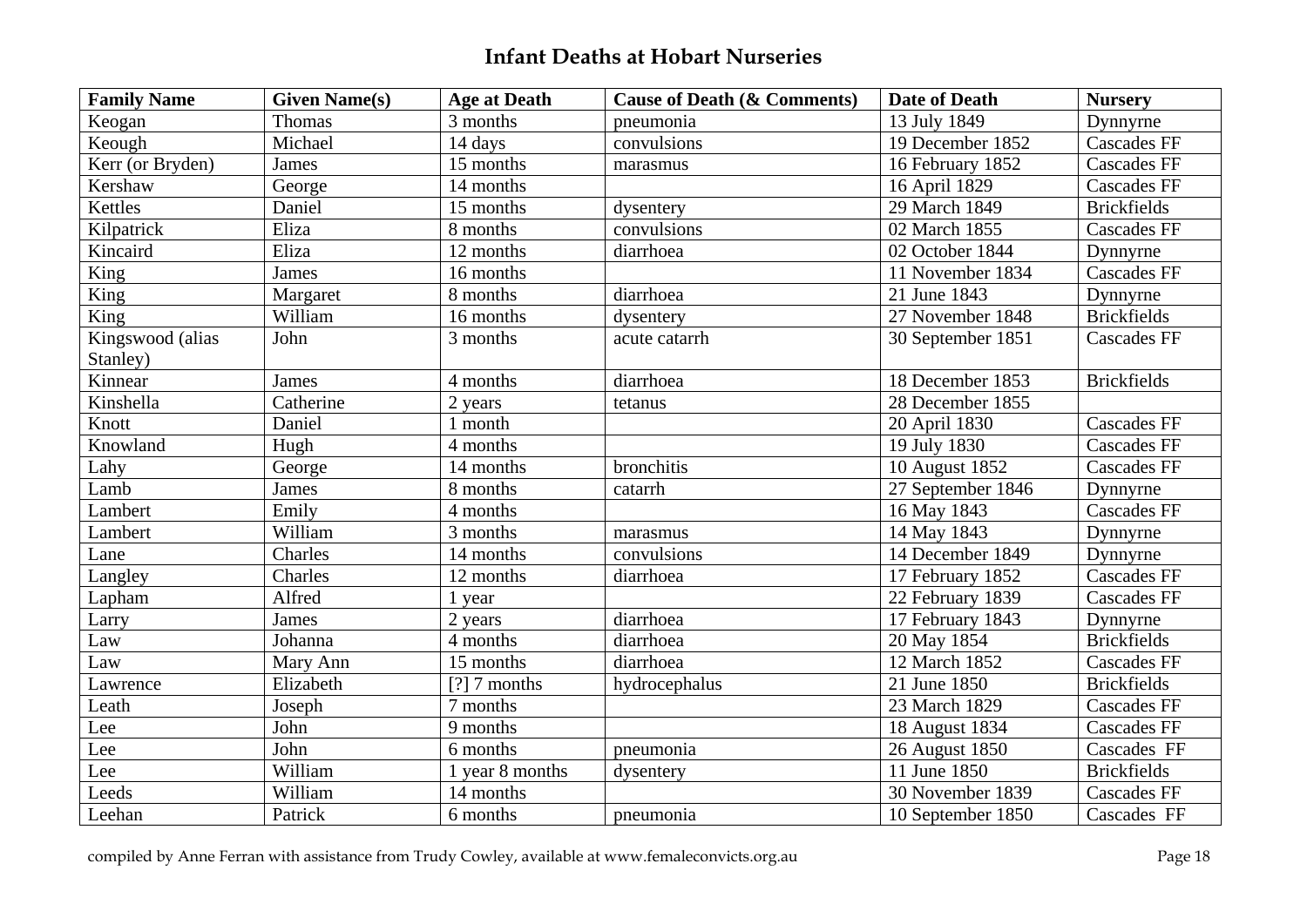| <b>Family Name</b> | <b>Given Name(s)</b> | <b>Age at Death</b>    | <b>Cause of Death (&amp; Comments)</b> | <b>Date of Death</b> | <b>Nursery</b>     |
|--------------------|----------------------|------------------------|----------------------------------------|----------------------|--------------------|
| Leggett            | Mary                 | 10 months              | convulsions                            | 30 December 1852     | <b>Cascades FF</b> |
| Lehane             | William              | 5 weeks                | aptha                                  | 25 March 1851        |                    |
| Leith              | Margaret             | 13 months              | diarrhoea                              | 09 February 1843     | Dynnyrne           |
| Leland             | Robert               | 2 months               | convulsions                            | 30 July 1852         | <b>Cascades FF</b> |
| Leming             | Charles              | 3 weeks                | acute catarrh                          | 09 March 1850        | Dynnyrne           |
| Lenehan            | John                 | 4 months               | diarrhoea                              | 20 September 1843    | Dynnyrne           |
| Lennan             | <b>Emily Jane</b>    | 14 days                | convulsions                            | 24 June 1850         | Dynnyrne           |
| Lennon             | John                 | 1 year 10 months       | marasmus                               | 29 January 1852      | <b>Cascades FF</b> |
| Leonard            | William              | 4 months               |                                        | 17 July 1843         | <b>Cascades FF</b> |
| Lewis              | David                | 7 months               | syphilis consecutive                   | 04 February 1854     | <b>Brickfields</b> |
| Lewis              | Mary Ann             | 16 months              | marasmus                               | 05 May 1852          | <b>Cascades FF</b> |
| Lillias            | Jane                 | 4 months               | diarrhoea                              | 14 June 1854         | <b>Brickfields</b> |
| Lillie             | Charles              | 5 months               | whooping cough                         | 08 February 1850     | Dynnyrne           |
| Lindsay            | Isabella             | 9 months               | catarrh                                | 04 June 1846         | Dynnyrne           |
| Lindsay            | Samuel               | 5 months               | convulsions                            | 05 January 1850      | Dynnyrne           |
| Linehan            | Jane                 | 14 months              | marasmus                               | 25 December 1846     | Dynnyrne           |
| Lipsmith           | Joseph               | 15 months              |                                        | 26 March 1834        | <b>Cascades FF</b> |
| Little             | Eliza                | 17 months              |                                        | 20 May 1829          | <b>Cascades FF</b> |
| Little             | William              | 18 months              | convulsions                            | 11 July 1843         | Dynnyrne           |
| Livermore          | Francis              | 10 months              |                                        | 07 October 1835      | <b>Cascades FF</b> |
| Livingstone        | Charlotte            | 16 months              |                                        | 24 November 1834     | <b>Cascades FF</b> |
| Lloyd              | Mary A               | 5 months               | dysentery                              | 12 November 1848     | Dynnyrne           |
| Llush              | George William       | $\overline{19}$ months |                                        | 05 March 1838        | <b>Cascades FF</b> |
| Logan              | George               | 12 months              | whooping cough                         | 25 May 1850          | Cascades FF        |
| London             | Rebecca              | 9 months               | convulsions                            | 01 January 1853      | <b>Cascades FF</b> |
| Long               | Emma                 | 14 months              |                                        | 07 March 1831        | <b>Cascades FF</b> |
| Love (or Symonds)  | William              | 2 months               | diarrhoea                              | 08 February 1852     | <b>Cascades FF</b> |
| Low                | James                | 4 months               |                                        | 29 September 1832    | <b>Cascades FF</b> |
| Lowens             | John                 | 5 months               | convulsions                            | 31 July 1852         | <b>Cascades FF</b> |
| Lucas              | Chas. William        | 16 months              |                                        | 21 October 1839      | <b>Cascades FF</b> |
| Lucas              | Thomas               | 5 months               |                                        | 16 November 1831     | <b>Cascades FF</b> |
| Lugg               | Mary                 | 4 months               | cancrum oris                           | 23 May 1853          | <b>Brickfields</b> |
| Lush               | Elizabeth            | 12 months              |                                        | 22 October 1834      | <b>Cascades FF</b> |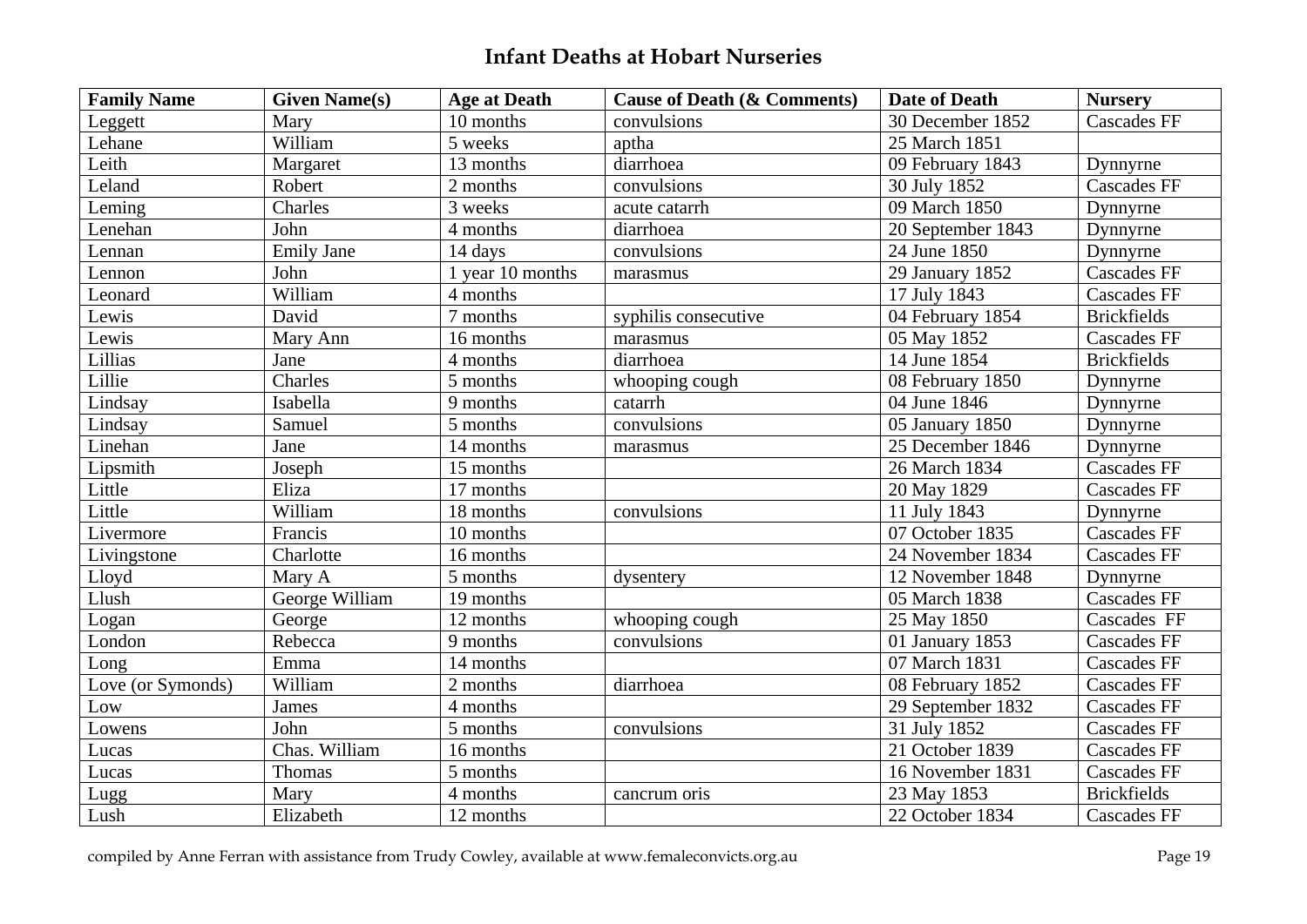| <b>Family Name</b> | <b>Given Name(s)</b> | <b>Age at Death</b> | <b>Cause of Death (&amp; Comments)</b> | <b>Date of Death</b>          | <b>Nursery</b>     |
|--------------------|----------------------|---------------------|----------------------------------------|-------------------------------|--------------------|
| Lutman             | Phoebe               | 1 year 9 months     |                                        | 26 May 1831                   | <b>Cascades FF</b> |
| Lynch              | John                 | 1 day               | prematurely born                       | 01 January 1853               | <b>Cascades FF</b> |
| Lynch              | John                 | 12 days             | syphilis consecutiva                   | 10 July 1855                  | Cascades FF        |
| Lyons (or Gurry)   | <b>Bridget</b>       | 2 years 10 months   | marasmus                               | 31 January 1852               | <b>Cascades FF</b> |
| Macdonald          | Mary Ann             | 20 months           |                                        | 21 July 1829                  | <b>Cascades FF</b> |
| Mack               | Agnes                | 14 months           | convulsions                            | 01 July 1843                  | Dynnyrne           |
| MacKay             | Mary Jane            | 1 year              | dysentery                              | 12 December 1852              | <b>Cascades FF</b> |
| MacPresse          | Mary                 | 5 days              |                                        | 11 December 1848              | <b>Brickfields</b> |
| Maddock            | Henry George         | 1 year 2 months     | diarrhoea                              | 29 January 1854               | <b>Brickfields</b> |
| Madigan            | William              | 6 months            | acute catarrh                          | 04 September 1853             | <b>Brickfields</b> |
| Maguire            | Michael              | 15 months           | diarrhoea                              | 25 March 1852                 | <b>Cascades FF</b> |
| Maher              | Emma                 | 1 year 3 months     | diarrhoea                              | $\overline{10}$ December 1853 |                    |
| Mahon              | <b>Bridget</b>       | 2 months            | diarrhoea                              | 07 May 1855                   | <b>Cascades FF</b> |
| Mahoney            | Alfred               | 2 months            | diarrhoea                              | 12 March 1850                 | Dynnyrne           |
| Mahoney            | Cornelius            | 14 months           | whooping cough                         | 01 January 1850               | Dynnyrne           |
| Mahoney            | Ellen                | 1 month 7days       | spina bifeda                           | 18 July 1855                  | <b>Cascades FF</b> |
| Mallett            | Samuel               | 3 months            |                                        | 26 August 1834                | <b>Cascades FF</b> |
| Maloney            | Ellen                | 7 months            | diarrhoea                              | 24 November 1843              | Dynnyrne           |
| Manley             | Catherine            | 3 years             | marasmus                               | 17 January 1849               | <b>Brickfields</b> |
| Mann               | Ann                  | 18 months           | croup                                  | 08 July 1849                  | Dynnyrne           |
| Mann               | John                 | 14 months           | convulsions                            | 21 September 1843             | Dynnyrne           |
| Mansfield          | William              | 2 months            |                                        | 21 April 1836                 | <b>Cascades FF</b> |
| Mark               | Thomas               | 1 year 6 months     | diarrhoea                              | 24 November 1852              | <b>Cascades FF</b> |
| Markham            | Augusta              | 6 months            | diarrhoea                              | 05 March 1853                 | <b>Brickfields</b> |
| Marsh              | William              | 1 month             | debility                               | 24 February 1852              | <b>Cascades FF</b> |
| Marshall           | Alfred               | 10 weeks            |                                        | 29 December 1846              | <b>Brickfields</b> |
| Marshall           | Martha               | 2 years             | diarrhoea                              | 22 January 1845               | Dynnyrne           |
| Marten             | Eliza                | 7 months            |                                        | 08 March 1842                 | <b>Cascades FF</b> |
| Martin             | James                | 4 months            | diarrhoea                              | 20 June 1843                  | Dynnyrne           |
| Martin             | William              | 4 months            | diarrhoea                              | 23 December 1844              | Dynnyrne           |
| Mason              | Eliza                | 13 months           | diarrhoea                              | 02 April 1843                 | Dynnyrne           |
| Mather             | Joanna               | 12 days             |                                        | 11 June 1834                  | <b>Cascades FF</b> |
| Matheson           | David                | 3 months            |                                        | 10 January 1837               | <b>Cascades FF</b> |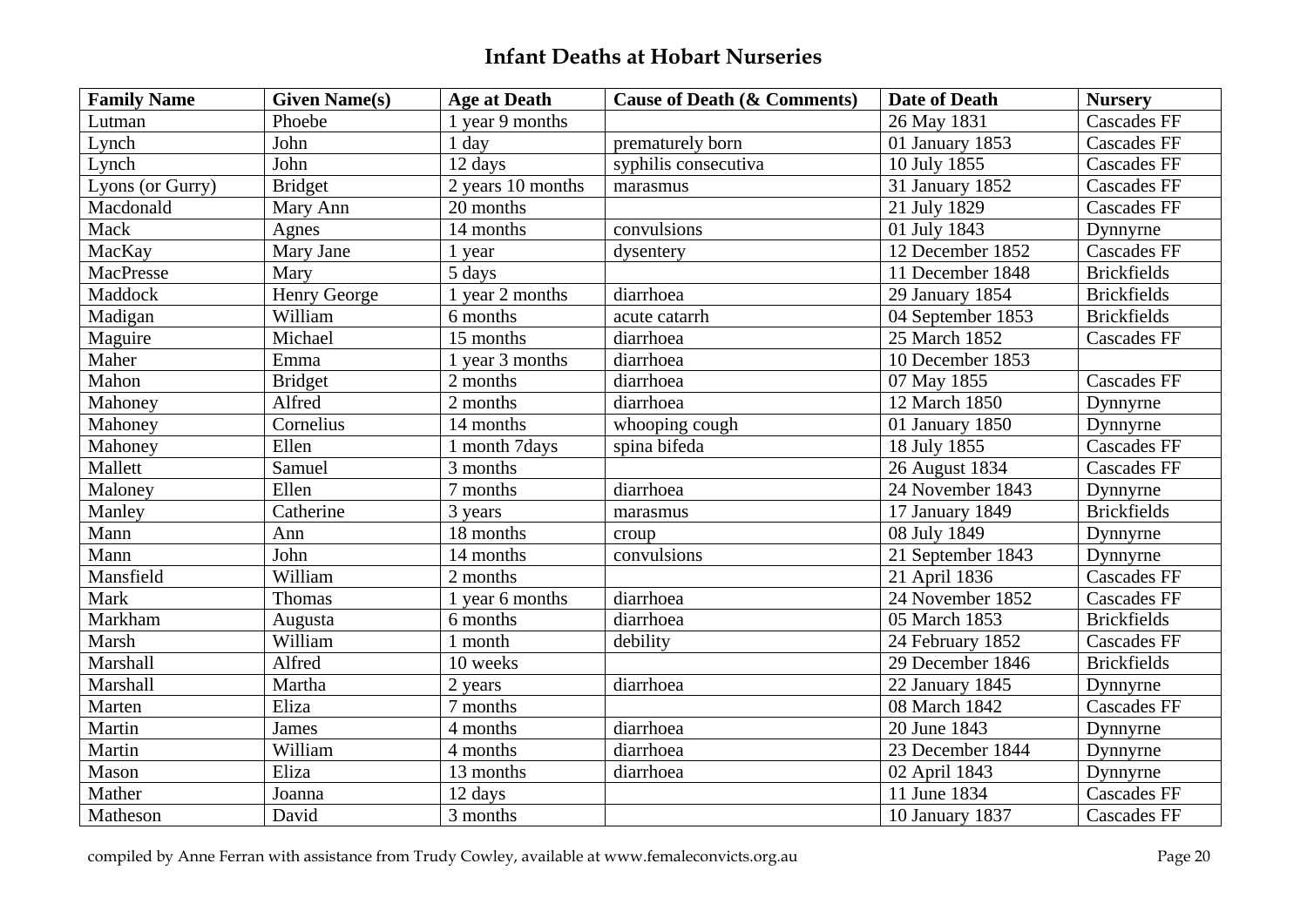| <b>Family Name</b> | <b>Given Name(s)</b> | <b>Age at Death</b> | <b>Cause of Death (&amp; Comments)</b> | <b>Date of Death</b> | <b>Nursery</b>     |
|--------------------|----------------------|---------------------|----------------------------------------|----------------------|--------------------|
| Maxwell            | William              | 10 months           | catarrhus                              | 06 May 1847          | <b>Brickfields</b> |
| Mc Kenzie          | William              | 12 months           |                                        | 22 October 1834      | <b>Cascades FF</b> |
| Mc Mullen          | James                | 10 days             |                                        | 11 June 1834         | <b>Cascades FF</b> |
| McArdle            | James                | 2.5 months          | gastroenteritis                        | 31 January 1846      | Dynnyrne           |
| McAvoy             | Henry                | 3 months            | dysentery                              | 22 February 1853     | <b>Brickfields</b> |
| McBrien            | Sarah                | 10 years            | dysentery                              | 30 March 1850        | Dynnyrne           |
| McCabe             | Anne                 | 14 days             |                                        | 14 September 1832    | <b>Cascades FF</b> |
| McCarthy           | Benjamin             | 14 months           | marasmus                               | 03 July 1851         | <b>Cascades FF</b> |
| McCarthy           | Isabella             | 6 weeks             |                                        | 11 March 1834        | <b>Cascades FF</b> |
| McCarthy           | Lavinia              | 17 months           |                                        | 29 October 1842      | <b>Cascades FF</b> |
| McClaren           | Duncan               | 12 months           | dysentery                              | 09 September 1848    | Dynnyrne           |
| McClure            | Elizabeth            | 14 months           |                                        | 25 April 1835        | <b>Cascades FF</b> |
| McCurrie           | George               | 20 months           | convulsions                            | 30 June 1850         | Cascades FF        |
| McCurrie (or       | George               | 19 months           | noli me tangere                        | 30 June 1850         | Cascades FF        |
| McDurne)           |                      |                     |                                        |                      |                    |
| McDermott          | Mary                 | 2 months            | diarrhoea                              | 11 March 1853        | <b>Brickfields</b> |
| McDonald           | Catherine            | 4 months            | diarrhoea                              | 17 June 1854         | <b>Brickfields</b> |
| McDonald           | <b>James</b>         | 2 years             | diarrhoea                              | 25 February 1854     | <b>Brickfields</b> |
| McDonald           | John                 | 2 years             | diarrhoea                              | 03 February 1854     | <b>Brickfields</b> |
| McDonald           | Mary                 | 13 months           | marasmus                               | 11 May 1851          | Cascades FF        |
| McDonnell          | Joseph               | 17 months           | marasmus                               | 04 April 1850        | <b>Brickfields</b> |
| McDougal           | Mary                 | 16 months           | diarrhoea                              | 30 August 1843       | Dynnyrne           |
| McEvoy             | William              | 15 months           | diarrhoea                              | 02 October 1843      | Dynnyrne           |
| McEwan             | William              | 1 month             | diarrhoea                              | 20 May 1851          | <b>Cascades FF</b> |
| McEwen             | Julia                | 2 years             | diarrhoea                              | 12 October 1852      | <b>Cascades FF</b> |
| McGagan            | Mary                 | 5 months            | marasmus                               | 12 November 1843     | Dynnyrne           |
| <b>McGibbons</b>   | Julia                | 10 months           | marasmus                               | 10 January 1856      | <b>Brickfields</b> |
| McGill             | Henry                | 3 months            |                                        | 05 July 1838         | <b>Cascades FF</b> |
| McGlynn            | Catherine            | 18 months           | diarrhoea                              | 01 September 1852    | <b>Cascades FF</b> |
| McGrath            | Edward               | 9 months            | diarrhoea                              | 07 February 1855     | <b>Cascades FF</b> |
| McGrath            | John                 | 16 months           | hydrocephalus                          | 15 June 1851         | <b>Cascades FF</b> |
| McGrath            | Mary                 | 12 months           | diarrhoea                              | 31 August 1850       | Cascades FF        |
| McGregor           | George               | 1 year 5 months     | diarrhoea                              | 29 January 1854      | <b>Brickfields</b> |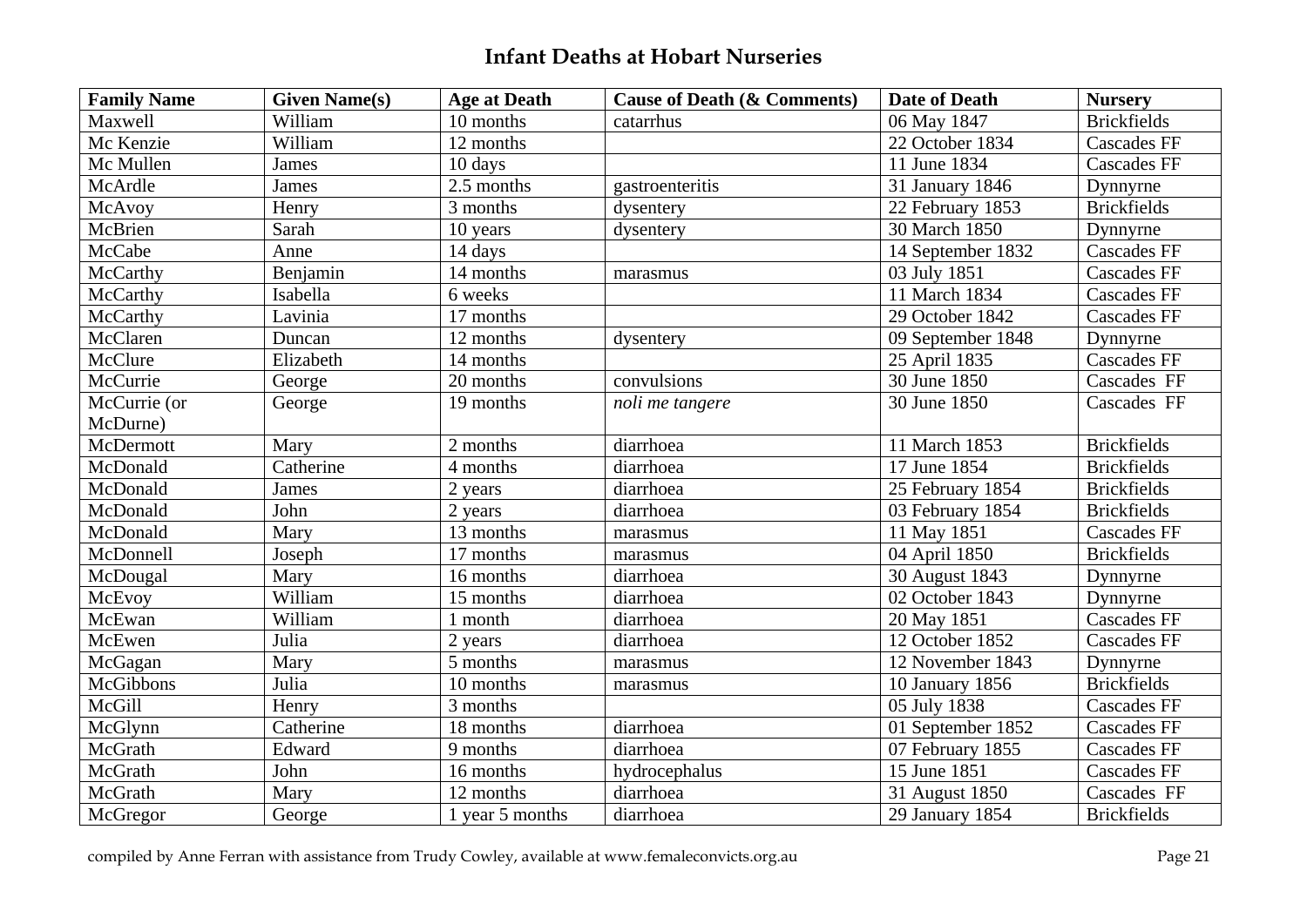| <b>Family Name</b> | <b>Given Name(s)</b> | <b>Age at Death</b> | <b>Cause of Death (&amp; Comments)</b> | Date of Death     | <b>Nursery</b>     |
|--------------------|----------------------|---------------------|----------------------------------------|-------------------|--------------------|
| McGuiness          | Mary Ann             | 3 months            | marasmus with diarrhoea                | 23 July 1854      |                    |
| McGuinness         | George               | 1 year 4 months     | diarrhoea                              | 18 February 1853  | <b>Cascades FF</b> |
| McGuire            | Eliza                | 1 year 9 months     | morbus cordis                          | 20 March 1854     | <b>Brickfields</b> |
| McGuire            | James                | 4 months            | marasmus                               | 26 June 1856      | <b>Brickfields</b> |
| McHugh             | Margaret             | 11 months           | diarrhoea                              | 17 September 1852 | <b>Cascades FF</b> |
| McIntosh           | Mary Ann             | 6 months            | whooping cough                         | 31 August 1850    | Cascades FF        |
| McIntosh           | Thomas               | 1 month             | marasmus                               | 04 September 1853 | <b>Brickfields</b> |
| McIvott            | William              | 6 months            |                                        | 31 July 1837      | <b>Cascades FF</b> |
| McKay              | Eliza                | 12 hours            | asphyxia                               | 28 May 1850       | Cascades FF        |
| McKay              | James                | 5 months            | marasmus                               | 22 October 1848   | Dynnyrne           |
| McKay              | Mailda               | 3 months            | acute catarrh                          | 08 April 1851     | <b>Cascades FF</b> |
| McKay              | William              | 9 months            | pneumonia                              | 07 August 1850    | Cascades FF        |
| McKay              | William              | 2 days              | diarrhoea                              | 18 July 1853      | <b>Brickfields</b> |
| McKenzie           | Caroline             | 17 months           | catarrhus                              | 14 January 1847   | Dynnyrne           |
| McKenzie           | William Henry        | 6 months            | diarrhoea                              | 16 April 1852     | <b>Cascades FF</b> |
| McKerene           | Henry                | 9 months            |                                        | 01 August 1833    | <b>Cascades FF</b> |
| McKinley           | James                | 20 months           | dysenteria                             | 30 October 1847   | Dynnyrne           |
| McLachlan          | Elizabeth            | 2 years             |                                        | 24 March 1838     | <b>Cascades FF</b> |
| McLaren            | Frances              | 17 days             |                                        | 01 August 1838    | <b>Cascades FF</b> |
| McLauchlan         | William              | 15 months           |                                        | 22 July 1836      | <b>Cascades FF</b> |
| McLaughlin         | Rose                 | 18 months           | diarrhoea                              | 05 May 1851       | <b>Cascades FF</b> |
| McLean             | George               | 8 months            |                                        | 17 May 1835       | <b>Cascades FF</b> |
| McLean             | James Harper         | 16 months           | diarrhoea                              | 01 October 1847   | <b>Brickfields</b> |
| McLean             | John                 | 5 months            | whooping cough                         | 26 July 1850      | Dynnyrne           |
| McLeish            | Eliza                | 12 months           |                                        | 21 December 1833  | <b>Cascades FF</b> |
| McLelland          | Elizabeth            | 8 months            |                                        | 28 December 1846  | <b>Brickfields</b> |
| McMahon            | Edward               | 6 months            | diarrhoea                              | 17 June 1851      | <b>Cascades FF</b> |
| McMann             | George               | 3 years             | dysentery                              | 01 June 1847      | <b>Brickfields</b> |
| McMaster           | Margaret             | 16 months           |                                        | 06 May 1831       | <b>Cascades FF</b> |
| McMay              | Jane                 | 7 weeks             | (mother by Waverly)                    | 04 July 1845      | Dynnyrne           |
| McMilly            | George               | 2 months            |                                        | 15 November 1844  | Dynnyrne           |
| McNally            | George               | 2 months            | diarrhoea                              | 12 November 1844  | Dynnyrne           |
| McNally (or Dick)  | Isabella             | 11 months           | diarrhoea                              | 31 October 1851   | <b>Cascades FF</b> |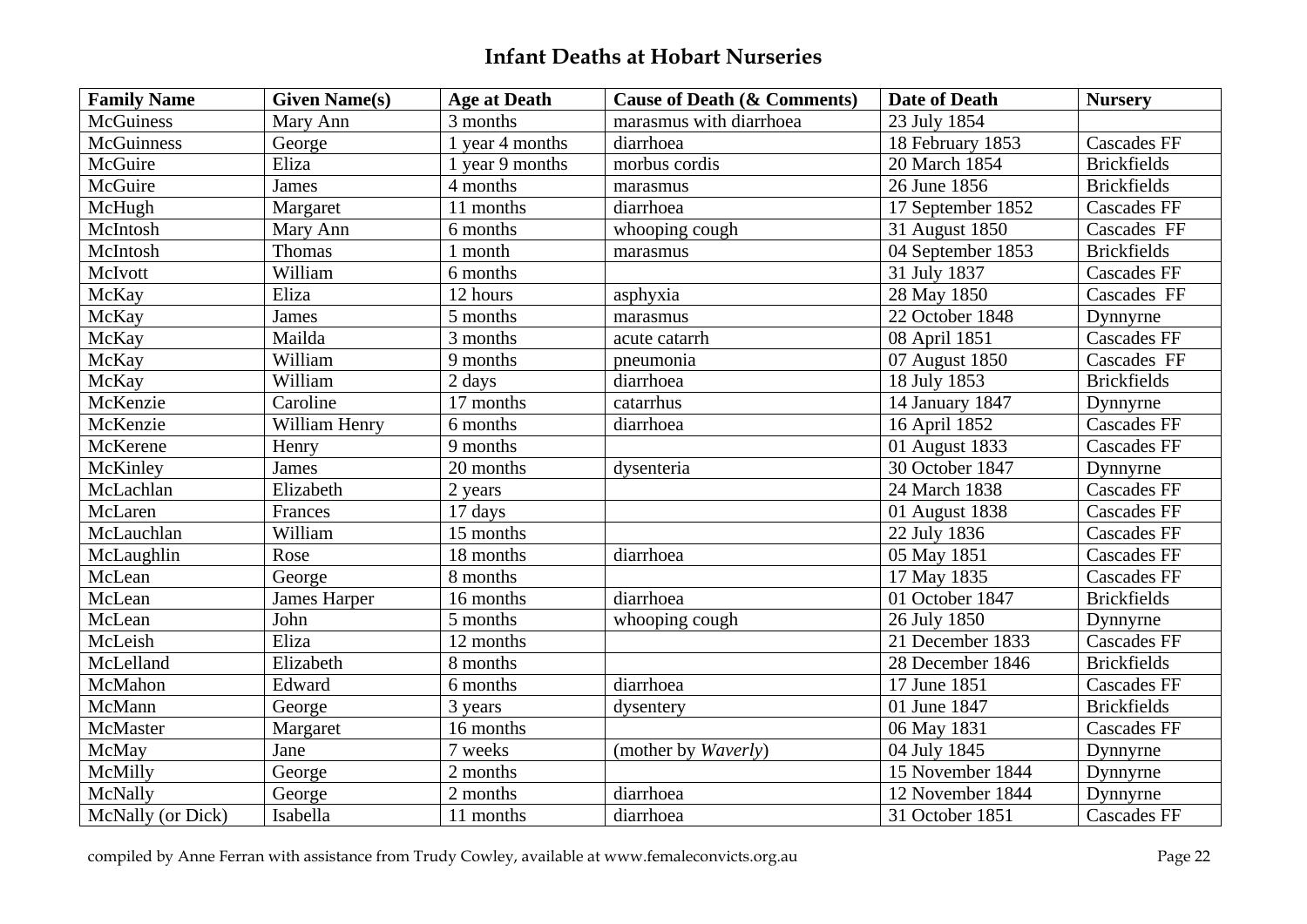| <b>Family Name</b> | <b>Given Name(s)</b>    | <b>Age at Death</b> | <b>Cause of Death (&amp; Comments)</b> | <b>Date of Death</b> | <b>Nursery</b>     |
|--------------------|-------------------------|---------------------|----------------------------------------|----------------------|--------------------|
| McPherson          | Frederick               | 6 weeks             | catarrh                                | 12 August 1849       | Dynnyrne           |
| McQuinn            | Mary                    | 3 weeks             | convulsions                            | 03 August 1853       | <b>Brickfields</b> |
| McStay             | Henry                   | 2 months            | ophthalmia                             | 27 June 1845         |                    |
| McStay             | William                 | 14 months           |                                        | 27 December 1838     | <b>Cascades FF</b> |
| Meaney             | Elizabeth               | 9 months            | convulsions                            | 08 November 1848     | Dynnyrne           |
| Meffin             | John                    | 4 months            | diarrhoea                              | 23 June 1854         | <b>Brickfields</b> |
| Miles              | Ann                     | 9 months            | dysentery                              | 04 January 1849      | Dynnyrne           |
| Millen             | Elizabeth               | 13 months           |                                        | 11 October 1834      | <b>Cascades FF</b> |
| Miller             | Joseph                  | 3 months            |                                        | 16 April 1829        | <b>Cascades FF</b> |
| Mills              | Jane                    | 20 months           | diarrhoea                              | 16 March 1843        |                    |
| Minns              | Elizabeth               | 2 days              | prematurely born                       | [?] December $1851$  | <b>Cascades FF</b> |
| Mitchell           | Caroline                | 15 months           |                                        | 16 January 1838      | <b>Cascades FF</b> |
| Molloy             | Thomas                  | 2 months            | acute catarrh                          | 11 March 1851        |                    |
| Monaghan           | James                   | 1 day               | convulsions                            | 14 April 1849        | <b>Brickfields</b> |
| Monaghan           | Mary                    | 4 months            | diarrhoea                              | 25 August 1843       | Dynnyrne           |
| Moncar             | William                 | 3 months            | syphilis consecutiva                   | 16 February 1853     | <b>Cascades FF</b> |
| Moncur             | Mary Ann                | 3 weeks             | syphilis cons                          | 11 November 1855     | <b>Cascades FF</b> |
| Monroe             | Mary                    | 1 year 2 months     | diarrhoea                              | 12 February 1853     | <b>Cascades FF</b> |
| Montagu            | Emma                    | 18 months           | dysenteria                             | 11 June 1851         | <b>Cascades FF</b> |
| Montgomery         | James                   | 14 months           | pneumonia                              | 25 November 1851     | <b>Cascades FF</b> |
| Mooney             | Thomas                  | 2 years 4 months    | diarrhoea                              | 02 June 1853         | <b>Brickfields</b> |
| Moor               | Eliza                   | 3 months            |                                        | 11 June 1835         | <b>Cascades FF</b> |
| Moore              | Mary                    | 3 weeks             | diarrhoea                              | 03 November 1851     | <b>Cascades FF</b> |
| Moore              | William                 | 1 month             | convulsions                            | 09 December 1850     |                    |
| Moorhead           | Eliza                   | 1 year 3 months     | convulsions                            | 30 August 1855       | <b>Cascades FF</b> |
| Morgan             | Elizabeth               | 3 months            | convulsions                            | 03 June 1853         | <b>Brickfields</b> |
| Morgan             | John Henry              | 6 months            |                                        | 28 October 1830      | <b>Cascades FF</b> |
| Morgan             | Robert                  | 3 months 2 days     | acute catarrh                          | 05 June 1853         | <b>Brickfields</b> |
| Morris             | <b>Frederick George</b> | 1 year $[?]$ months | marasmus                               | 04 February 1854     | <b>Brickfields</b> |
| Morris             | John Garney             | 1 year              | diarrhoea                              | 20 January 1851      |                    |
| Morris             | Mary Warden             | 8 years             |                                        | 18 November 1833     | <b>Cascades FF</b> |
| Morrison           | Eliza                   | 11 months           | diarrhoea                              | 06 August 1843       | Dynnyrne           |
| Morrison           | Mary                    | 14 months           |                                        | 24 April 1841        | <b>Cascades FF</b> |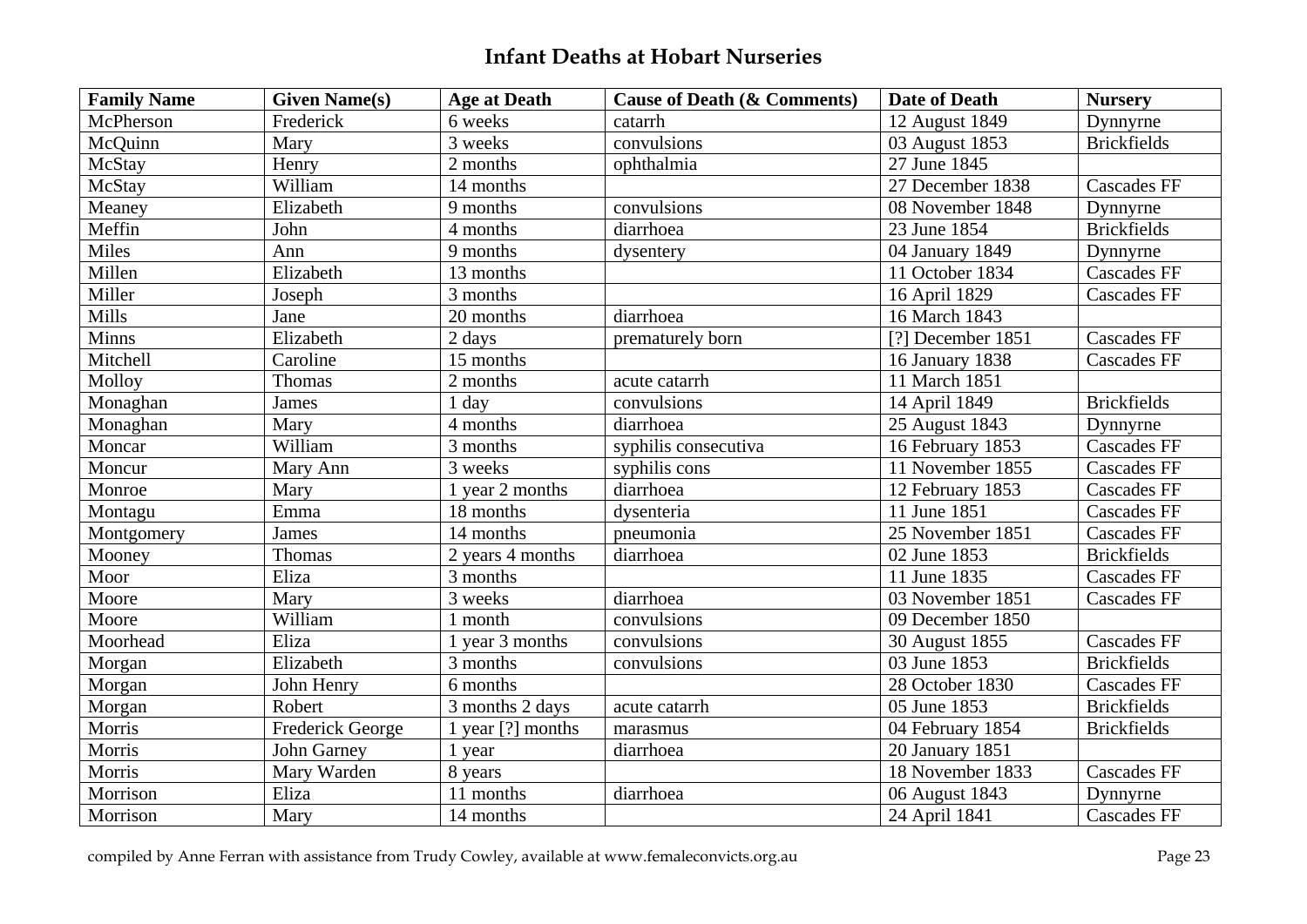| <b>Family Name</b> | <b>Given Name(s)</b> | <b>Age at Death</b> | <b>Cause of Death (&amp; Comments)</b> | <b>Date of Death</b> | <b>Nursery</b>     |
|--------------------|----------------------|---------------------|----------------------------------------|----------------------|--------------------|
| Morrison           | Phoebe               | 3 months            |                                        | 29 June 1833         | <b>Cascades FF</b> |
| Moses              | Thomas               | 3 months            |                                        | 28 May 1835          | <b>Cascades FF</b> |
| Moss               | Henry                | 21 months           |                                        | 01 September 1840    | <b>Cascades FF</b> |
| Muirs              | Elizabeth            | 10 weeks            | convulsions                            | 08 May 1844          | Dynnyrne           |
| Mulcahey           | Jane                 | 1 year 5 months     | diarrhoea                              | 12 February 1853     | <b>Cascades FF</b> |
| Mulcarty           | Margaret             | 3 months            | whooping cough                         | 28 May 1850          | Dynnyrne           |
| Mullin             | Jane                 | 20 months           | diarrhoea                              | 03 December 1850     |                    |
| <b>Mullins</b>     | Jane                 | 7 months            | whooping cough                         | 02 May 1850          | Dynnyrne           |
| Mulvaney           | Sarah                | 2 years             | marasmus                               | 20 October 1852      | <b>Cascades FF</b> |
| Murdoch            | Alexander            | 1 year              | diarrhoea                              | 24 July 1852         | <b>Cascades FF</b> |
| Murphy             | Ann                  | 18 months           | diarrhoea                              | 26 August 1852       | Cascades FF        |
| Murphy             | Ann Jane             | 1 year              | whooping cough                         | 12 January 1850      | Dynnyrne           |
| Murphy             | James                | $3$ months          | diarrhoea                              | 30 August 1843       | Dynnyrne           |
| Murphy             | James                | [?] months          | diarrhoea                              | 01 October 1844      | Dynnyrne           |
| Murphy             | James                | 5 weeks             | acute catarrh                          | 29 July 1851         | <b>Cascades FF</b> |
| Murphy             | John                 | 2 days              |                                        | 17 January 1855      | <b>Cascades FF</b> |
| Murphy             | Jonathan             | 3 months            |                                        | 29 July 1830         | <b>Cascades FF</b> |
| Murphy             | Mary                 | 3 months            | convulsions                            | 17 September 1843    | Dynnyrne           |
| Murphy             | Mary                 | 6 months            | marasmus                               | 27 May 1845          | Dynnyrne           |
| Murphy             | Mary                 | 11 months           | marasmus                               | 08 March 1848        | Dynnyrne           |
| Murphy             | Phillip              | 1 year 9 months     | diarrhoea                              | 28 February 1853     | <b>Cascades FF</b> |
| Murphy             | Samuel               | 9 months            | diarrhoea                              | 20 August 1853       | <b>Brickfields</b> |
| Murray             | Eliza                | 6 months            | diarrhoea                              | 04 January 1852      | <b>Cascades FF</b> |
| Murray             | James                | 6 months            | marasmus                               | 04 November 1850     |                    |
| Murray             | John                 | 15 months           | hydrocephalus                          | 01 January 1846      | Dynnyrne           |
| Murray             | Mary                 | 14 months           | diarrhoea                              | 18 October 1843      | Dynnyrne           |
| Murray             | Mary A               | 2 years             | dysentery                              | 09 February 1848     | Dynnyrne           |
| Murray             | Robert               | 10 months           | diarrhoea                              | 03 September 1852    | <b>Cascades FF</b> |
| Musgrave           | William              | 3 months            |                                        | 13 September 1842    | <b>Cascades FF</b> |
| Nally              | Bernard              | 1 year 5 months     | diarrhoea                              | 03 August 1853       | <b>Brickfields</b> |
| Neal               | Patrick Neal         | 3 months 19 days    | pneumonia                              | 04 November 1848     | <b>Cascades FF</b> |
| Nesbitt            | William              | 8 months            | convulsions                            | 31 August 1844       | Dynnyrne           |
| Newlands           | Elizabeth A          | 14 months           | diarrhoea                              | 21 March 1849        | Dynnyrne           |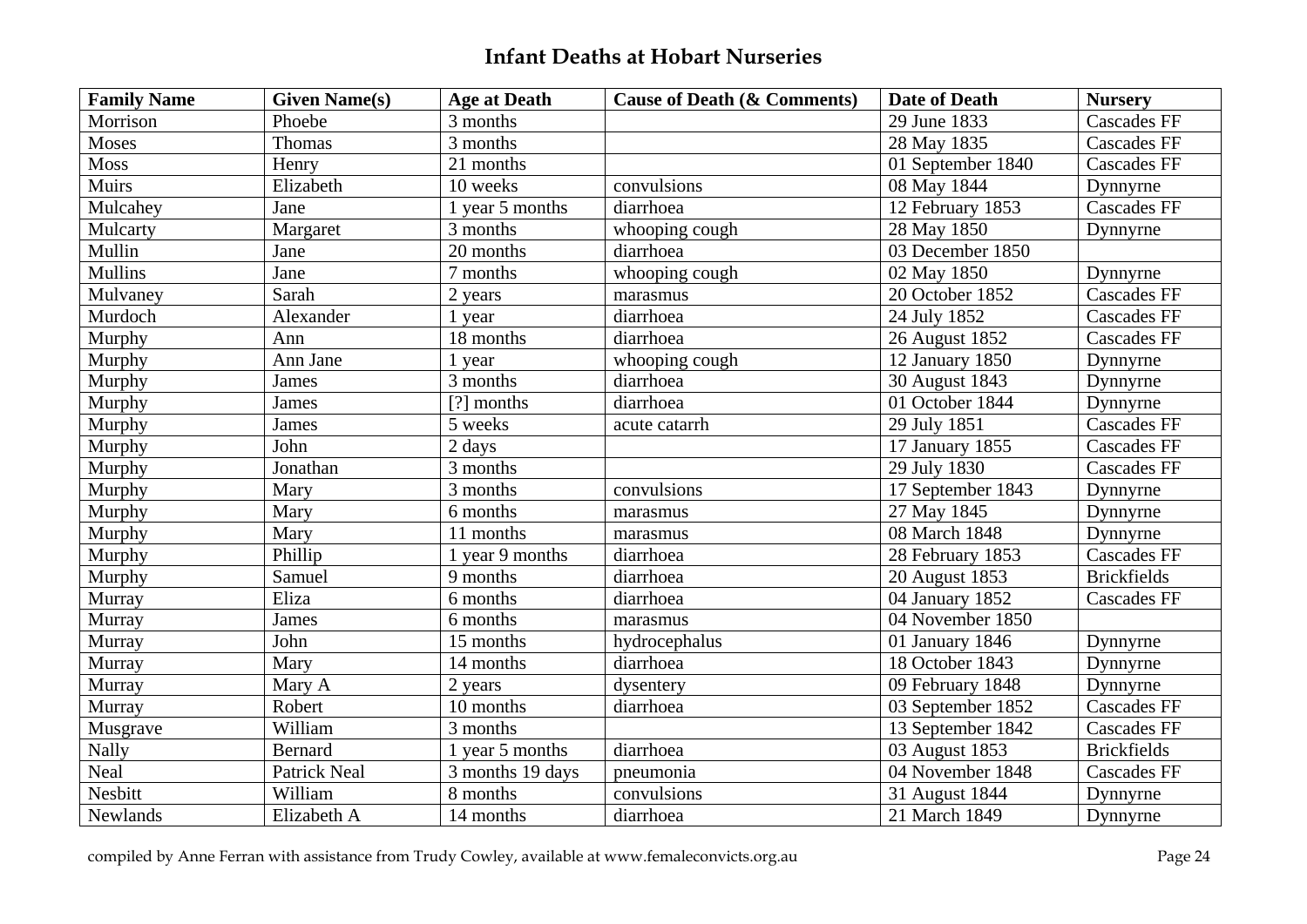| <b>Family Name</b>    | <b>Given Name(s)</b> | <b>Age at Death</b> | <b>Cause of Death (&amp; Comments)</b> | <b>Date of Death</b> | <b>Nursery</b>     |
|-----------------------|----------------------|---------------------|----------------------------------------|----------------------|--------------------|
| <b>Nibbs</b>          | Joseph               | 16 months           |                                        | 24 March 1842        | <b>Cascades FF</b> |
| Nicholson             | Elizabeth            | 18 months           | hydrocephalus                          | 29 March 1844        | Dynnyrne           |
| Nicholson             | Sarah                | 3 years             |                                        | 11 November 1833     | <b>Cascades FF</b> |
| Nisbett               | William              | 8 months            |                                        | 03 September 1844    | Dynnyrne           |
| Nolan                 | John                 | 16 months           | diarrhoea                              | 04 September 1844    | Dynnyrne           |
| Noonan                | Mary                 | 4 months            | diarrhoea                              | 10 July 1843         | Dynnyrne           |
| Norma                 | <b>Sarah Louise</b>  | 2 months            | diarrhoea                              | 23 January 1850      | Dynnyrne           |
| Norman                | Alfred               | 8 months            | dysentery                              | 28 August 1845       | Dynnyrne           |
| Norman                | Ann                  | 12 months           |                                        | 04 June 1832         | <b>Cascades FF</b> |
| Norman                | Benjamin             | 14 months           |                                        | 25 September 1839    | <b>Cascades FF</b> |
| Nowlan                | Ephraim              | 14 days             | abscess                                | 28 January 1850      | <b>Cascades FF</b> |
| Nulan                 | David                | 8 months            | hydrocephalus                          | 20 September 1845    | Dynnyrne           |
| $\overline{O'B}$ rian | Henry                | 7 months            | whooping cough                         | 06 October 1850      | Cascades FF        |
| O'Garra               | Ann                  | 2 days              | convulsions                            | 11 May 1850          | Cascades FF        |
| O'Neil                | Catherine            | 10 months           | acute catarrh                          | 28 March 1853        | <b>Brickfields</b> |
| O'Neil                | Edward               | 12 months           | dysentery                              | 04 September 1845    | Dynnyrne           |
| O'Neil                | Elizabeth            | 3 years             | diarrhoea                              | 22 February 1846     | Dynnyrne           |
| O'Neil                | John                 | 5 months            | acute catarrh                          | 07 September 1848    | <b>Brickfields</b> |
| O'Neil                | John                 | 2 years 6 months    | anasarca                               | 08 March 1853        | <b>Brickfields</b> |
| O'Neil                | Richard              | 5 months            | dysentery                              | 09 January 1850      | Dynnyrne           |
| O'Neill               | Jane                 | 2 days              | bronchitis                             | 07 June 1854         | <b>Brickfields</b> |
| Oliver                | John                 | 3 months            | diarrhoea                              | 17 September 1853    | <b>Brickfields</b> |
| Oliver                | Thomas               | 6 days              | ulcers                                 | 11 March 1854        | <b>Brickfields</b> |
| Orford                | Mary Ann             | 2 years             | cancrum oris                           | 09 August 1852       | <b>Cascades FF</b> |
| Ormshaw               | Eliza                | 6 months            | diarrhoea                              | 06 June 1853         | <b>Brickfields</b> |
| Ostwick               | William              | 12 months           | diarrhoea                              | 18 March 1844        | Dynnyrne           |
| Owen                  | Frederick            | 6 months            |                                        | 06 January 1830      | <b>Cascades FF</b> |
| Oxford                | <b>Barbara</b>       | 11 months           | dysentery                              | 07 August 1849       | Dynnyrne           |
| Page                  | Ann                  | 17 months           | diarrhoea                              | 26 October 1843      | Dynnyrne           |
| Page                  | John                 | 12 months           | diarrhoea                              | 29 June 1843         | Dynnyrne           |
| Pain                  | William              | 25 months           | pneumonia                              | 27 October 1848      | <b>Brickfields</b> |
| Palford               | Emma                 | stillborn           | prematurely born                       | 04 November 1851     | <b>Cascades FF</b> |
| Palmer                | Maria                | 2 months            | catarrhus acutus                       | 13 July 1852         | <b>Cascades FF</b> |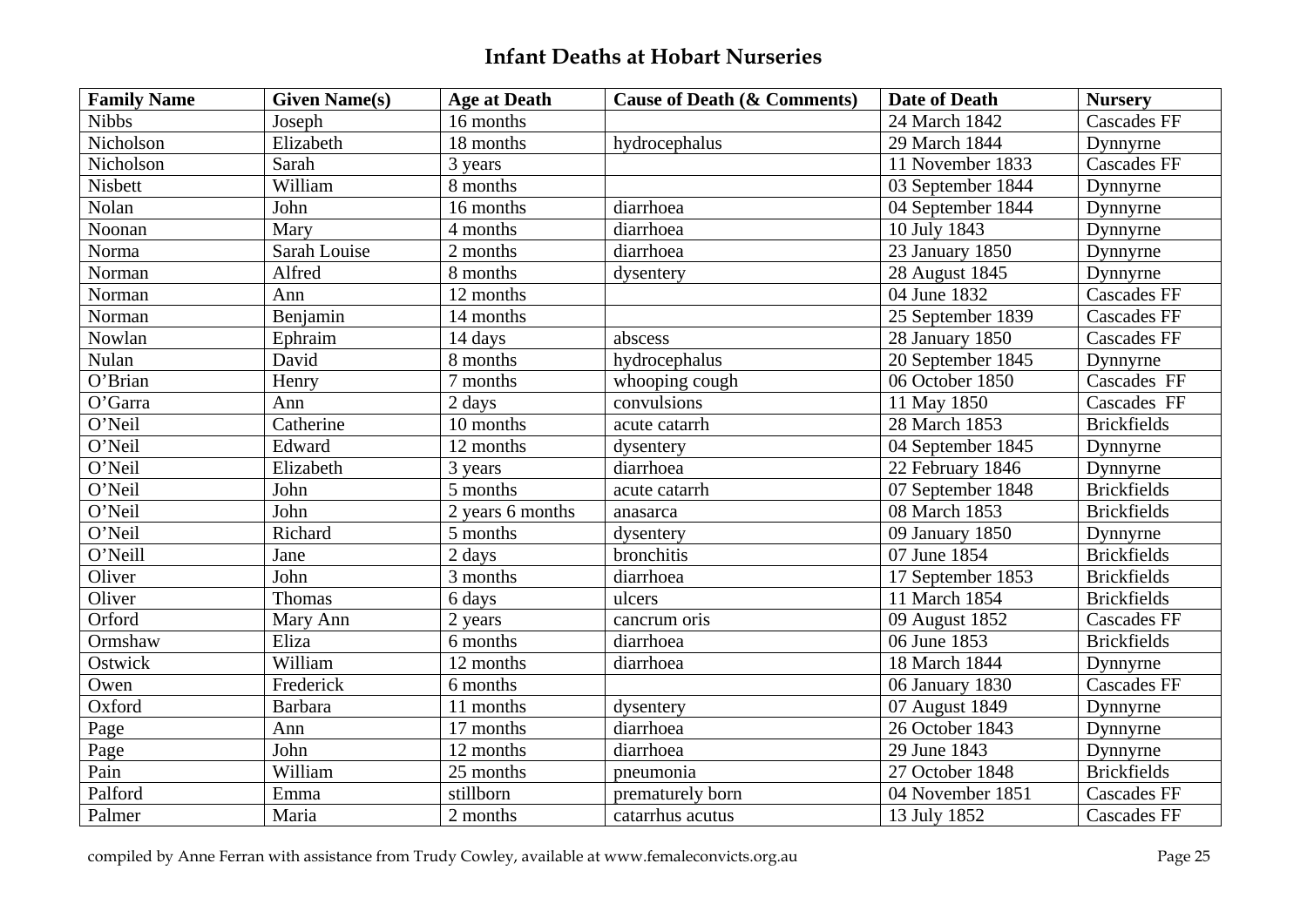| <b>Family Name</b> | <b>Given Name(s)</b> | <b>Age at Death</b> | <b>Cause of Death (&amp; Comments)</b> | <b>Date of Death</b> | <b>Nursery</b>     |
|--------------------|----------------------|---------------------|----------------------------------------|----------------------|--------------------|
| Pamar              | Sarah                | 15 months           | diarrhoea                              | 11 November 1843     | Dynnyrne           |
| Parfitt            | Elizabeth            | 11 months           | pneumonia                              | 19 February 1848     | Dynnyrne           |
| Parish             | Elizabeth            | 3 years             | dysentery                              | 09 January 1851      |                    |
| Parks              | John W               | 1 year              | diarrhoea                              | 03 July 1852         | <b>Cascades FF</b> |
| Parry              | Thomas               | 13 months           | convulsions                            | 01 March 1853        | <b>Brickfields</b> |
| Partington         | James                | 3 months            | convulsions                            | 12 March 1844        | Dynnyrne           |
| Paterson           | John Job             | 9 months            |                                        | 11 December 1830     | <b>Cascades FF</b> |
| Patterson          | Ann                  | 18 months           |                                        | 25 November 1843     | Dynnyrne           |
| Patterson          | James                | 2 years             |                                        | 01 July 1835         | <b>Cascades FF</b> |
| Patterson          | Peter                | 1 month             | scrofula                               | 21 July 1847         | Dynnyrne           |
| Payne              | George               | 12 months           | diarrhoea                              | 30 August 1844       | Dynnyrne           |
| Peacock            | William              | 14 months           | marasmus                               | 23 July 1851         | <b>Cascades FF</b> |
| Pearce             | Mary                 | 9 months            | dysentery                              | 04 January 1850      | Dynnyrne           |
| Pender             | Elizabeth            | 9 weeks             | acute catarrh                          | 09 April 1851        | <b>Cascades FF</b> |
| Pennington         | William              | 1 year              | marasmus                               | 19 February 1854     | <b>Brickfields</b> |
| Perkins            | George               | 2 years             | catarrh                                | 12 December 1847     | <b>Brickfields</b> |
| Perkins            | William              | 4 months            | pneumonia                              | 26 December 1850     |                    |
| Perry              | Mary Ann             | 20 months           |                                        | 20 May 1836          | <b>Cascades FF</b> |
| Petty              | Sarah Ann            | 1 year 7 months     | diarrhoea                              | 13 July 1853         | <b>Brickfields</b> |
| Phelan             | Catherine            | 10 months           | diarrhoea                              | 29 December 1852     | <b>Cascades FF</b> |
| Phillips           | Charles              | 2 years             | diarrhoea                              | 23 December 1850     |                    |
| Phillips (or Owen) | Mary                 | 11 months           | diarrhoea                              | 28 February 1852     | <b>Cascades FF</b> |
| Phurrigan          | William              | 8 months            | $\overline{\text{convulsions}}$        | 14 November 1843     | Dynnyrne           |
| Pick               | Mary Ann             | 15 months           | marasmus                               | 30 September 1850    | Cascades FF        |
| Pigot              | John                 | 18 months           | dysenteria                             | 02 November 1847     | Dynnyrne           |
| Platt              | Joseph               | 2 months            |                                        | 23 January 1837      | <b>Cascades FF</b> |
| Platt              | Robert               | 3 months            |                                        | 06 November 1829     | <b>Cascades FF</b> |
| Platt              | Samuel               | 10 months           | (mother by <i>Tory</i> )               | 06 August 1845       | Dynnyrne           |
| Platt              | Samuel               | 9 months            | dysentery                              | 01 August 1845       | Dynnyrne           |
| Plummer            | Anne                 | 2 months            |                                        | 10 April 1833        | <b>Cascades FF</b> |
| Ponker             | Margaret             | 13 months           |                                        | 28 February 1842     | <b>Cascades FF</b> |
| Powell             | Elizabeth            | 10 months           | erysipelas                             | 23 October 1852      | <b>Cascades FF</b> |
| Praney             | John                 | 15 months           | convulsions                            | 24 August 1843       | Dynnyrne           |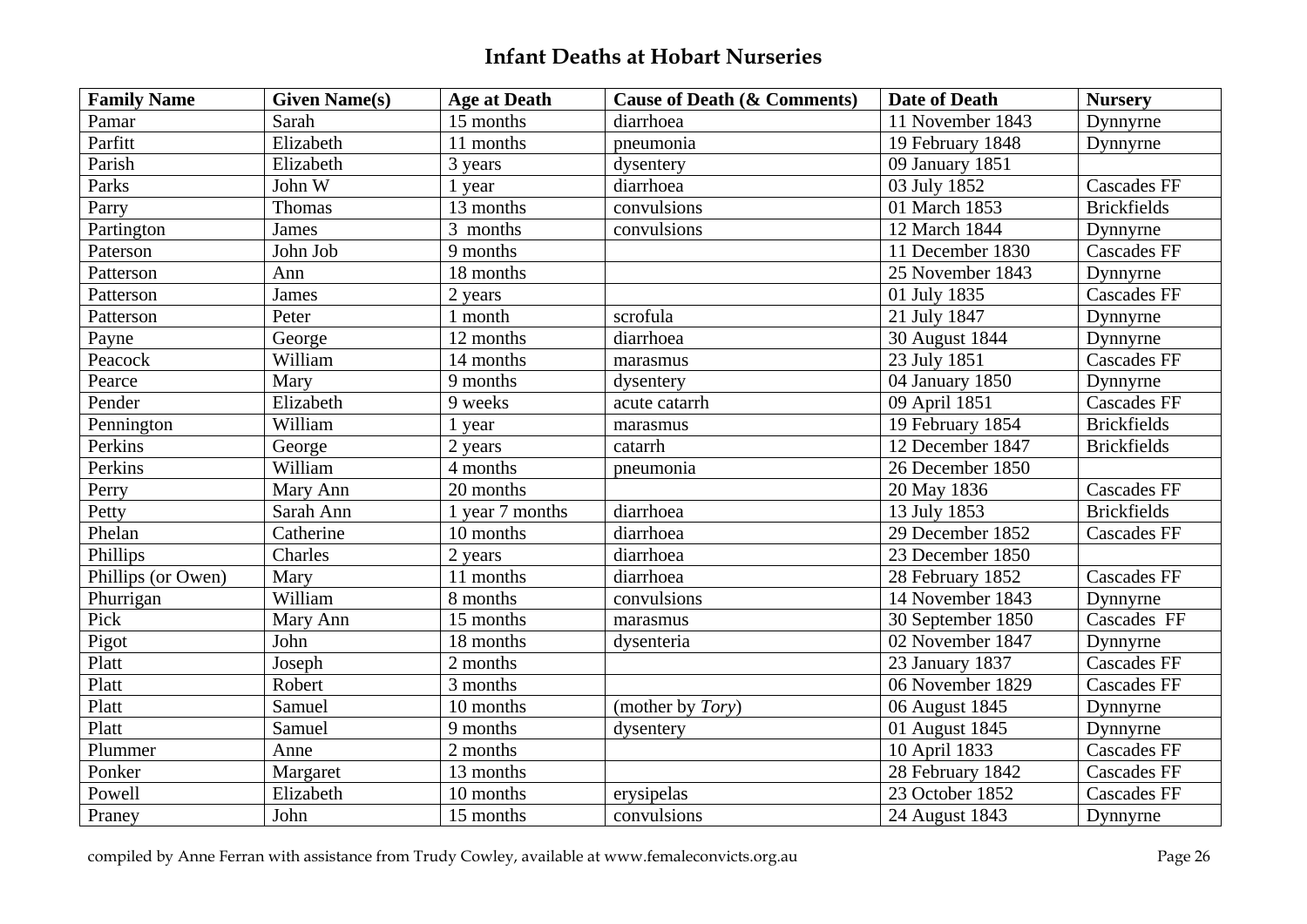| <b>Family Name</b> | <b>Given Name(s)</b> | <b>Age at Death</b> | <b>Cause of Death (&amp; Comments)</b> | <b>Date of Death</b> | <b>Nursery</b>     |
|--------------------|----------------------|---------------------|----------------------------------------|----------------------|--------------------|
| Pratt              | Robert Alex          | 2 months            | diarrhoea                              | 06 September 1852    | Cascades FF        |
| Preston            | Thomas               | 16 months           | diarrhoea                              | 05 February 1856     | <b>Brickfields</b> |
| Price              | Charles              | 10 days             | convulsions                            | 12 July 1853         | <b>Brickfields</b> |
| Price              | James                | 1 year 8 months     | marasmus                               | 29 July 1855         | <b>Cascades FF</b> |
| Price              | Mary Ann             | 10 days             | convulsions                            | 12 July 1853         | <b>Brickfields</b> |
| Price              | Thomas               | 7 months            |                                        | 17 May 1835          | <b>Cascades FF</b> |
| Prince             | Susan                | 4 months            | marasmus                               | 21 April 1843        | Dynnyrne           |
| Pritchard          | Ann                  | 4 months            | diarrhoea                              | 18 July 1853         | <b>Brickfields</b> |
| Pritchard          | Ellen                | 2 years 7 months    | convulsions                            | 24 September 1848    | Dynnyrne           |
| Pritchard          | <b>James</b>         | 12 months           | dysentery                              | 26 March 1849        | Dynnyrne           |
| Purfill            | Robert               | 7 months            | convulsions                            | 20 October 1843      | Dynnyrne           |
| Purvis             | William              | 4 months            |                                        | 12 December 1833     | <b>Cascades FF</b> |
| Quinn              | Elizabeth            | 19 months           | diarrhoea                              | 23 October 1850      | Cascades FF        |
| Rafferty           | William              | 2 years             | dysentery                              | 03 September 1847    | Dynnyrne           |
| Ralph              | James                | 4 months            |                                        | 21 March 1832        | <b>Cascades FF</b> |
| Ranalen            | Ellen                | 10 months           | dysentery                              | 02 September 1849    | Dynnyrne           |
| Randall            | William              | 2 months            |                                        | 09 November 1831     | <b>Cascades FF</b> |
| Rathbone           | Ellen                | 11 months           | diarrhoea                              | 27 November 1844     | Dynnyrne           |
| Reading            | Susan                | 3 months 19 days    | debility                               | 23 August 1846       | <b>Brickfields</b> |
| Ready              | Mary                 | 5 months            | convulsions                            | 08 October 1844      | Dynnyrne           |
| Reaghan            | William              | 1 weeks             | debilitas                              | 27 November 1855     | <b>Cascades FF</b> |
| Reardon            | Eliza                | 4 months            | icterus                                | 24 August 1855       | <b>Cascades FF</b> |
| Reardon            | Johanna              | 10 months           | diarrhoea                              | 28 December 1853     | <b>Brickfields</b> |
| Reardon            | William              | 5 months            | pneumonia                              | 30 October 1850      |                    |
| Reddie             | Agnes                | 8 weeks             | scrofula                               | 29 September 1849    | Dynnyrne           |
| Reddock            | Alice                | 16 days             | diarrhoea                              | 11 April 1854        | <b>Brickfields</b> |
| Redman             | William              | 6 days              | convulsions                            | 21 February 1851     |                    |
| Redmond            | William              | 6 weeks             | convulsions                            | 31 March 1851        |                    |
| Reed               | Ellen                | 6 weeks             | diarrhoea                              | 01 July 1844         | Dynnyrne           |
| Reed               | Sarah                | 8 months            | diarrhoea                              | 09 September 1852    | <b>Cascades FF</b> |
| Regan              | James                | 12 months           | convulsions                            | 27 October 1848      | <b>Brickfields</b> |
| Reid               | Elizabeth            | 1 year 1 month      | convulsions                            | 06 September 1853    | <b>Brickfields</b> |
| Resbitt            | <b>Barbarra</b>      | 11 months           | debilitas                              | 14 March 1854        | <b>Brickfields</b> |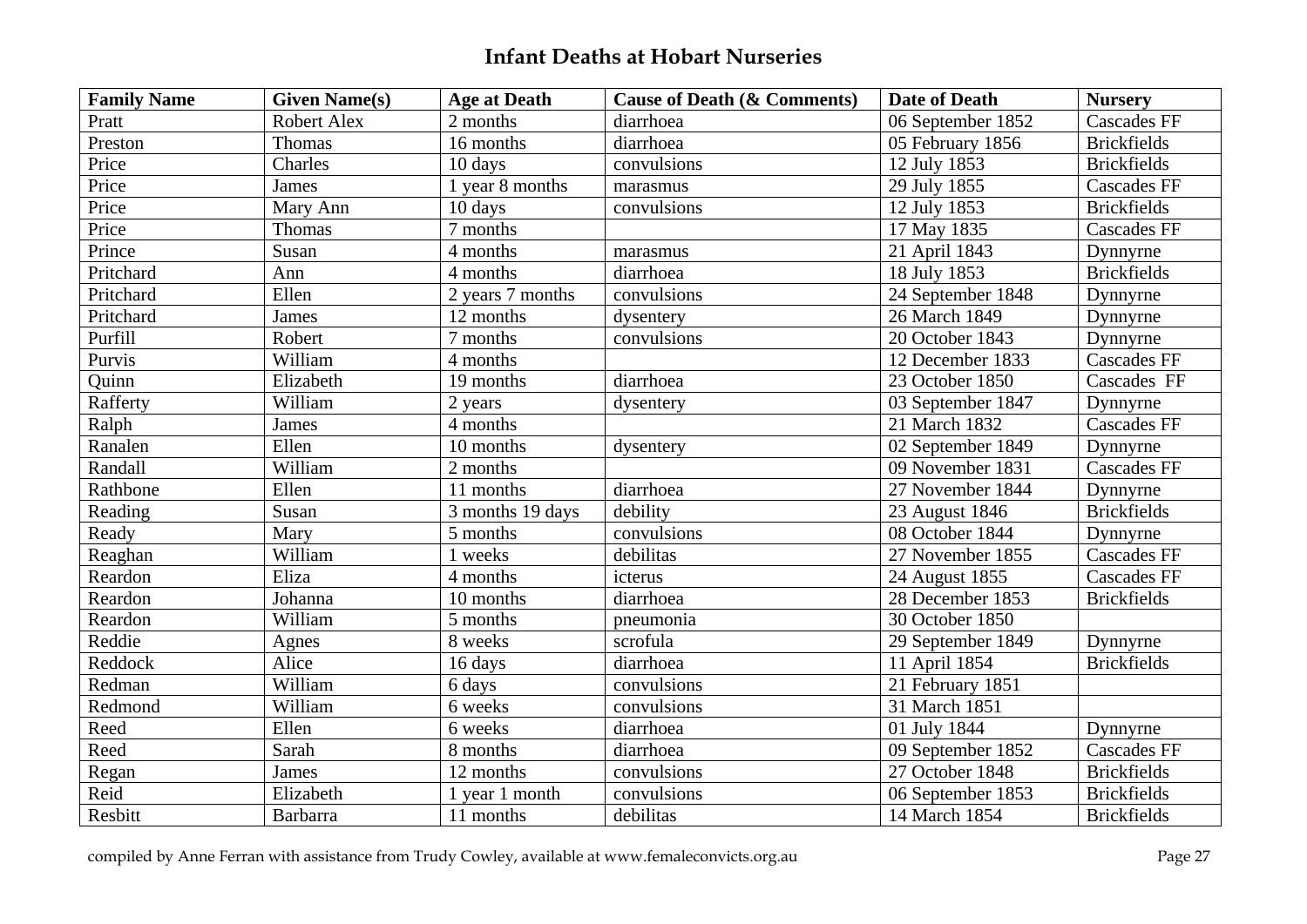| <b>Family Name</b> | <b>Given Name(s)</b> | <b>Age at Death</b> | <b>Cause of Death (&amp; Comments)</b> | <b>Date of Death</b> | <b>Nursery</b>        |
|--------------------|----------------------|---------------------|----------------------------------------|----------------------|-----------------------|
| Resbitt            | Mary                 | 5 days              | debilitas                              | 11 March 1854        | <b>Brickfields</b>    |
| Reynolds           | John William         | 7 weeks             |                                        | 24 December 1832     | <b>Cascades FF</b>    |
| Reynolds           | Rebecca              | 21 months           |                                        | 02 June 1831         | <b>Cascades FF</b>    |
| Richardson         | Maria                | 3 months            | scurvy                                 | 17 May 1850          | Dynnyrne              |
| Richie             | Elizabeth            | 1 year 2 months     | diarrhoea                              | 19 August 1851       | <b>Cascades FF</b>    |
| Rickards           | Abraham              | 10 months           | diarrhoea                              | 29 September 1852    | <b>Cascades FF</b>    |
| Rickets            | John                 | 4 months            | dysenteria                             | 17 January 1848      | Dynnyrne              |
| Riddle             | <b>Edwin Thomas</b>  | 3 months            | catarrh                                | 30 May 1855          | <b>Cascades FF</b>    |
| Riley              | Eliza                | 17 months           | convulsions                            | 28 August 1843       | Dynnyrne              |
| Riley              | Maria                | 1 month             | acute catarrh                          | 04 April 1851        | <b>Cascades FF</b>    |
| Ring               | Anne                 | 12 months           |                                        | 02 February 1838     | <b>Cascades FF</b>    |
| Rix                | Charles              | 14 months           |                                        | 26 May 1831          | <b>Cascades FF</b>    |
| Roberts            | Mary                 | 2 months            | abscess                                | 19 October 1851      | <b>Cascades FF</b>    |
| Robey              | Jane Wright          | 7 months            |                                        | 31 December 1833     | <b>Cascades FF</b>    |
| Robinson           | Elizabeth            | 9 months            | whooping cough                         | 15 April 1850        | Dynnyrne              |
| Robinson           | John                 | 16 months           |                                        | 23 February 1842     | <b>Cascades FF</b>    |
| Robinson           | Joseph               | 4 months            |                                        | 12 February 1839     | <b>Cascades FF</b>    |
| Robinson           | Margaret             | 3 months            |                                        | 21 January 1829      | Cascades<br><b>FF</b> |
| Robinson           | Richard              | 3 years             |                                        | 28 July 1841         | <b>Cascades FF</b>    |
| Robinson           | Sarah                | 6 weeks             |                                        | 15 December 1836     | <b>Cascades FF</b>    |
| Robinson           | Sarah Ann            | 14 months           | dysentery                              | 08 December 1845     | Dynnyrne              |
| Robinson           | William              | 4 months            | marasmus                               | 24 September 1846    | Dynnyrne              |
| Rodney             | William              | 3 months 3 weeks    | marasmus                               | 11 August 1855       | <b>Cascades FF</b>    |
| Rofsthorn          | John                 | 18 months           | pneumonia                              | 23 June 1849         | Dynnyrne              |
| Rogers             | Catharine            | 18 months           | diarrhoea                              | 18 January 1844      | Dynnyrne              |
| Rogers             | Henry                | 2 years             | pneumonia                              | 17 May 1847          |                       |
| Rogers             | Henry                | 2 months            | dysentery                              | 23 October 1848      | Dynnyrne              |
| Rogers             | James                | 1 month             | prematurely born                       | 17 April 1852        | <b>Cascades FF</b>    |
| Rookley            | Thomas               | 11 months           |                                        | 12 March 1830        | <b>Cascades FF</b>    |
| Rooney             | Jeremiah             | 3 months            | marasmus                               | 14 September 1846    | Dynnyrne              |
| Rourke             | Martin               | 1 year 7 months     | marasmus                               | 19 January 1851      |                       |
| Rourke             | Mary                 | 15 weeks            | syphilis consecutiva                   | 21 February 1852     | <b>Cascades FF</b>    |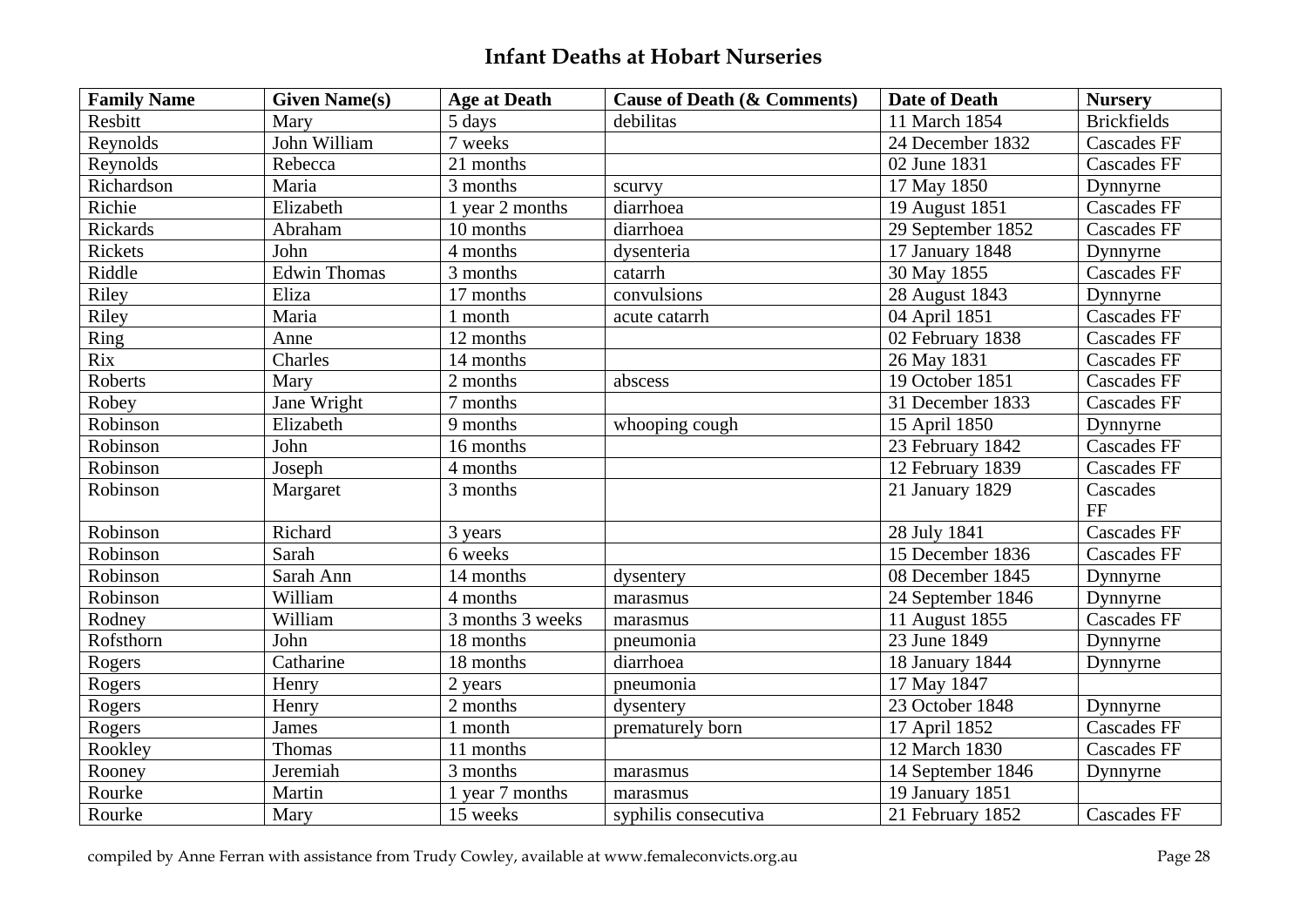| <b>Family Name</b> | <b>Given Name(s)</b> | <b>Age at Death</b> | <b>Cause of Death (&amp; Comments)</b> | <b>Date of Death</b> | <b>Nursery</b>     |
|--------------------|----------------------|---------------------|----------------------------------------|----------------------|--------------------|
| Rucimer            | John                 | 1 month             |                                        | 04 March 1833        | <b>Cascades FF</b> |
| Rushford           | Mary                 | 12 months           | marasmus                               | 18 November 1847     | Dynnyrne           |
| Rushton            | John                 | 11 months           |                                        | 16 November 1839     | <b>Cascades FF</b> |
| Russel             | Elizabeth            | 22 months           |                                        | 13 March 1835        | <b>Cascades FF</b> |
| Russell            | Elizabeth            | 10 days             | premature birth                        | 02 October 1852      | <b>Cascades FF</b> |
| Ryan               | Edward               | 22 months           |                                        | 09 May 1834          | <b>Cascades FF</b> |
| Ryan               | Elizabeth            | 1 year 6 days       | diarrhoea                              | 22 December 1852     | <b>Cascades FF</b> |
| Ryan               | Mary                 | 8 months            | diarrhoea                              | 06 September 1852    | <b>Cascades FF</b> |
| Ryan               | William              | 3 months            |                                        | 22 June 1835         | <b>Cascades FF</b> |
| Ryan               | William              | 7 weeks             | diarrhoea                              | 29 May 1854          | <b>Brickfields</b> |
| Ryland             | George               | 3 months            | diarrhoea                              | 02 November 1843     | Dynnyrne           |
| Ryles              | Julia Ann            | 6 months            |                                        | 03 May 1831          | <b>Cascades FF</b> |
| Salter             | Elizabeth            | 2 months            |                                        | 09 February 1829     | <b>Cascades FF</b> |
| Salter             | George               | 6 months            | convulsions                            | 09 October 1845      | Dynnyrne           |
| Sang               | Emily                | 9 months            | diarrhoea                              | 14 May 1843          | Dynnyrne           |
| Sappard            | Mary                 | 14 days             | (object of charity)                    | 13 February 1845     | <b>Cascades FF</b> |
| Saunders           | Ann                  | 12 months           |                                        | 18 February 1837     | <b>Cascades FF</b> |
| <b>Saunders</b>    | Sarah Anne           | 6 months            |                                        | 04 November 1833     | <b>Cascades FF</b> |
| Saunders           | William              | 22 days             |                                        | 21 August 1832       | <b>Cascades FF</b> |
| Saville            | Frederick            | 6.5 months          | syphilis consecutiva                   | 20 July 1855         | <b>Cascades FF</b> |
| Sawyer             | Peter                | 3 months            | diarrhoea                              | 06 September 1852    | <b>Cascades FF</b> |
| Sawyer             | Sarah                | 1 year 4 months     | diarrhoea                              | 05 September 1843    | Dynnyrne           |
| Scanlan            | Margaret             | 1 year 4 months     | diarrhoea                              | 23 December 1852     | <b>Cascades FF</b> |
| Scott              | Elizabeth            | 10 months           | diarrhoea                              | 13 November 1851     | Cascades FF        |
| Scruch             | Mary Ann             | 13 months           |                                        | 28 December 1842     | <b>Cascades FF</b> |
| Sealand            | <b>John Thomas</b>   | 4 months            | diarrhoea                              | 06 December 1854     | <b>Cascades FF</b> |
| Semple             | James                | 1 year              | marasmus                               | 11 April 1851        | <b>Cascades FF</b> |
| Serjant            | Thomas               | 5 months            | diarrhoea                              | 17 December 1854     | <b>Cascades FF</b> |
| Settle             | George               | 6 months            | hydrocephalus                          | 19 February 1845     | Dynnyrne           |
| Shacleton          | Ellen                | 3 months            |                                        | 24 November 1843     | <b>Cascades FF</b> |
| Sharpe             | Thomas               | 4 months            | diarrhoea                              | 01 July 1843         | Dynnyrne           |
| Shaugnessy         | <b>Bridget</b>       | 1 year 5 months     | diarrhoea                              | 20 March 1853        | <b>Brickfields</b> |
| Sheagh             | Patrick              | 3 years             | scrofula                               | 22 January 1854      | <b>Brickfields</b> |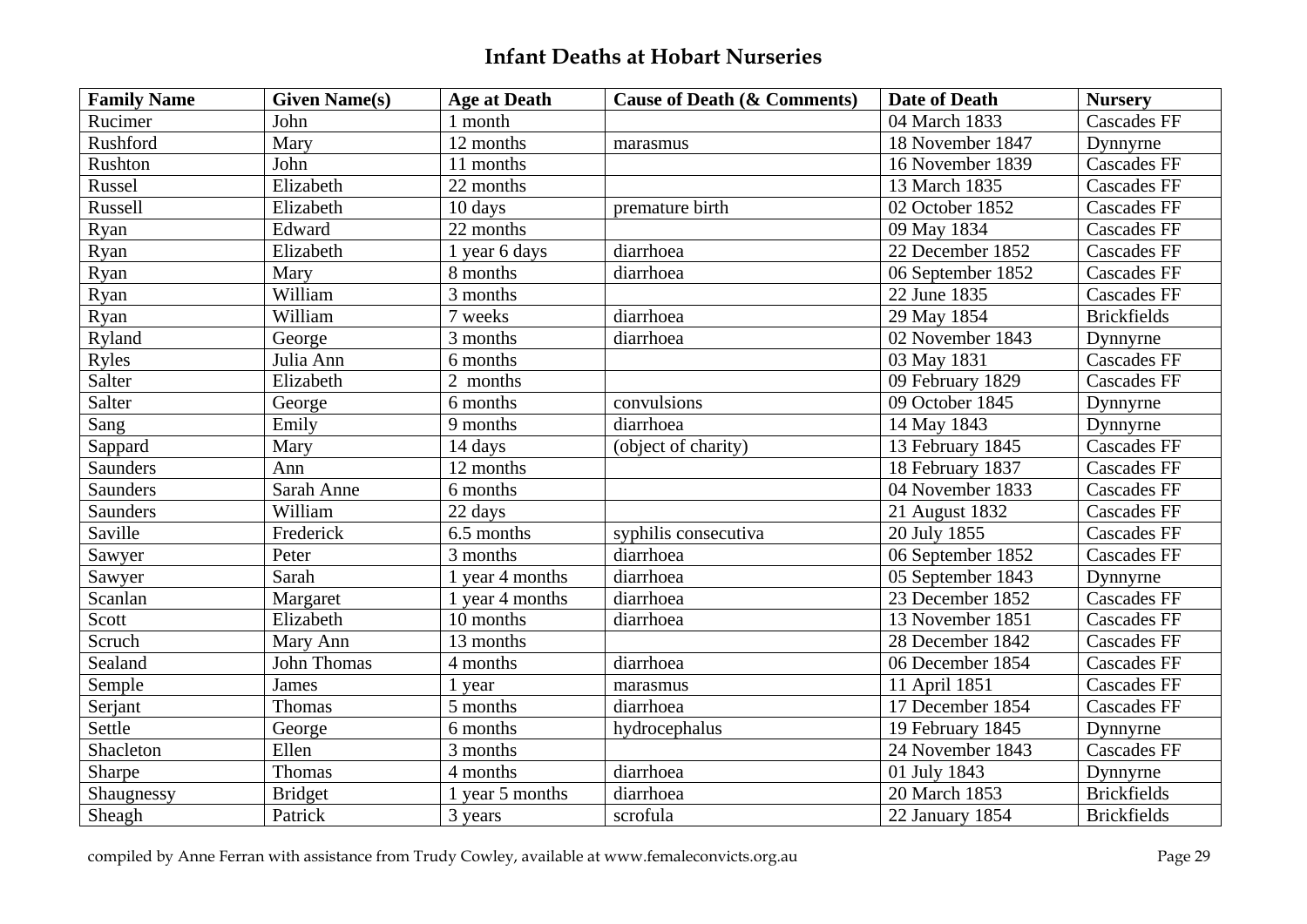| <b>Family Name</b> | <b>Given Name(s)</b>   | <b>Age at Death</b> | <b>Cause of Death (&amp; Comments)</b> | <b>Date of Death</b> | <b>Nursery</b>     |
|--------------------|------------------------|---------------------|----------------------------------------|----------------------|--------------------|
| Sheehan            | Sarah                  | 1 year 4 months     | diarrhoea                              | 18 March 1854        | <b>Brickfields</b> |
| Sheen              | Catherine              | 18 months           | whooping cough                         | 28 November 1850     |                    |
| Shelley            | Mary Ann               | 12 months           | diarrhoea                              | 10 July 1851         | <b>Cascades FF</b> |
| Sheppherd          | William                | 10 months           | diarrhoea                              | 30 January 1845      | Dynnyrne           |
| Shillington        | Catherine              | 3 months            | diarrhoea                              | 29 September 1853    | <b>Brickfields</b> |
| Shoe               | Ann                    | 20 months           | diarrhoea                              | 18 March 1844        | Dynnyrne           |
| Shoesmith          | E M                    | 10 months           | marasmus                               | 08 July 1852         | <b>Cascades FF</b> |
| Short              | Mar                    | 5 months            | diarrhoea                              | 05 January 1845      | Dynnyrne           |
| Shugurot           | <b>James</b>           | 3 years             | hydrocephalus                          | 23 July 1851         | <b>Cascades FF</b> |
| Sidwell            | Elizabeth              | 9 months            |                                        | 11 March 1844        | <b>Brickfields</b> |
| <b>Simmons</b>     | Edward                 | 1 year 3 months     | diarrhoea                              | 19 July 1852         | Cascades FF        |
| <b>Simms</b>       | Mary                   | 2 years 6 months    | cancrum oris                           | 31 January 1853      | <b>Cascades FF</b> |
| Simpson            | Agnes                  | 2 years             | diarrhoea & [?]                        | 19 March 1852        | <b>Cascades FF</b> |
| Simpson            | Ellen                  | 7 months 2 weeks    | diarrhoea                              | 11 August 1855       | <b>Cascades FF</b> |
| Simpson            | John                   | 14 days             | erisypelas                             | 06 May 1854          | <b>Brickfields</b> |
| Sims               | Eliza                  | 14 months           | catarrhus                              | 08 June 1847         | Dynnyrne           |
| Singleton          | Henry                  | 22 months           |                                        | 21 December 1833     | <b>Cascades FF</b> |
| Skinner            | Jane                   | 8 months            |                                        | 13 October 1834      | <b>Cascades FF</b> |
| Smith              | Catherine              | 2 years             | cancrum oris                           | 17 July 1853         | <b>Brickfields</b> |
| Smith              | Edward                 | 2 years 3 months    |                                        | 17 January 1838      | <b>Cascades FF</b> |
| Smith              | Ellen                  | 2 years [?] months  | dysentery                              | 16 September 1848    | <b>Brickfields</b> |
| Smith              | <b>Frances Jane</b>    | 11 months           | dysentery                              | 06 February 1848     | Dynnyrne           |
| Smith              | Francis                | 6 months            | diarrhoea                              | 27 March 1845        | Dynnyrne           |
| Smith              | Georgianna             | 7 months            | diarrhoea                              | 17 June 1853         | <b>Brickfields</b> |
| Smith              | Henry                  | 2 years             | cancrum oris                           | 26 February 1854     | <b>Brickfields</b> |
| Smith              | <b>James</b>           | 14 months           | convulsions                            | 12 October 1843      | Dynnyrne           |
| Smith              | Jane                   | 10 months           |                                        | 25 November 1842     | <b>Cascades FF</b> |
| Smith              | Jane                   | 6 weeks             | convulsions                            | 16 February 1855     | <b>Cascades FF</b> |
| Smith              | Matilda                | 6 months            |                                        | 27 June 1837         | <b>Cascades FF</b> |
| Smith              | William                | 8 months            | diarrhoea                              | 17 September 1844    | Dynnyrne           |
| Smithers           | Eliza                  | 3 months            |                                        | 31 August 1842       | <b>Cascades FF</b> |
| Sniden             | <b>James Alexander</b> | 13 months           |                                        | 08 November 1834     | <b>Cascades FF</b> |
| Speakman           | Charles                | 5 months            | hydrocephalus                          | 30 June 1851         | <b>Cascades FF</b> |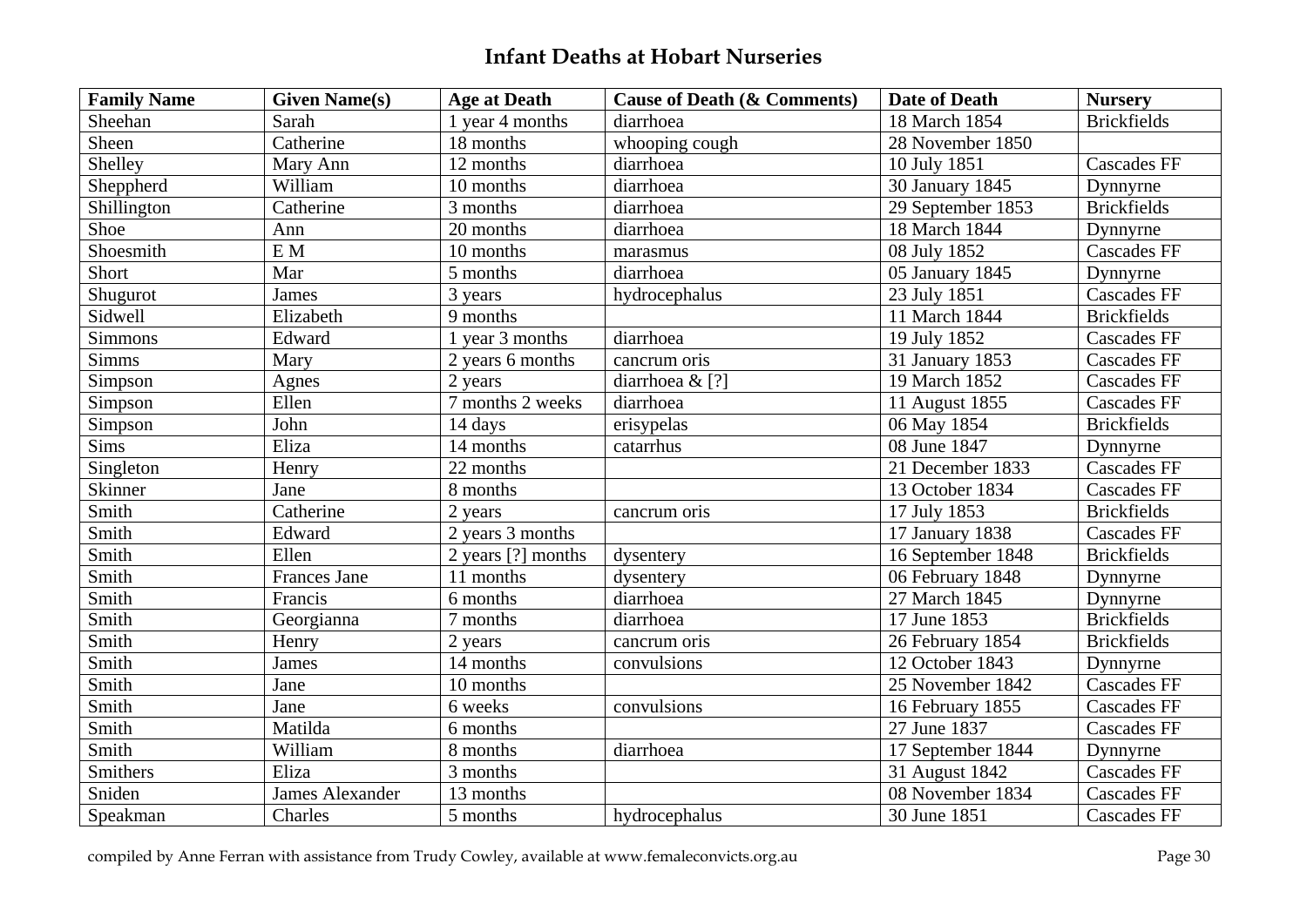| <b>Family Name</b>   | <b>Given Name(s)</b> | <b>Age at Death</b> | <b>Cause of Death (&amp; Comments)</b> | <b>Date of Death</b> | <b>Nursery</b>     |
|----------------------|----------------------|---------------------|----------------------------------------|----------------------|--------------------|
| Speckman             | Sarah Ann            | 1 year 2 months     | diarrhoea                              | 10 January 1854      | <b>Brickfields</b> |
| Sponsford            | Jane                 | 2 years 6 months    | diarrhoea                              | 23 December 1852     | <b>Cascades FF</b> |
| Squance              | William              | 9 months            | diarrhoea                              | 25 October 1852      | <b>Cascades FF</b> |
| Squince              | Mary Ann             | 2 years             | dysentery                              | 21 October 1850      | Cascades FF        |
| Squire               | Sarah                | 5 months            |                                        | 04 May 1843          | Cascades FF        |
| Squires              | Elizabeth            | 10 months           | diarrhoea                              | 02 May 1843          | Dynnyrne           |
| Standon              | John                 | 3 months            | marasmus                               | 25 January 1851      |                    |
| Stankard             | William              | 18 months           | marasmus                               | 21 August 1850       | Cascades FF        |
| Stevenson            | James                | 2 years             | diarrhoea                              | 16 March 1854        | <b>Brickfields</b> |
| Stewart              | Christina            | 2 years             | acute dysentery                        | 20 December 1850     |                    |
| Stewart              | Johanna              | 6 months            | diarrhoea                              | 25 June 1851         | <b>Cascades FF</b> |
| Stewart              | Lucinda              | 5 years, 3 months   | scrofula                               | 19 December 1850     |                    |
| Stimpson             | Edward               | 18 months           |                                        | 12 June 1840         | <b>Cascades FF</b> |
| <b>Stokes</b>        | William              | 10 months           | bronchitis                             | 21 March 1853        | <b>Brickfields</b> |
| Stolly               | Sarah Jane           | 4 months            | influenza                              | 18 October 1847      | Dynnyrne           |
| Sugene               | Thomas               | 3 months            | acute catarrh                          | 23 September 1853    | <b>Brickfields</b> |
| Sullivan             | George               | 3 months            | syphilis consecutive                   | 24 December 1853     | <b>Brickfields</b> |
| Sullivan             | George               | 9 months            | diarrhoea                              | 22 July 1854         |                    |
| Sullivan             | Henriette            | 7 months            |                                        | 21 July 1837         | <b>Cascades FF</b> |
| Sullivan             | James                | 15 months           | diarrhoea                              | 01 February 1850     | Dynnyrne           |
| Sullivan             | Michael              | 10 months           | marasmus                               | 20 July 1851         | <b>Cascades FF</b> |
| Sullivan (or Murray) | Mary                 | 6 months            | syphilis                               | 07 January 1852      | <b>Cascades FF</b> |
| Sutherland           | George               | 15 months           | diarrhoea                              | 10 February 1843     | Dynnyrne           |
| Sutherland           | Thomas               | 3 months            |                                        | 17 August 1838       | <b>Cascades FF</b> |
| Sutton               | George               | 1 year              | bronchitis                             | 14 December 1853     | <b>Brickfields</b> |
| Sweeney              | Elizabeth            | 1 year              | diarrhoea                              | 27 February 1853     | <b>Cascades FF</b> |
| Sweeney              | Maria                | 3 months            |                                        | 12 July 1838         | <b>Cascades FF</b> |
| Symonds              | Charles              | 5 months            | diarrhoea                              | 11 February 1845     | Dynnyrne           |
| Tait                 | <b>Betsy</b>         | 2 years             | diarrhoea                              | 28 March 1852        | <b>Cascades FF</b> |
| Tait                 | Jane                 | 4 months            | diarrhoea                              | 26 November 1845     | Dynnyrne           |
| Tasman               | John                 | 3 weeks             | (child found)                          | 26 December 1838     | <b>Cascades FF</b> |
| Tate                 | Harriet              | 15 months           |                                        | 03 September 1833    | <b>Cascades FF</b> |
| Taylor               | Eliza                | 7 months            | acute catarrh                          | 16 December 1849     | Dynnyrne           |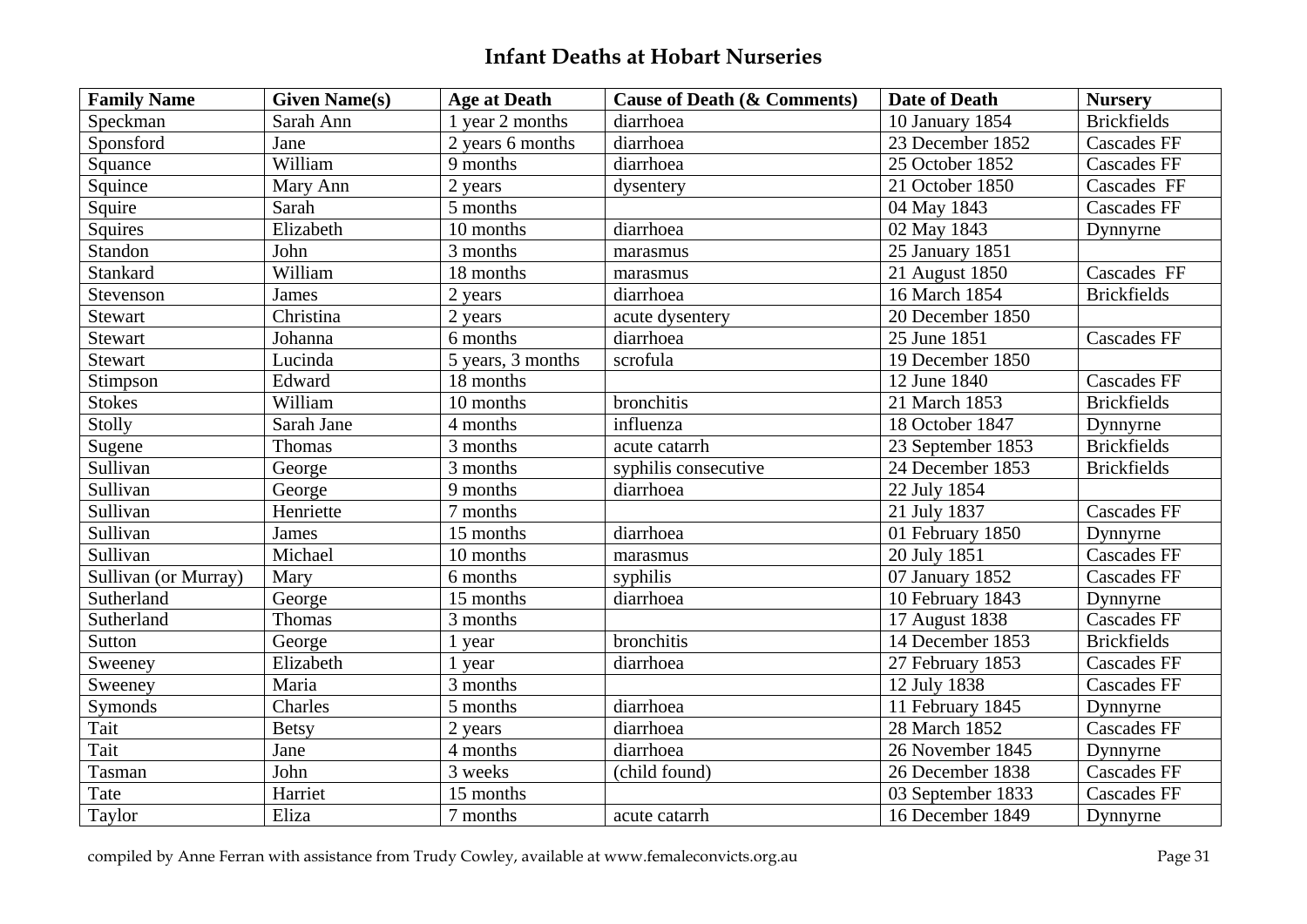| <b>Family Name</b> | <b>Given Name(s)</b> | <b>Age at Death</b> | <b>Cause of Death (&amp; Comments)</b> | <b>Date of Death</b> | <b>Nursery</b>     |
|--------------------|----------------------|---------------------|----------------------------------------|----------------------|--------------------|
| Taylor             | Georgiana            | 18 months           | diarrhoea                              | 21 March 1844        | Dynnyrne           |
| Taylor             | John                 | 22 months           |                                        | 21 December 1839     | <b>Cascades FF</b> |
| Templing           | Emma                 | 9 months            | convulsions                            | 13 November 1848     | Dynnyrne           |
| Tennant            | Mary                 | 1 year              | anasarca                               | 17 March 1853        | <b>Brickfields</b> |
| Terryman           | Sarah A              | 5 months            | convulsions                            | 23 July 1849         | Dynnyrne           |
| Thomas             | Joseph               | 2 years 6 months    |                                        | 21 August 1832       | <b>Cascades FF</b> |
| Thomas Ward        | Thomas Ward          | 6 weeks             | diarrhoea                              | 17 July 1844         | Dynnyrne           |
| Thompson           | Caroline             | 3 months            | marasmus                               | 24 December 1843     | Dynnyrne           |
| Thompson           | Ellen                | 16 days             | convulsions                            | 16 April 1851        | <b>Cascades FF</b> |
| Thompson           | George               | 3 days              | debility                               | 12 April 1851        | <b>Brickfields</b> |
| Thompson           | James                | 10 months           |                                        | 27 March 1843        | <b>Cascades FF</b> |
| Thompson           | Jane                 | 6 months            | convulsions                            | 12 March 1845        | Dynnyrne           |
| Thompson           | John                 | 10 months           | diarrhoea                              | 26 June 1844         | Dynnyrne           |
| Thompson           | Maria                | 1 month             | convulsions                            | 21 March 1854        | <b>Brickfields</b> |
| Thompson           | Matilda              | 11 months           | whooping cough                         | 22 December 1849     | Dynnyrne           |
| Thompson           | Richard              | 3 weeks             | debility                               | 27 December 1852     | <b>Cascades FF</b> |
| Thomson            | James                | 4 months            |                                        | 03 July 1843         | <b>Cascades FF</b> |
| Tierney            | Samuel               | 5 years             | lupus                                  | 16 September 1850    | Cascades FF        |
| Toagh              | William              | 8 days              |                                        | 25 January 1843      | <b>Cascades FF</b> |
| Tomlins            | <b>Alice Stanley</b> | $2$ months          | influenza                              | 12 October 1847      | Dynnyrne           |
| Town               | Thomas               | 16 months           | diarrhoea                              | 17 November 1843     | Dynnyrne           |
| <b>Towns</b>       | Ann                  | 9 months            | convulsions                            | 26 August 1850       | Cascades FF        |
| Tozer              | Charles              | 4 months            | bronchitis                             | 30 July 1855         | <b>Cascades FF</b> |
| Tracey             | Mary                 | 14 months           | whooping cough                         | 03 June 1850         | Dynnyrne           |
| Trench             | Mary                 | 1 year 9 months     | diarrhoea                              | 30 September 1843    | Dynnyrne           |
| Tripp              | Jane                 | 16 months           | pneumonia                              | 24 August 1850       | Cascades FF        |
| Turner             | William              | 1 year              | dysentery                              | 10 April 1853        | <b>Brickfields</b> |
| Two                | Ellen                | 3 months            | diarrhoea                              | 07 February 1843     | Dynnyrne           |
| Tyrrell            | Mary                 | 5 days              | no cause                               | 09 December 1848     | <b>Brickfields</b> |
| unknown            | unknown              | unknown             |                                        | 28 October 1834      | <b>Cascades FF</b> |
| unnamed female     |                      | 2 days              |                                        | 19 March 1850        | Cascades FF        |
| Viant              | Celia                | 7 weeks             | bronchitis                             | 06 June 1853         | <b>Brickfields</b> |
| Vine               | Elizabeth Ann        | 8 months            | convulsions                            | 02 January 1853      | <b>Brickfields</b> |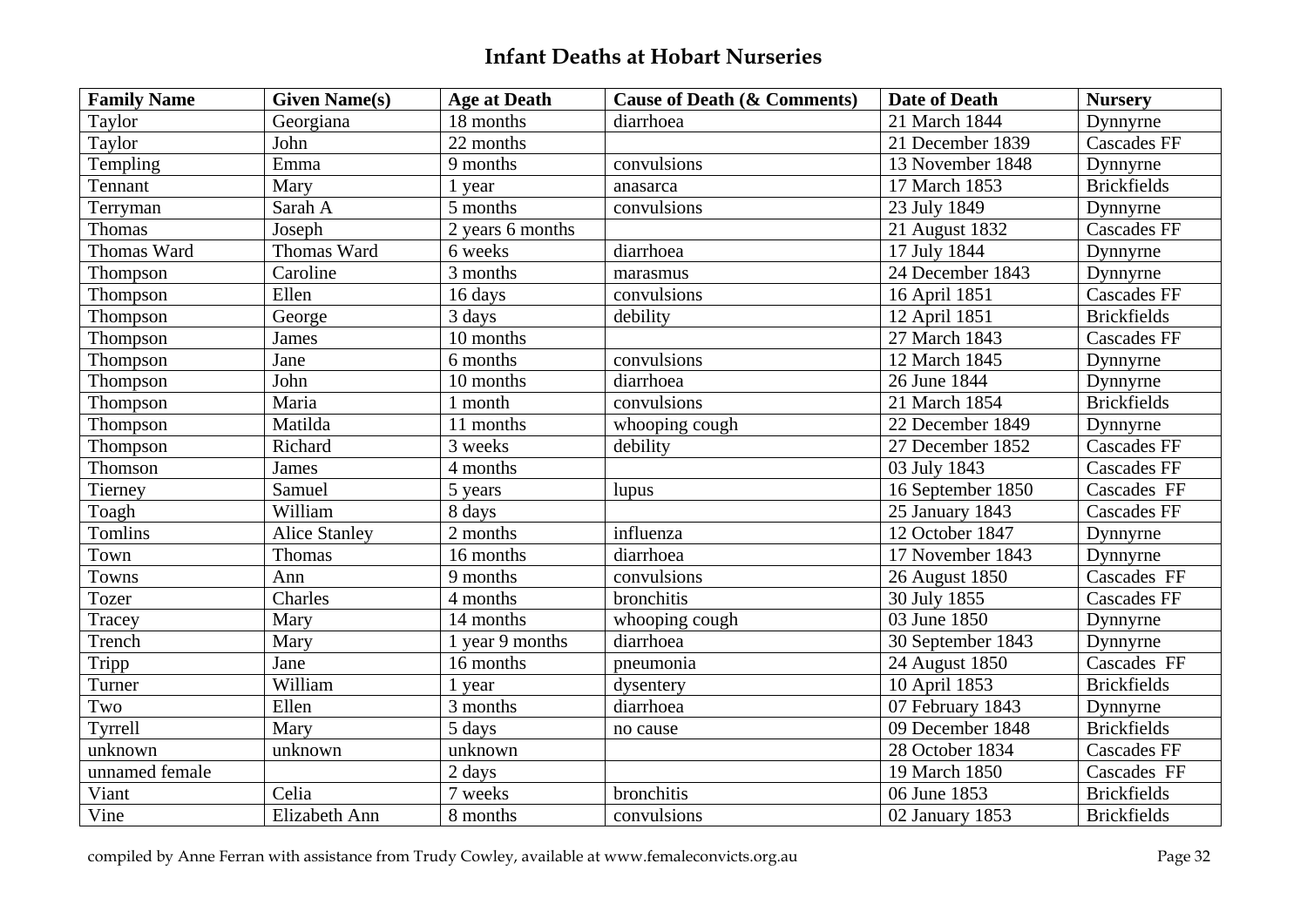| <b>Family Name</b> | <b>Given Name(s)</b> | <b>Age at Death</b>    | <b>Cause of Death (&amp; Comments)</b> | <b>Date of Death</b>         | <b>Nursery</b>     |
|--------------------|----------------------|------------------------|----------------------------------------|------------------------------|--------------------|
| Waddle             | Henrietta            | 12 months              |                                        | 05 March 1840                | <b>Cascades FF</b> |
| Walker             | George               | 3 months               |                                        | 23 July 1840                 | <b>Cascades FF</b> |
| Walker             | Jane                 | 3 months               |                                        | 21 January 1839              | <b>Cascades FF</b> |
| Wall               | Mary                 | 5 months               | bronchitis                             | 14 February 1853             | <b>Cascades FF</b> |
| Wall               | Patrick              | 2 years                | dysentery                              | 22 April 1846                | Dynnyrne           |
| Wallace            | Alexander            | 12 months              | marasmus                               | 27 November 1847             | Dynnyrne           |
| Wallaghan          | Mary                 | 4 months               | diarrhoea                              | 22 January 1850              | Dynnyrne           |
| Wallingham         | Ellen                | 5 months               | diarrhoea                              | 16 March 1850                | Dynnyrne           |
| Wallis             | William              | 6 months               | diarrhoea                              | 25 March 1856                | <b>Brickfields</b> |
| Walls              | Thomas               | 15 months              |                                        | 14 November 1834             | <b>Cascades FF</b> |
| Walsh              | Ann                  | 10 days                | convulsions                            | 05 November 1852             | <b>Cascades FF</b> |
| Walsh              | Eliza                | 10 months              | diarrhoea                              | 12 March 1852                | <b>Cascades FF</b> |
| Walsh              | Ellen                | 2 years 2 months       | cancrum oris                           | 11 January 1851              |                    |
| Walsh              | George               | 10 months              | influenza                              | 06 November 1847             | Dynnyrne           |
| Walsh              | James                | 12 months              | diarrhoea                              | 29 February 1852             | <b>Cascades FF</b> |
| Walsh              | Mary                 | 2 years                | diarrhoea                              | 18 December 1852             | <b>Cascades FF</b> |
| Walsh              | Sarah                | 14 days                | convulsions                            | 18 September 1853            | <b>Brickfields</b> |
| Walsh              | Thomas               | 12 months              | marasmus                               | 04 July 1851                 | <b>Cascades FF</b> |
| Walsh              | William H            | 3 years                | marasmus                               | 29 September 1850            | Cascades FF        |
| Ward               | Caroline             | 11 months              |                                        | 08 June 1842                 | <b>Cascades FF</b> |
| Ward               | Catherine            | 1 year 4 months        | diarrhoea                              | 17 June 1854                 | <b>Brickfields</b> |
| Warren             | Henry                | 15 months              |                                        | 26 June 1835                 | <b>Cascades FF</b> |
| Warren             | John                 | $\overline{18}$ months |                                        | 02 April 1833                | <b>Cascades FF</b> |
| Warren             | Paul                 | 22 months              |                                        | 28 September 1841            | <b>Cascades FF</b> |
| Warren             | Sarah                | 9 months               |                                        | 27 February 1849             | <b>Brickfields</b> |
| Warren             | William              | 7 months               |                                        | $\overline{24}$ October 1834 | <b>Cascades FF</b> |
| Warren             | William              | 2 months               | obstipation                            | 26 September 1851            | <b>Cascades FF</b> |
| Washington         | Thomas               | 18 months              | diarrhoea                              | 12 December 1843             | Dynnyrne           |
| Wasted             | James                | 2 years 6 months       | diarrhoea                              | 18 January 1851              |                    |
| Waters             | John                 | 11 months              | pneumonia                              | 30 January 1847              | Dynnyrne           |
| Watson             | Epsie                | 3 years                | acute catarrh                          | 15 April 1849                | <b>Brickfields</b> |
| Watt               | Margaret             | 3 months               | bronchitis                             | 14 May 1853                  | <b>Brickfields</b> |
| Watt               | Thomas               | 10 months              | dysentery                              | 24 August 1845               | Dynnyrne           |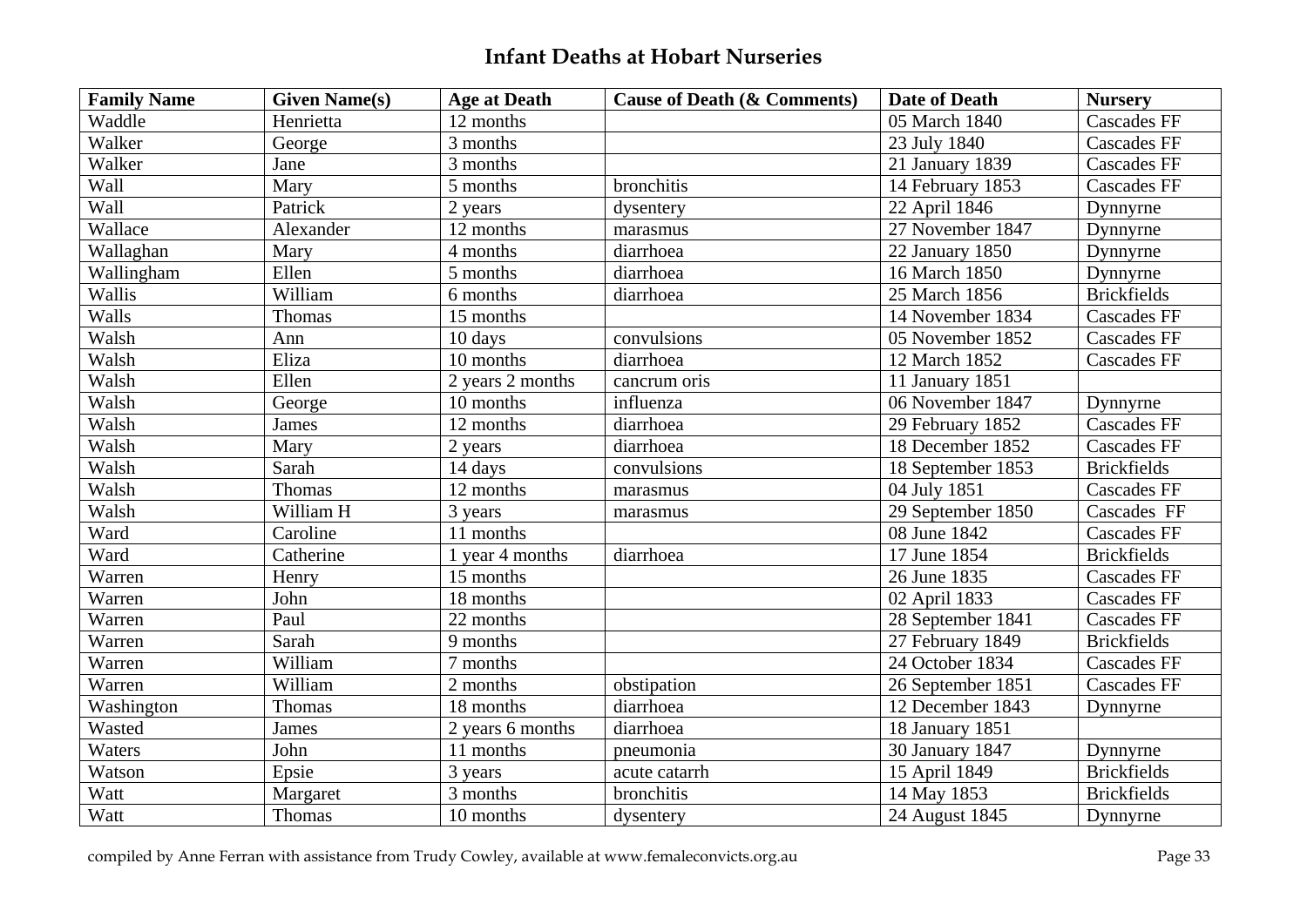| <b>Family Name</b> | <b>Given Name(s)</b> | <b>Age at Death</b> | <b>Cause of Death (&amp; Comments)</b> | <b>Date of Death</b> | <b>Nursery</b>     |
|--------------------|----------------------|---------------------|----------------------------------------|----------------------|--------------------|
| Watts              | Caroline             | 15 months           |                                        | 10 January 1839      | <b>Cascades FF</b> |
| Watts              | Richard              | 5 months            |                                        | 08 June 1843         | <b>Cascades FF</b> |
| Webb               | Charles              | 9 months            |                                        | 13 May 1836          | <b>Cascades FF</b> |
| Webb               | James                | 5 months            | whooping cough                         | 30 August 1850       | Cascades FF        |
| Webb               | Susannah             | 3 months            | marasmus                               | 22 August 1847       | Dynnyrne           |
| Weir               | James                | 14 days             |                                        | 06 November 1839     | <b>Cascades FF</b> |
| Welsh              | John                 | 3 months            | diarrhoea                              | 21 May 1851          | <b>Cascades FF</b> |
| Welsh              | William              | 12 months           | diarrhoea                              | 15 May 1845          | Dynnyrne           |
| Whalan             | Ellen                | 11 days             | convulsions                            | 23 February 1850     | Dynnyrne           |
| Wheeler            | Mary                 | 2 months            | catarrhus acutus                       | 23 July 1855         | <b>Cascades FF</b> |
| Whitaker           | Frederick            | 14 months           |                                        | 13 March 1835        | <b>Cascades FF</b> |
| White              | Benjamin             | unknown             | diarrhoea                              | 10 July 1843         | Dynnyrne           |
| White              | Edward               | 3 months            |                                        | 06 May 1841          | <b>Cascades FF</b> |
| White              | George               | 10 days             | scrofula                               | 18 June 1849         | <b>Brickfields</b> |
| White              | George               | 5 months            | whooping cough                         | 18 July 1850         | Dynnyrne           |
| White              | Thomas               | 12 months           | marasmus                               | 28 September 1846    | Dynnyrne           |
| White (or Shay)    | John                 | 1 year 6 months     | diarrhoea                              | 26 January 1852      | <b>Cascades FF</b> |
| Whiteman           | David                | 6 months            | diarrhoea                              | 20 February 1853     | <b>Cascades FF</b> |
| Whiteside          | Joseph               | 8 months            |                                        | 27 February 1838     | <b>Cascades FF</b> |
| Wilkie             | David                | 18 months           | diarrhoea                              | 07 February 1846     | Dynnyrne           |
| Wilkie (or Logan)  | Jane                 | 22 months           | $\,$ marasmus                          | 10 November 1851     | <b>Cascades FF</b> |
| Wilkins            | James                | 16 months           |                                        | 11 September 1834    | <b>Cascades FF</b> |
| Wilkinson          | Margaret             | 12 months           | influenza                              | 24 October 1847      | Dynnyrne           |
| Williams           | Daniel               | 5 months            | syphilis consecutiva                   | 27 July 1855         | <b>Cascades FF</b> |
| Williams           | Eliza                | 12 months           | diarrhoea                              | 15 February 1845     | Dynnyrne           |
| Williams           | Emma                 | 13 days             | tabes                                  | 25 June 1851         | <b>Cascades FF</b> |
| Williams           | George               | 5 weeks             | convulsions                            | 11 October 1853      | <b>Brickfields</b> |
| Williams           | John                 | 10 months           |                                        | 13 May 1842          | <b>Cascades FF</b> |
| Williams           | John                 | 5 months            |                                        | 12 December 1842     | Cascades FF        |
| Williams           | Martha               | 2 months            | purpera                                | 28 June 1851         | <b>Cascades FF</b> |
| Williams           | Richard. M           | 3 years             | marasmus                               | 11 July 1851         | <b>Cascades FF</b> |
| Williams           | Sophie               | 14 months           |                                        | 06 September 1842    | <b>Cascades FF</b> |
| Williams           | Thomas               | 13 days             |                                        | 22 March 1850        | Cascades FF        |